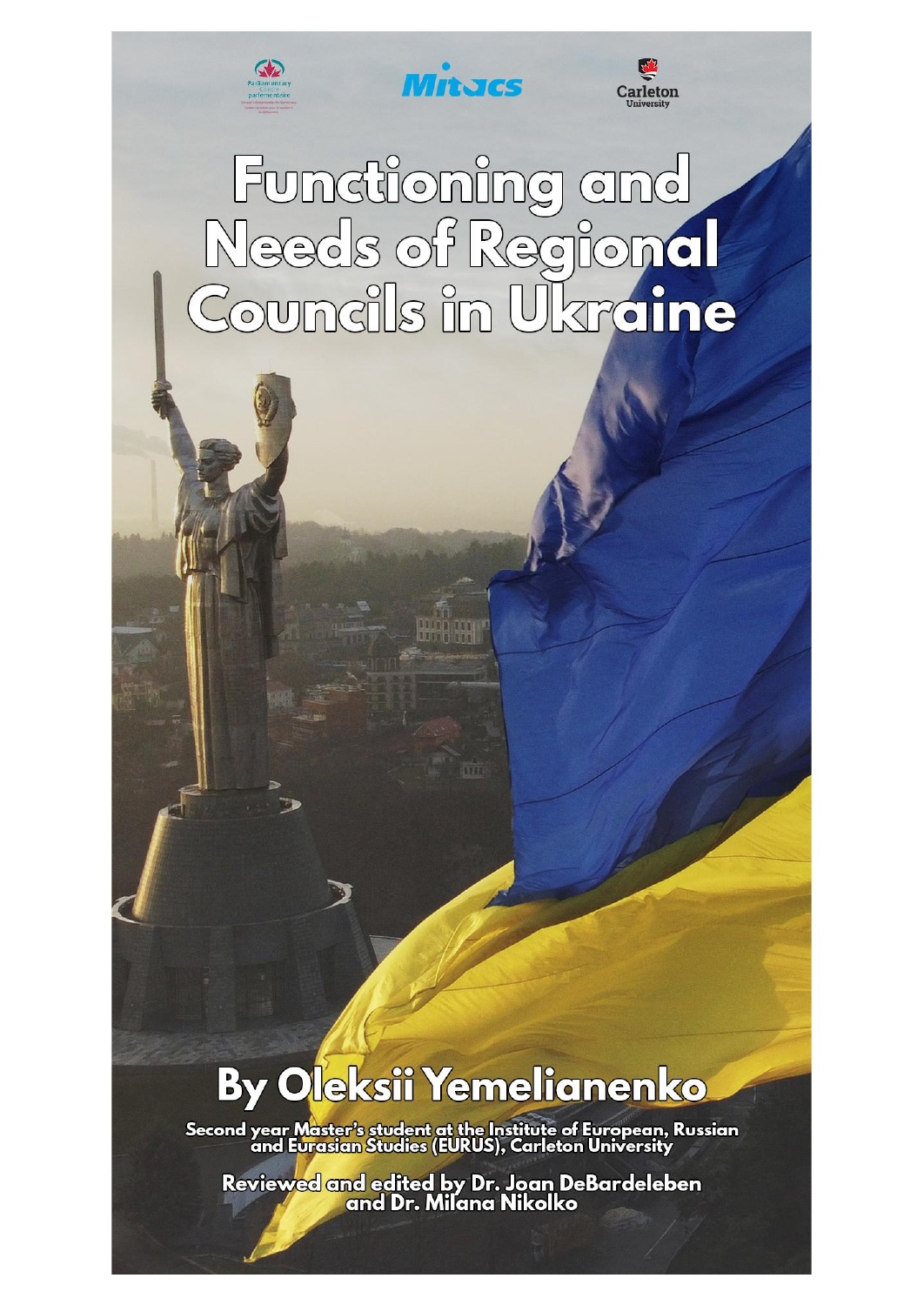# **Contents.**

| 1.                 |      |                                                                            |  |
|--------------------|------|----------------------------------------------------------------------------|--|
| 2.                 |      |                                                                            |  |
| 3.                 |      |                                                                            |  |
| $\boldsymbol{4}$ . |      | PART I. Primary and secondary sources analysis.                            |  |
|                    |      | 4.1. The decentralization concept, legislation analysis, and gender lens5  |  |
|                    |      | 4.1.1.Administrative-territorial distribution of power in Ukraine5         |  |
|                    |      |                                                                            |  |
|                    |      |                                                                            |  |
|                    |      |                                                                            |  |
|                    |      | 4.2. Evaluation of the decentralization reform by academia13               |  |
|                    | 4.3. | International development projects in the field of decentralization17      |  |
|                    |      |                                                                            |  |
|                    |      |                                                                            |  |
|                    |      | 4.3.3. Projects of the European institutions and the EU member states20    |  |
|                    |      |                                                                            |  |
|                    |      |                                                                            |  |
| 5.                 |      | PART II. Evaluation of the regional councils' effectiveness.               |  |
|                    | 5.1. |                                                                            |  |
|                    | 5.2. | Composition of the regional councils in Ukraine and women representation27 |  |
|                    | 5.3. |                                                                            |  |
|                    | 5.4. |                                                                            |  |
|                    | 5.5. | Communication and accessibility issues of regional councils 33             |  |
|                    | 5.6. | The decision-making process in regional councils of Ukraine35              |  |
|                    | 5.7. |                                                                            |  |
|                    | 5.8. |                                                                            |  |
|                    | 5.9. | The organizational and financial challenges for council members 42         |  |
| 6.                 |      |                                                                            |  |
| 7.                 |      |                                                                            |  |
| 8.                 |      |                                                                            |  |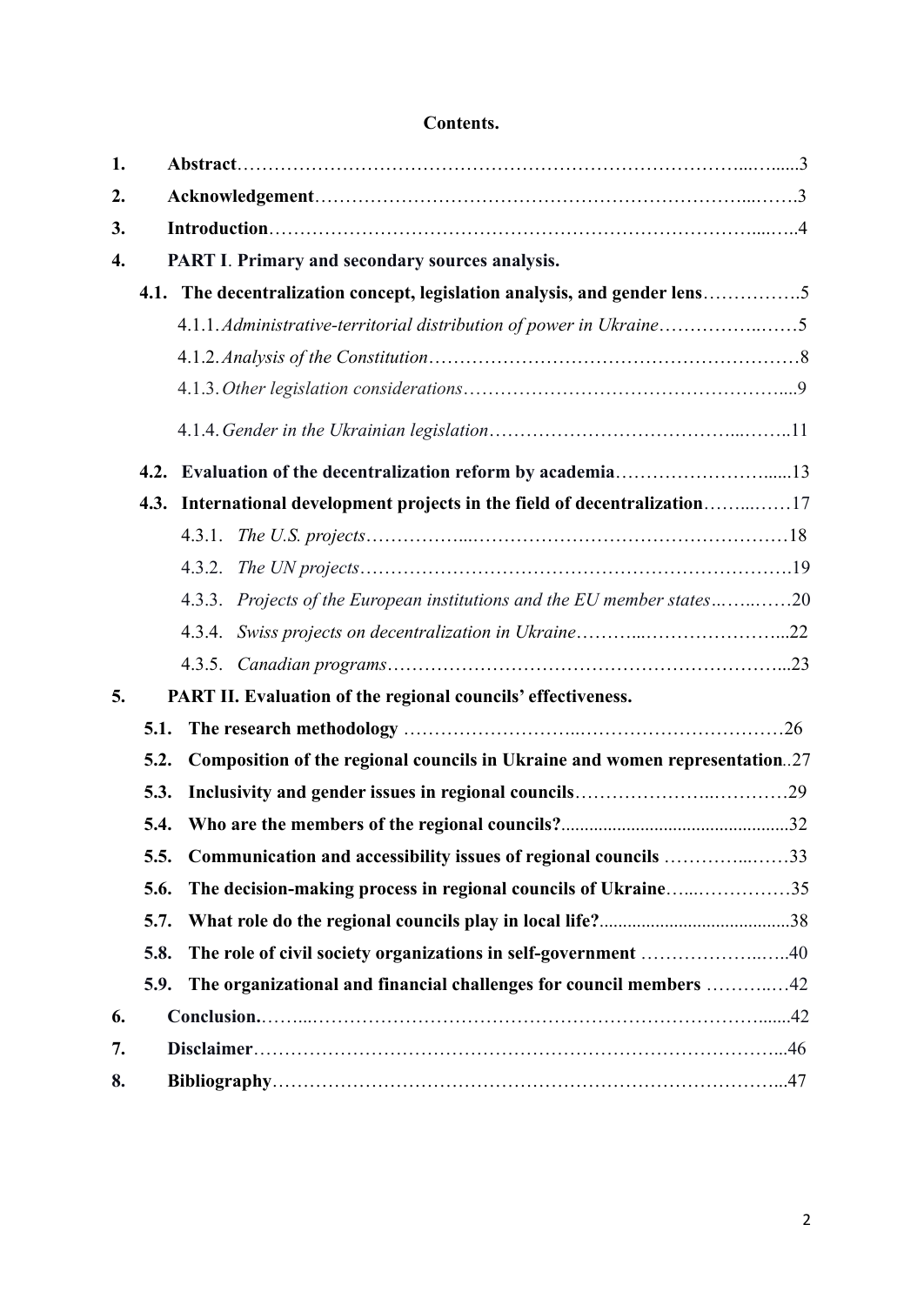# **1. Abstract**

The research report presents a detailed analysis of the functioning and needs of regional councils in Ukraine immediately prior to the Russian invasion. It discusses their role and impact on the lives of residents, and councils' accountability, transparency, and inclusivity in the decision-making process. Moreover, the report analyses gender issues and women's representation in the regional councils of Ukraine and the councils' role in the ongoing decentralization reform of Ukraine. The paper also touches upon the reform that state authorities have undertaken since 2014.

The report contains:

- Detailed legislative analyses of regional councils;
- **●** A brief study of international projects on decentralization in Ukraine;
- **●** Qualitative interviews with representatives of Ukrainian civil society organizations and a national-level expert on the matter.

Within the research, appropriate queries were submitted to the Ministry of Communities and Territories Development of Ukraine and ten regional councils of the state.

Based on the research findings, the report also points out concrete challenges experienced by the local civil society organizations and the self-governing body, which involved stakeholders should address, e.g., inclusiveness of the decision-making process, women and civil society underrepresentation in the regional councils.

*Keywords: regional councils, gender inequality, decentralization reform, Ukraine, civil society organizations.*

# **2. Acknowledgment.**

First and foremost, I would like to express my deep and sincere gratitude to my research supervisors, Dr. Joan DeBardeleben, Chancellor's Professor, Jean Monnet Chair, and Dr. Milana Nikolko, Adjunct Research Professor, Carleton University, for providing invaluable, careful, and patient assistance throughout the research.

I am incredibly grateful to Dr. Anastasiya Shtaltovna, the Parliamentary Center's Communications and Program Officer, for inspiring the project.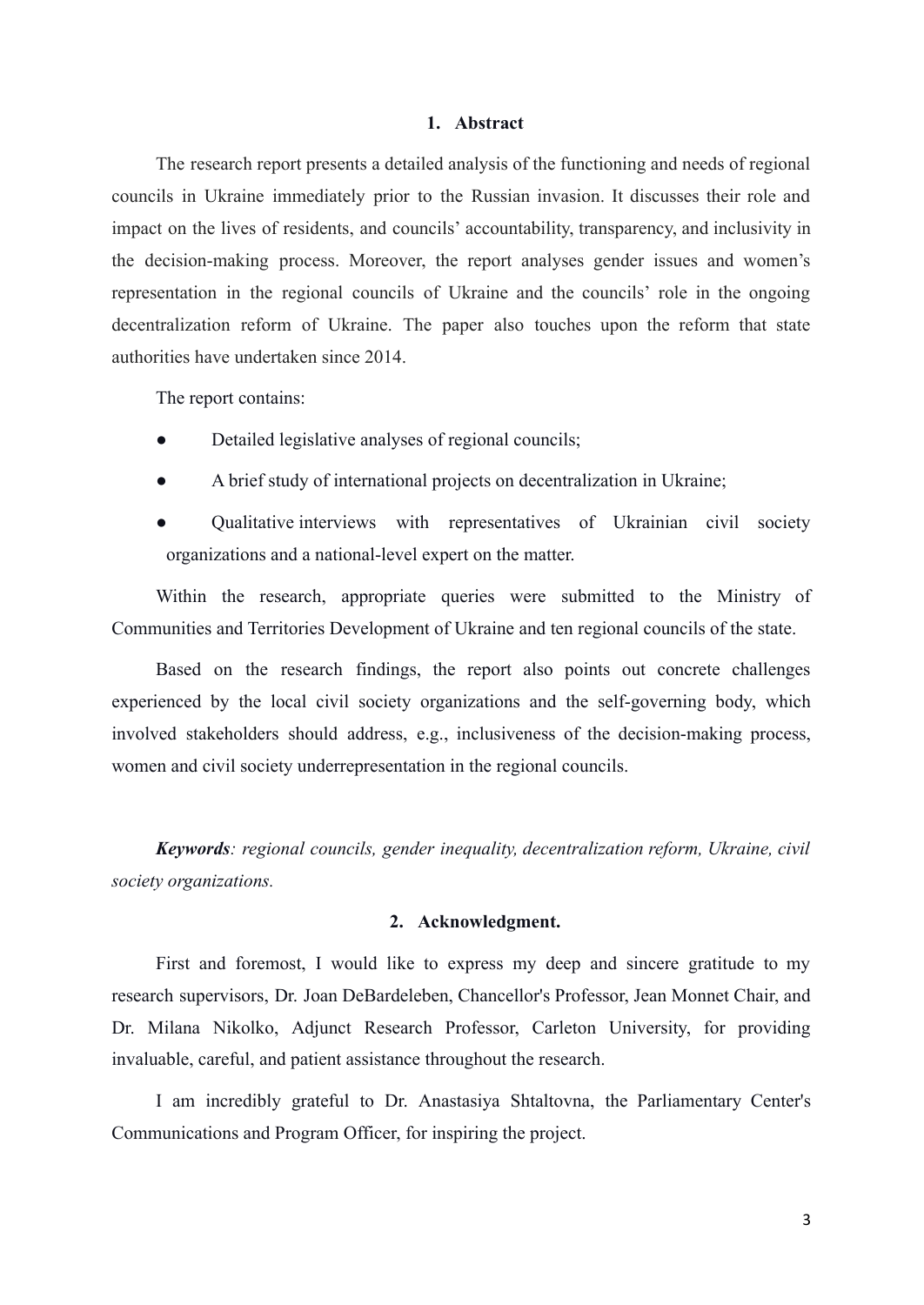I am very thankful to Mitacs and the Parliamentary Centre, as this study would not be possible without their financial support.

# **3. Introduction.**

Ukraine is a unitary state with liberal values in transition to sustainable democracy. Following the collapse of the Soviet Union, the country inherited a Soviet-style, overly centralized and obsolete administrative-territorial composition. For years the administrative division of Ukraine remained the same until 2014 when newly elected central authorities launched the decentralization reform. The main objectives were to achieve optimal distribution of powers between local self-governing institutions and executive administrations and to introduce the new administrative-territorial organization of the state with certain financial independence of local communities from the center. This decentralization reform is one of the most significant the country has undertaken during the Ukraine crisis – the military conflict instigated by the Russian Federation. Despite numerous appropriate and required adjustments of the country's legislation, up to now, the process of decentralization reform in Ukraine remains incomplete. The devolution process faces obstacles that prevent the successful implementation of a full-scale reform, including genuine accountability and inclusivity of the decision-making process in the regional governing bodies.

This research report aims to analyze and understand the current role and functioning of the regional level Self-governing institution in Ukraine; to highlight functional gaps and needs, scrutinize the councils' mandate and composition, investigate the role and representation of women, and discuss supervisory functions as well as engagement with civil society and other local actors. Based on the results of the study, recommendations are made on critical issues and types of support that regional councils will need to:

- Fulfill the role of local communities based on the principles of equal gender representation and inclusiveness;
- Improve coordination and communications with local civil society and stakeholders;
- Become an essential and independent facilitator of regional processes.

In addition, this research aims to help scholars and the Parliamentary Centre (a Canadian non-governmental organization) better understand the current role that regional councils play in Ukraine; obstacles the institution and local civil society face, especially in light of ongoing decentralization reform and debates on amendments to the Constitution of the state. This research will present an adequate picture of international actors' role and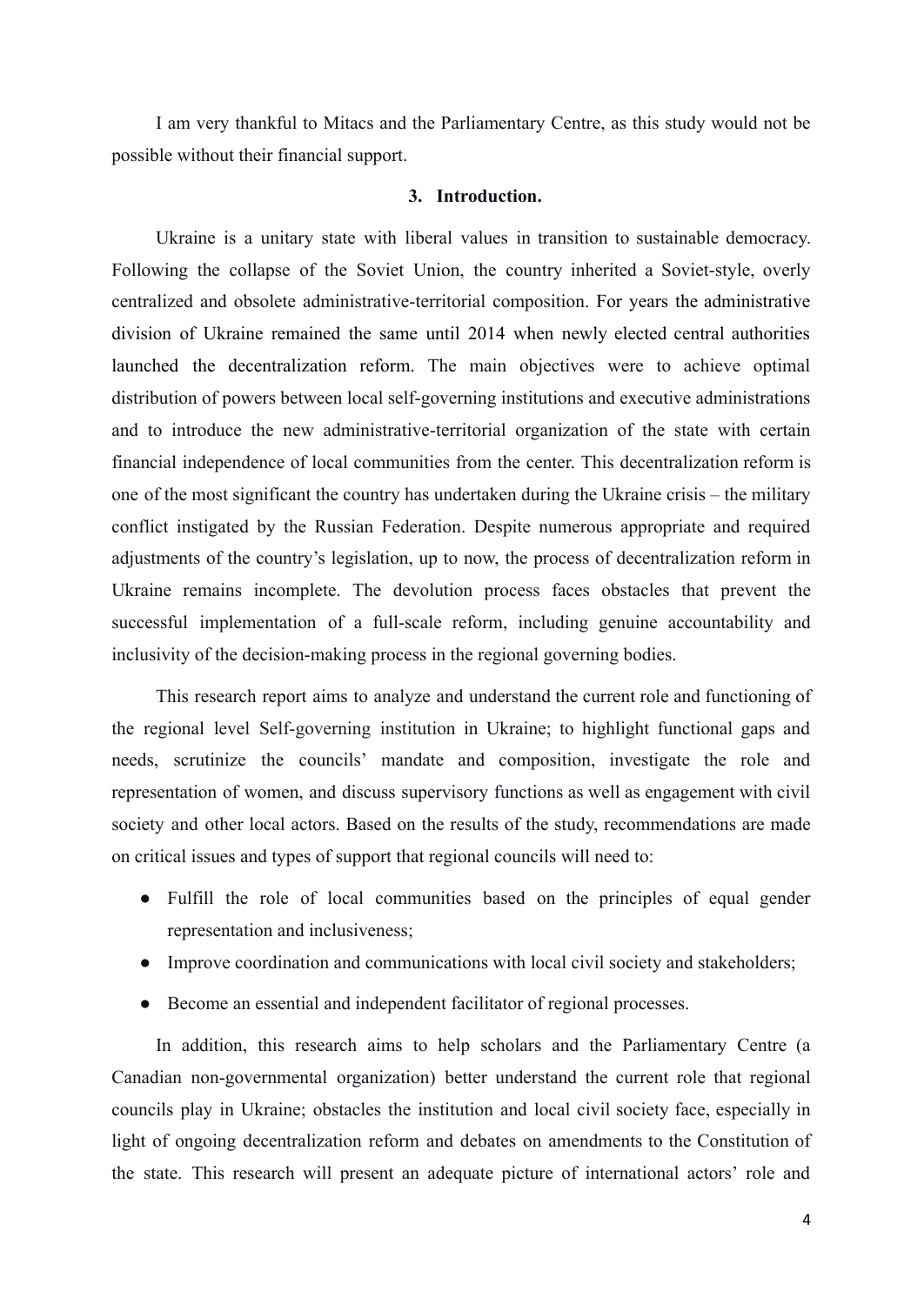collaborative efforts on decentralization issues in Ukrainian regions. This report also aims to help Western NGOs make more informed decisions and thus design better their programming work in Ukraine, with the goal contributing to the increased well-being of Ukrainian society and strengthening the democratic process in Ukrainian regions inclusively, also to meet the needs of vulnerable social groups.

The entire study is concentrated around three essential elements:

- Ukraine's current legislation on decentralization and the regional councils' functions, including anticipated amendments to the Constitution, as well as official outcomes of the 2015 and 2020 local elections. This includes inquiries submitted to the national and regional governing bodies including Ukraine's Ministry of Communities and Territories Development.
- Foreign donor assistance on the decentralization reform in Ukraine;
- A series of interviews with representatives of national, regional, and municipal civil society organizations in Ukraine about the role of regional and local councils, their inclusivity, and women's representation;

This study aims to provide comprehensive insights into the current and future role of regional councils in Ukraine, focusing on inclusivity of the decision-making process and women's representation in the state regions. It seems pretty important to consider the gender and inclusivity issues in the research, as the majority of the population in the country are women (Serdalova & Petruk, 2020). Furthermore, women and vulnerable social groups in Ukraine are obviously, constantly underrepresented, including in the decision-making processes, in all-level governing institutions, especially in the legislative ones. In addition, the research does not concern the conflict in the Eastern part of Ukraine, in the Donetsk and Luhansk regions, and/or the Minks-II agreement implementation.

# **4. PART I. Primary and secondary sources analysis.**

# *4.1.* **The decentralization concept, legislation analysis, and gender lens.**

*4.1.1. Administrative-territorial distribution of power in Ukraine.*

According to Pavluk et al. (2016), currently, Ukraine has a three-level administrative-territorial composition of the state and distribution of power (table 1). The foundational, sub-regional, level includes villages, towns, cities, 1439 amalgamated territorial communities or *obiednana terytorialna hromada,* and 136 districts, with their own self-governing bodies. The second, regional, level consists of 24 regions or *oblasts*, the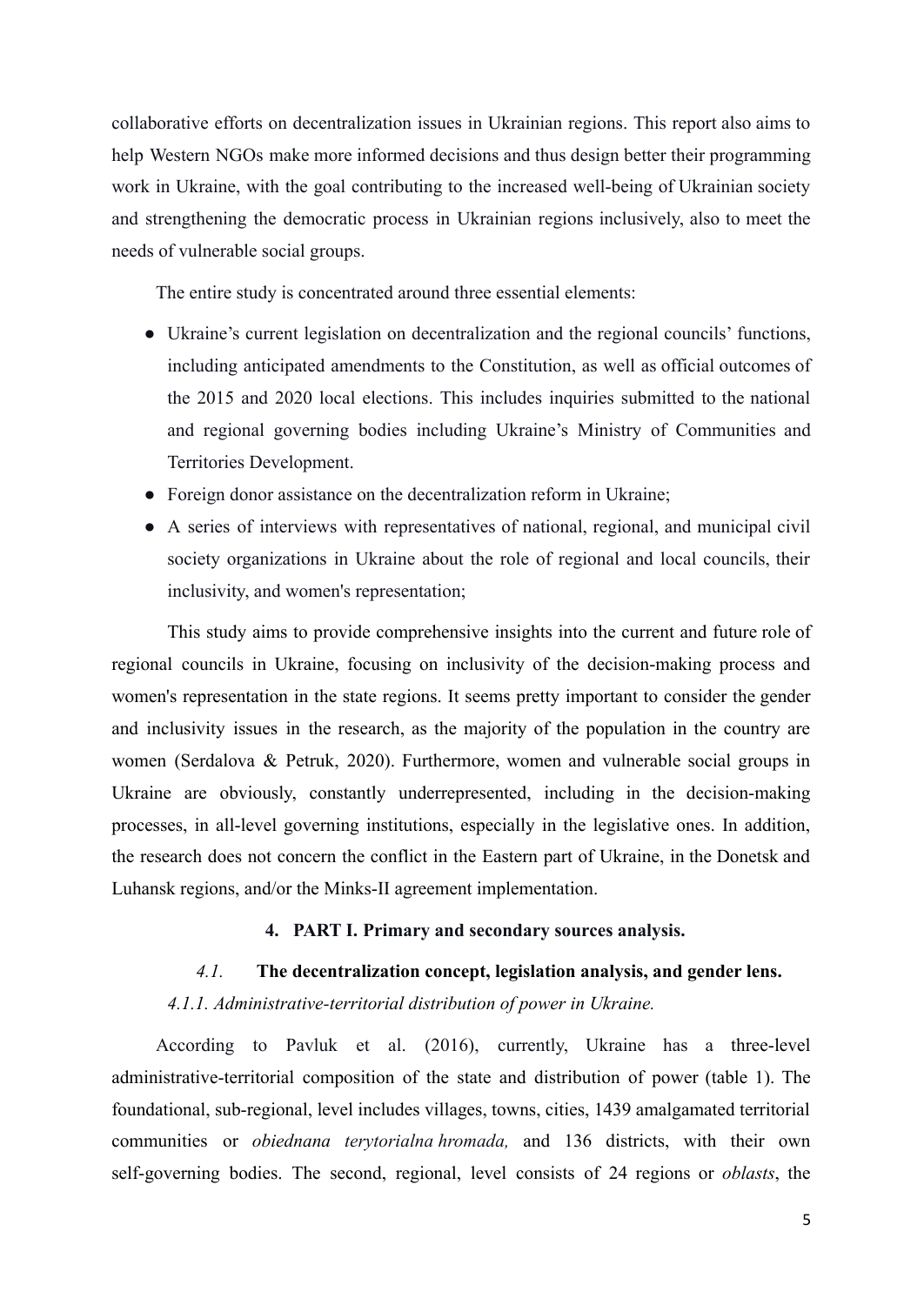Autonomous Republic of Crimea, which is temporarily occupied by Russia, and 2 cities, Kyiv and Sevastopol. All regions have a self-governing institution, namely regional council or *oblasna rada* with elected members or *deputaty*, and an executive body, a regional state administration, or *oblasna derzhavna administracia* with officials appointed by the central authorities*.* The third, national, level consists of the Parliament, or *Verkhovna Rada*, the Government, and the President of Ukraine.

| Table 1. <b>Administrative-territorial distribution of power in Ukraine, January 2022.</b> |                        |                                                       |                                   |                                 |                             |  |
|--------------------------------------------------------------------------------------------|------------------------|-------------------------------------------------------|-----------------------------------|---------------------------------|-----------------------------|--|
|                                                                                            | 1.                     | Sub-regional level                                    |                                   | <b>Regional level</b><br>2.     | <b>National level</b><br>3. |  |
| Self-gover<br>ning<br>institution                                                          | $\bullet$<br>$\bullet$ | Town, city<br>councils;<br>Amalgamated<br>territorial | District<br>council.              | Region council.                 | Parliament.                 |  |
| <b>Executive</b><br>institution                                                            |                        | communities;                                          | District state<br>administration. | Region state<br>administration. | President;<br>Government.   |  |

Since independence, there have been several attempts to introduce the decentralization reform in Ukraine after the Soviet Union collapsed. According to the Government of Ukraine (n.d.), the most recent and successful process of state decentralization was initiated in 2014 with the adoption of the Concept of Local Governance Reform and Territorial Organization of Power in Ukraine.

According to the Government (ibid.), the previous system of local self-governance did not meet the needs of society. Local governments in most communities could not provide and maintain an appropriate living environment for comprehensive development, protection of human rights, and provision of high quality and affordable administrative and social services. Since 1991, the rural population of Ukraine has decreased by 2.5 million people and the number of rural settlements has reduced by 348 units. At the same time, by 2014, the number of village councils had increased by 1,067 units; over 12,000 territorial communities had been formed, the population in over 6,000 communities was less than 3,000 people, and most of the localities had no executive bodies for their village councils. Further, the local self-governing bodies of these communities could not exercise the powers granted them by law (ibid.). Over 5,000 local budgets consisted of over 70% subsidies from the state budget. The permanent financial support of the local communities was a heavy burden for the state budget and hindered the development of small towns and large settlements. These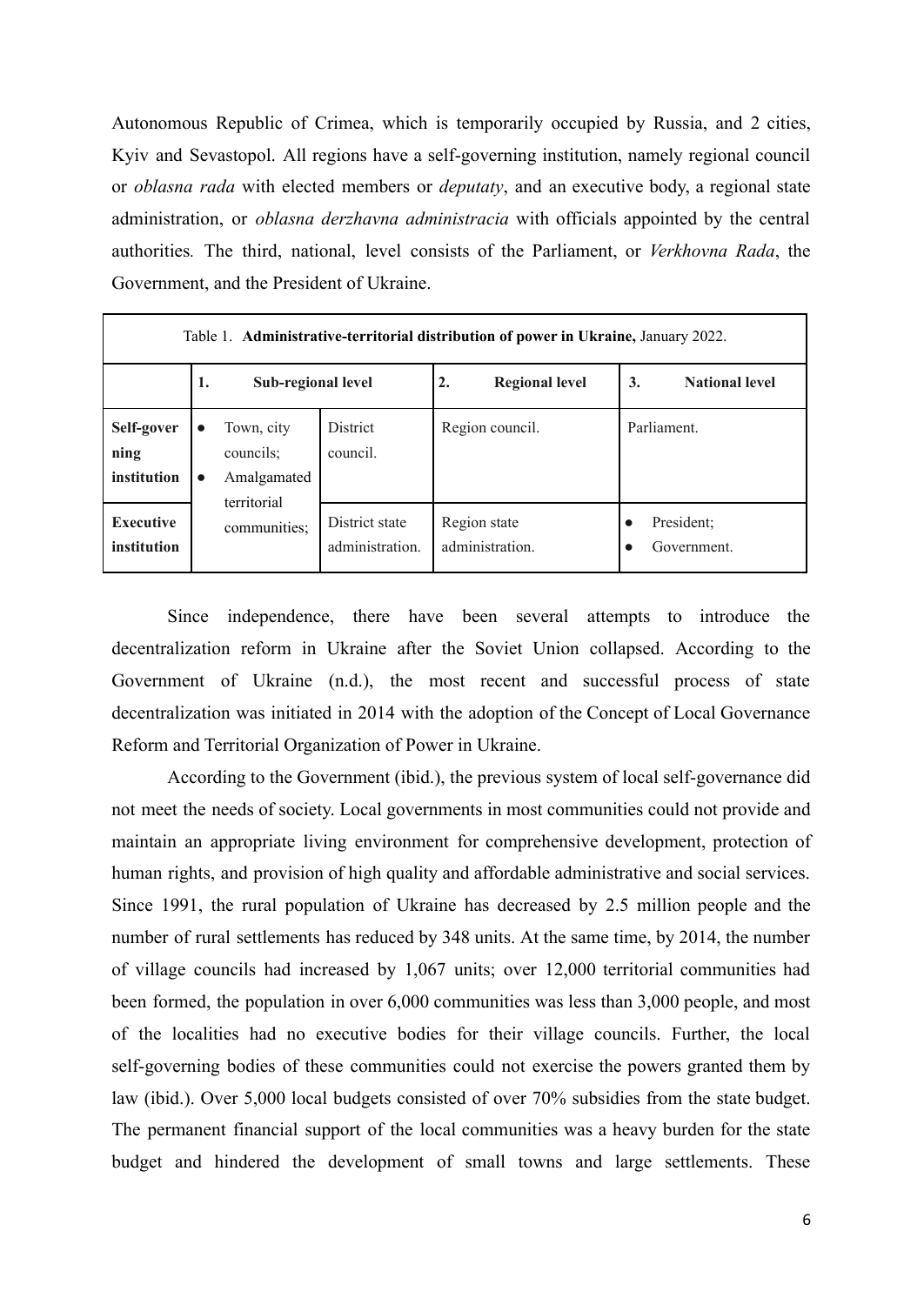disproportion at the sub-regional level required comprehensive, contemporary policy and approach to all accumulated social, economic, security, and political issues in Ukrainian regions.

Thus, the Concept aimed to determine a mechanism and terms with which to guide the further formation of effective local self-government in Ukraine (Order of the Cabinet of Ministers of Ukraine #333-p, 2014). However, the entire legislative system of Ukraine, including the administrative-territorial arrangement of the state, is built on a three-level legislative framework. The prime level is the Constitution of Ukraine, the second is the Laws and Codes, and the third is different normative acts and by-laws, and they all require adjustments to address the Concept objectives.

Moreover, for detailed analysis of the issue, a request was made to the Ministry of Communities and Territories Development of Ukraine to clarify the regional councils' current role and prospects for development, and to shed light on the decentralization reform, particularly related to inclusivity, gender equality issues, and relevant foreign assistance. The Ministry answered all of the questions outlined in the request in a letter (#7/34/18203-21, dated November 30, 2021). According to the letter, regional councils in Ukraine function under the Constitution of Ukraine, the Law of Ukraine On Local Self-Government in Ukraine, and the Budget Code. Article 43 of the Law of Ukraine On Local Self-Government in Ukraine determines all issues considered by the regional councils during plenary sessions. Article 66 of the Budget Code defines all provincial budget revenues governed by a regional council. For precise distribution of powers between local self-governing bodies and local executive apparatus, and to remove existing duplication of responsibilities, several bills with amendments were submitted by the Ministry to the Parliament of Ukraine for consideration.

In the letter, the Ministry stressed that regional councils can decide upon issues only within their corresponding territory. However, Ukrainian legislation allows the regional councils to establish appropriate transregional associations to coordinate efforts for comprehensive regional development and influence national policies on local governance.

The Ukrainian Association of Rayon and Oblast Councils (the Association) was established to cooperate with national authorities on decentralization reform. According to the Ministry's letter, the Association interacts with national governing bodies through consultations with the President, the government, and the Parliament of Ukraine on local self-government issues, and provides input on any decentralization reform bills. An analysis of the Ukrainian Association of Rayon and Oblast councils' website confirms that it actively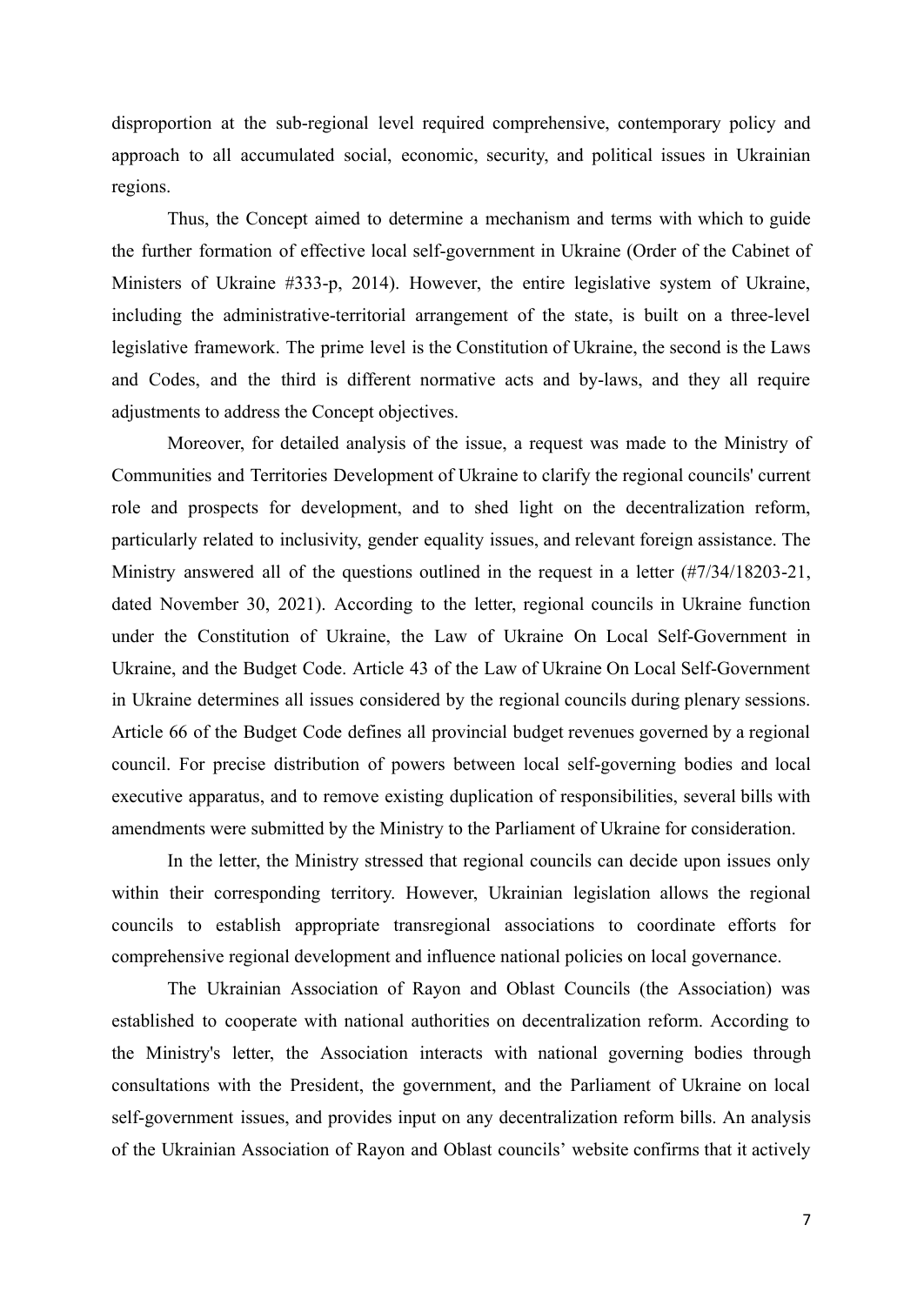participates in the process of the decentralization reform of the state through these and other available instruments.

Based on the details provided in the Ministerial letter, it seems that the regional councils can only influence the process of decentralization in Ukraine through participation in the Association. However, during the initial stages of the decentralization reform in Ukraine, regional councils seemed to play a secondary role in the process by considering and approving the long-term programs on local communities' amalgamation, which were elaborated and submitted by a regional state administration, the local executive body, following the methodology of the government of Ukraine. Thus, it looks like that the current distribution of powers in the center-periphery axis remains imbalanced. Regional councils are not empowered and independent enough without appropriate executive functions and genuine ability to influence local processes, which has a corresponding negative impact on the decentralization reform and the role of the regional self-governing institution.

# *4.1.2. Analysis of the Constitution.*

The Constitution of Ukraine is the prime normative act in Ukraine, which regulates the entire relationship of the state center with its regions and localities. The Constitution was adopted on June 28, 1996, and was not amended for the decentralization reform matters since then.

Since 2014, the country's Parliament has adopted many bills on decentralization reform even without introducing an appropriate change to the country's Constitution. Such an approach often contradicts the reform's primary goal: to make regions more flexible in the decision-making process and less dependent on the center. Constitutional amendments were always postponed, often for political and geopolitical reasons. To date, the entire process of decentralization in Ukraine has been conducted under the provision of the Constitution as it was adopted in 1996, without any constitutional amendments. According to the Constitution (art. 140), "local self-governance is carried out by the territorial community, both directly and through local government: village, township or city councils and their executive bodies… Self-government bodies, which represent the common interests of territorial communities of villages, township, and cities are district and regional councils" (Konstytucia Ukrainy, 1996).

Article 143 of the Constitution determines all issues upon which regional councils can decide independently. Among them are the following: to approve programs of socio-economic and cultural development of a relevant region; to oversee programs implementation; to approve regional budgets, based on the state budget, for their appropriate distribution among territorial communities; to distribute local budget's funds for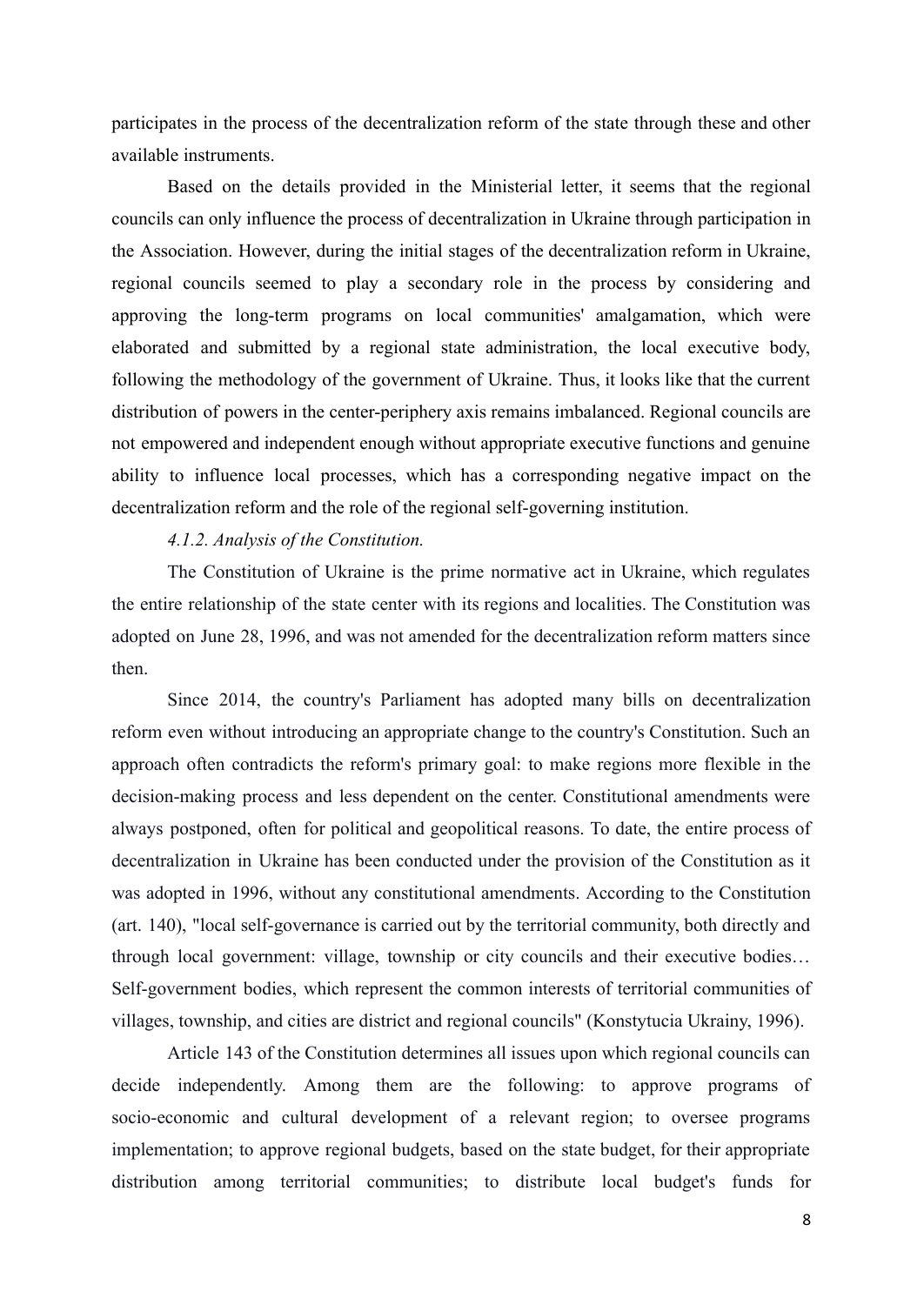implementation of joint socio-economic and cultural programs; and to resolve other issues of their competence. However, the Constitution highlights that "[l]ocal self-government bodies are accountable to and under control of the relevant executive bodies ..." (art. 143). At the same time, article 118 stresses that the executive body in a region is a regional state administration that is simultaneously accountable to and controlled by the regional council and governing institutions of the higher level. Hence, the 1996 Constitution determines that the regional council is an important regional actor, though called to play a secondary role in the unitary state.

# *4.1.3. Other legislation considerations.*

First, it should be stressed that the decentralization reform in Ukraine is based on the European Charter of Local Self-Government provisions, which have been in force for Ukraine since 1998. Secondly, the first phase of the decentralization reform in Ukraine was implemented during 2014-2019 by the parliamentary adoption of the following laws and amendments: the Law of Ukraine On Cooperation of Territorial Communities (#1508-VII, 2014); On Voluntary Amalgamation of Territorial Communities (#157-VIII, 2015); On the Principles of State Regional Policy (#156-VIII, 2015), as well as amendments to the Budget and the Tax Codes of Ukraine in regards to financial decentralization.

At this stage and according to the Law of Ukraine On Voluntary Amalgamation of Territorial Communities (#157-VIII, 2015); villages, townships, and city councils were granted new capabilities on decision making regarding the decentralization reform of the state, namely on voluntary amalgamation of local communities (art. 5-7). Nonetheless, according to the law, regional councils only play a secondary role in the process. However, the Law of Ukraine On the Principles of State Regional Policy (#156-VIII, 2015) stresses that the oblast councils are to design the three-year regional development strategy, work on adjustments to the strategies, and oversee their implementation [art. 10-11, 14-15]. The Law of Ukraine On Cooperation of Territorial Communities (#1508-VII, 2014) has not a single mention of the oblast councils' capacities, as it determines the terms and capabilities of local territorial communities, *hromady,* on socio-economic, cultural, administrative service cooperation and concerns powers and functions of villages, townships and city mayors and councils.

One of the prime laws on the functioning of local self-government bodies in Ukraine is the Law of Ukraine On Local Self-Government in Ukraine (# 280/97-BP, 1997), with numerous amendments. According to the law, a territorial community, *hromada,* is a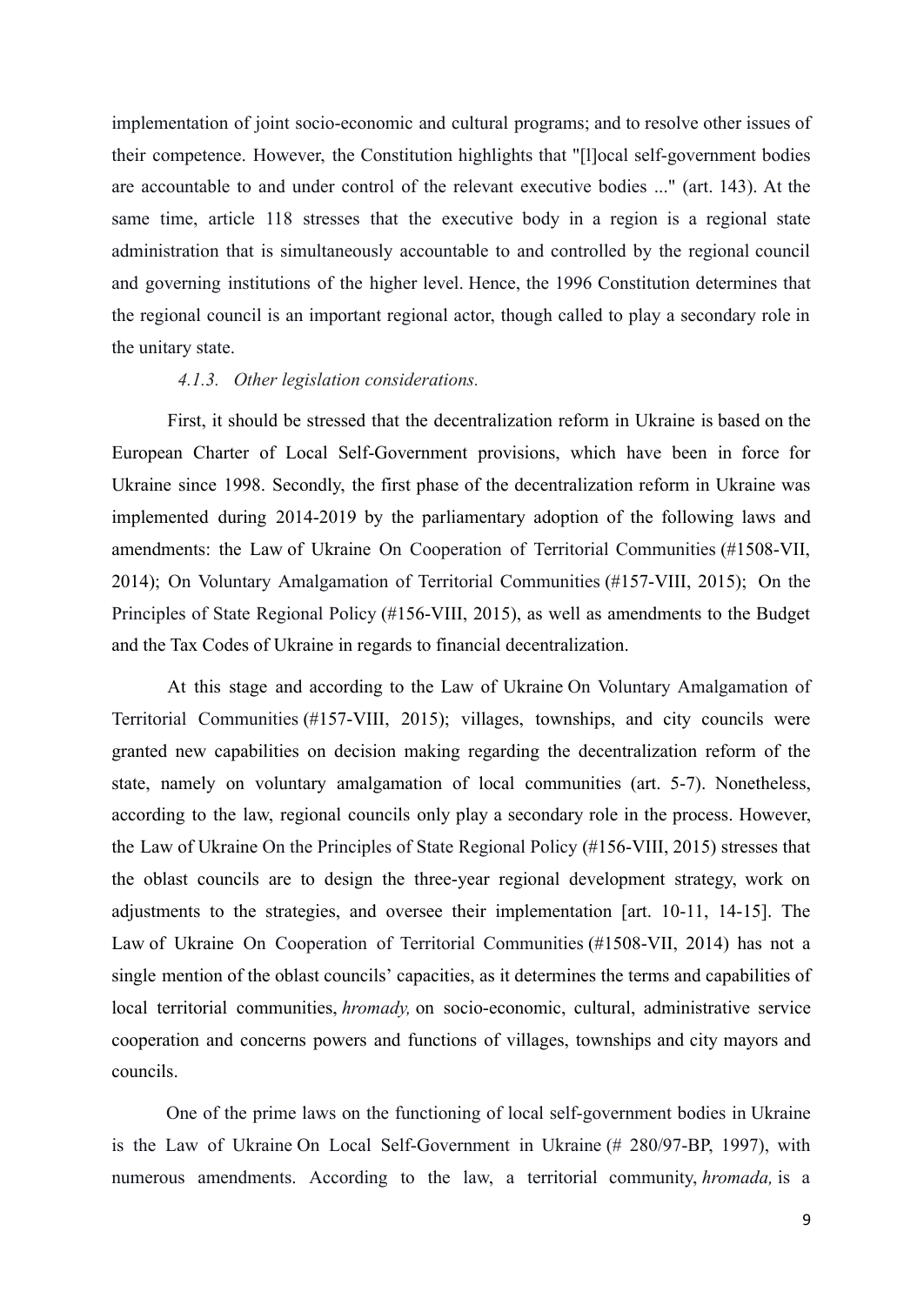population permanently residing in a village, a town, or a city, that is an independent administrative-territorial unit, or a voluntary association of residents of several villages, towns, cities, which have a common administrative center (art. 1). Administrative-territorial units in Ukraine include the oblast, rayon, city, rayon in a city, town, or village (ibid.). The normative act lists all issues that district and oblast councils are sanctioned to consider and resolve (art. 43). Among them are:

(para. 1) elect and remove a Chairperson of the Council, and Deputies of the Chairperson;

(para. 15) create an association with local self-government bodies representing the common interests of territorial communities, as well as to abandon them;

(para. 16) approve programs of socio-economic and cultural development of a region;

(para. 20) decide on issues of communal property management;

(para.21) regulate land affairs;

(para. 26) make decisions on issues of the administrative-territorial organization under a provision of the law;

(para. 36) consider reports of local prosecutors and police chiefs;

(para. 37) setting tariffs for local households and businesses, etc.

One of the most significant features of the law is that rayon and oblast councils are obliged to delegate (art. 44) most of their powers to the relevant local state administration. Bohiv (2016, p. 341) highlights that this norm violates the principles of legal, organizational, and financial autonomy of regional councils and the local self-government bodies at the primary level. For example, the long-term plan to form amalgamated communities in a region was developed by the relevant regional state administration, following the methodology of the government of Ukraine. The regional state administration presented the plan to the regional council for adoption; after being approved by the council, the regional state administration introduced the plan to the Cabinet of Ministers of Ukraine (Decentralization, n.d.). Content analyses of the law using an interactive search of single Ukrainian words or their combination, such as 'gender equality', *genderna rivnist,* 'women rights', *prava zhinok,* did not reveal concrete references in the texts, but a vague reference: 'any restrictions of Ukrainian citizens' rights to participate in local self-government regarding their race, …, sex, … or other grounds are prohibited' (art. 3).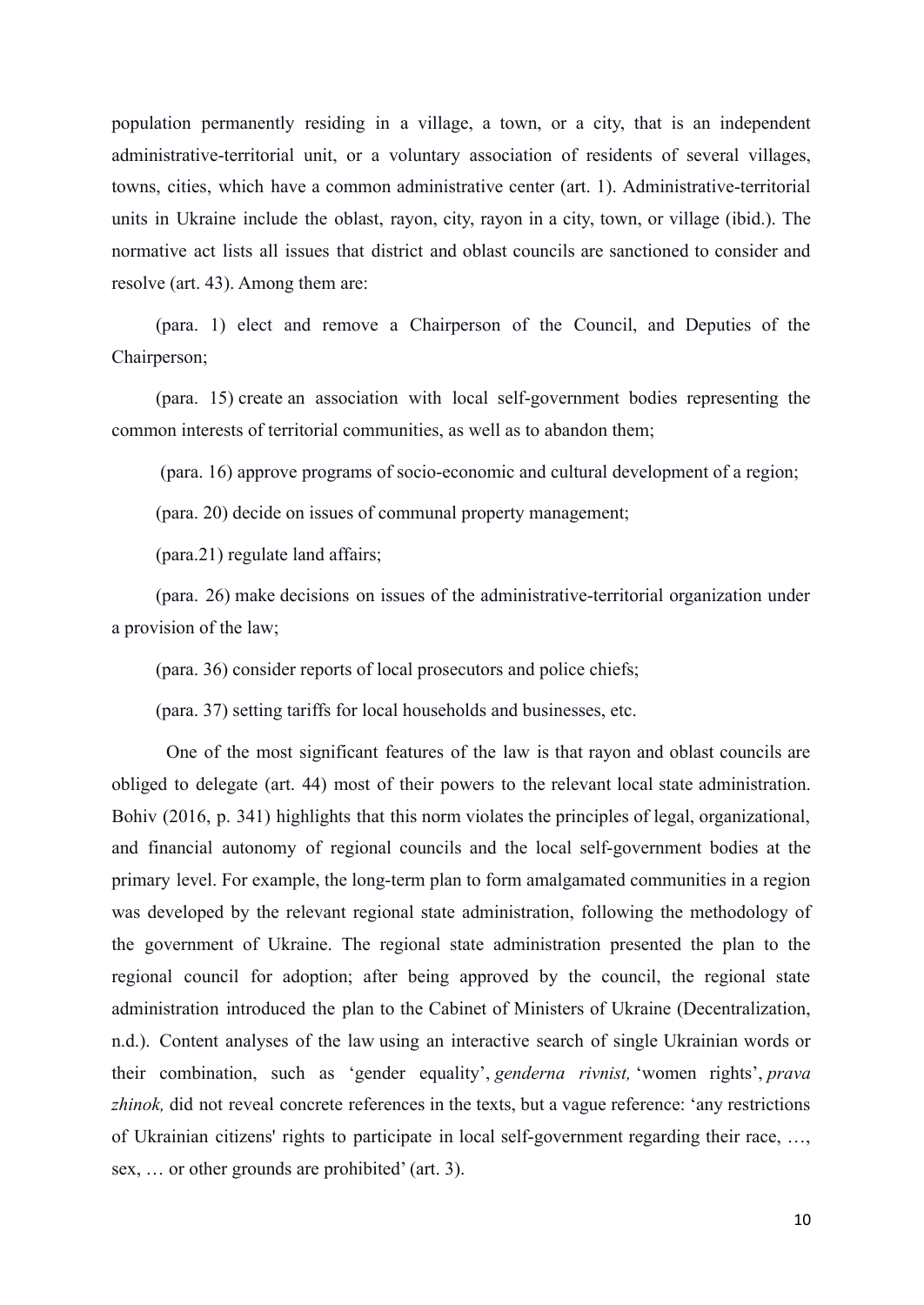The Budget Code of Ukraine with amendments (art. 2, para. 45, 2010) defines that a regional council in Ukraine decides on the local budget and powers of the regional state administration to implement the local budget during the budget period. Furthermore, a regional council can decide on local inter-budgetary transfers to the lower-level self-governing institutions. In addition, the Budget Code of Ukraine determines a composition of a regional budget revenue (art. 66), e.g., 15% personal income tax; 10% corporate income tax; 25% of the soil rent; excise tax; etc. The regional councils in Ukraine are also responsible for distributing funds transferred from the state budget in grants and subventions between district budgets and budgets of cities, towns, and villages of regional significance (Osnovni zavdania, n.d.).

# *4.1.4. Gender in the Ukrainian legislation.*

This section provides insight if authorities applied the gender lens to the prime decentralization laws at the initial stage of the reform and how this issue influences current processes in the regions of Ukraine.

In regards to women's rights, the country has the whole spectrum of the normative acts on gender equality, including the European Convention on Human Rights, ratified by the state in 1997, and the Law of Ukraine On Ensuring Equal Rights and Opportunities for Women and Men (#2866-IV, 2005), which binds local self-government bodies to have an authorized coordinator. The official is empowered to ensure equal rights and opportunities for women and men (art. 7), to implement national and regional programs to ensure equal rights and opportunities for women and men, to conduct educational activities on gender equality, to cooperate with public associations and foreign non-governmental organizations to ensure equal rights and opportunities for women and men, and to submit proposals for improving the legislation on ensuring equal rights and opportunities for women and men (art. 12). According to the law, public associations and foreign non-governmental organizations are eligible to participate in the development of resolutions by executive bodies and local governments on gender equality and participate in the implementation of national and regional programs, etc. (art. 14).

The Constitution of Ukraine (art. 24) determines only that women have equal opportunities to men in socio-political and cultural affairs, in education and training, and in work and compensation. Due to special treatment and conditions, women are enabled to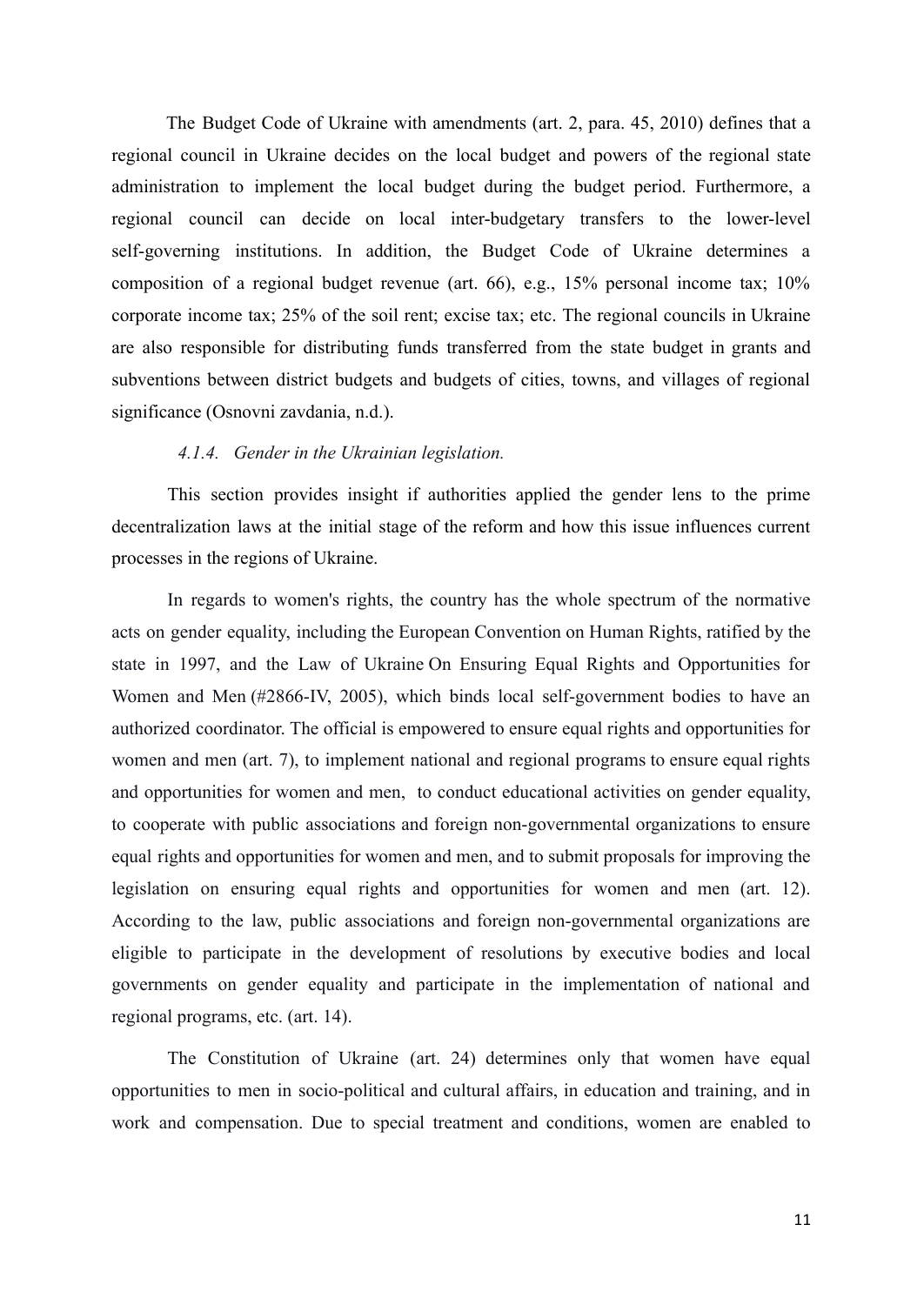combine work with motherhood, which includes the provision of paid leave and other benefits to pregnant women and mothers.

Moreover, a simple content analysis of the legislation on the state decentralization, through an interactive search of single Ukrainian words or their combination, such as 'gender equality', *genderna rivnist',* 'women rights', *prava zhinok,* did not expose any reference in the laws' texts (e.g., image 1).



Image 1

However, in 2019 the Electoral Code of Ukraine was adopted by the state. The Code guarantees equal rights for women in terms of the multi-level electoral process. Paragraph 12 of Article 154 highlights that, while formatting the nominees' national and regional electoral lists, political parties must ensure that every five candidates were represented by at least two nominees of both sexes. Of course, that positively impacted the 2020 regional elections in Ukraine. Yet, some challenges remain, namely the gender quota is not respected in terms of replacing a withdrawing candidate with one of the same sex, and women are still politically underrepresented and have limited access to the decision-making process. (UAReforms, 2021).

Considering current and future legislation amendments on decentralization, it is worth mentioning that since 2014, over 300 normative acts on various issues have been adopted or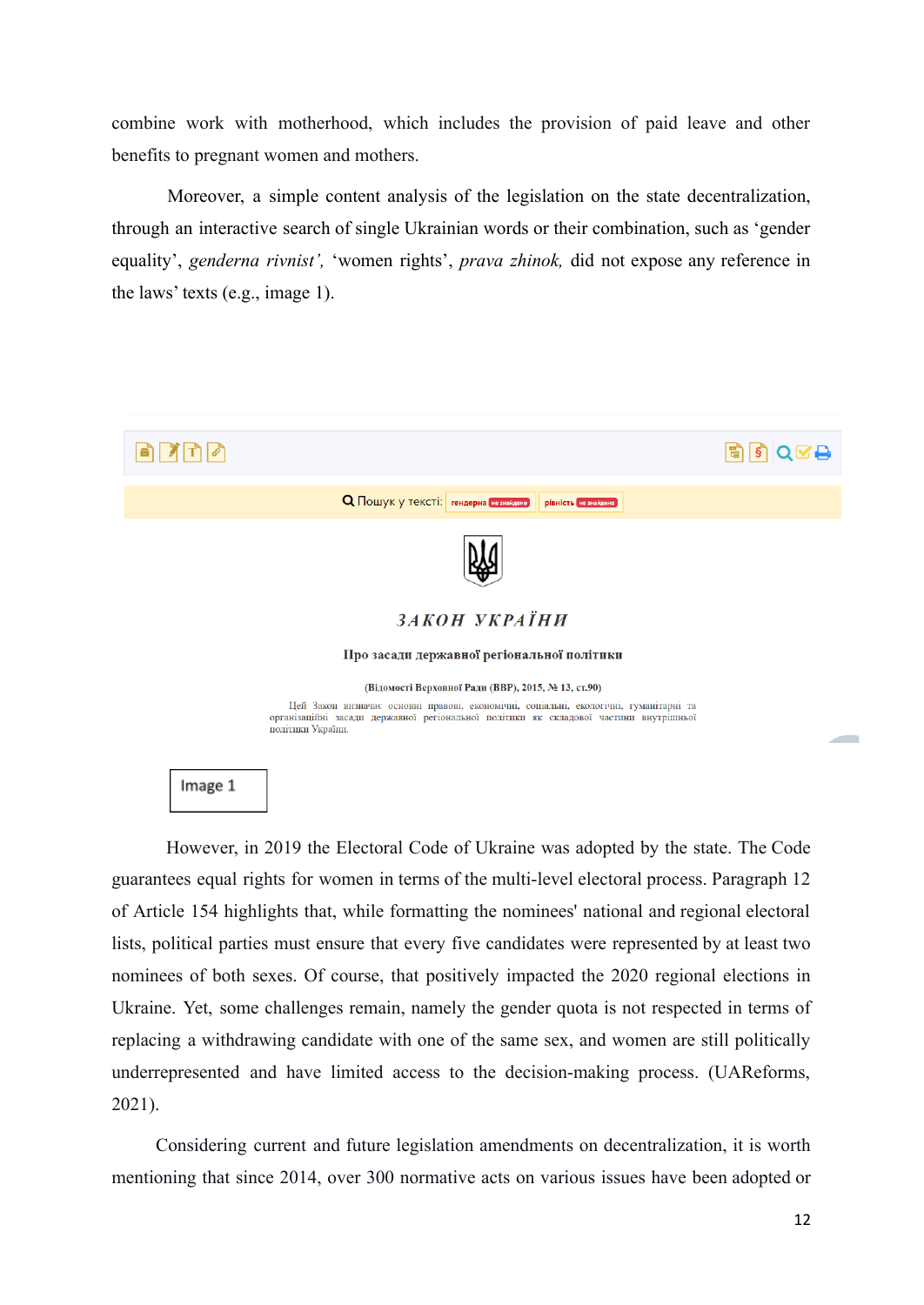adjusted for reform matters. As of November 2021, the government continues the work on the decentralization of the state. Several bills (7 zakonoproektiv, 2021) on decentralization reform have been conveyed to the Parliament of Ukraine for further consideration. Among them are amendments to the Law of Ukraine On Local Self-Government in Ukraine regarding power distribution of the local self-government bodies. This bill was developed to differentiate the powers of executive bodies and local self-government of all levels and the powers of regional and district councils. Amendments to the Law of Ukraine On Local State Administrations was developed to create legal preconditions for the state administrations to function as local prefectures.

All the stakeholders, central and local authorities of Ukraine (Chernov, 2021), and international donors (Kwain, 2021) understand and accept the urgent need to amend the Constitution to fully implement the decentralization reform in Ukraine. In the meantime, the legislation of Ukraine and the amendments on decentralization were drafted under the provision of the 1996 Constitution. Authorities of the state highlight that after introducing the Constitutional amendments on the issue, which are expected in the first quarter of 2022 and which are supposed to consolidate the entire system of the new territorial organization and local governance, other bills on the issue will be introduced, including a Municipal Code (Nehoda, 2021). For now, it looks entirely opaque to apply the altogether new concept of the center-periphery relations in the state through legislation adjustment without first amending the Constitution of Ukraine. Moreover, it seems that no gender lens was applied to the prime legislative acts on decentralization reform of the state, and while the gender quota of the new Electoral Code is a favourable decision, it still has not been implemented in full.

# 4.2. **Evaluation of the decentralization reform by academia.**

A goal of this section is to present an academic analysis of the ongoing decentralization reform in Ukraine, with an emphasis on current functions and needs of regional councils in the country, accountability, and transparency of the decision-making process at the regional level. An analysis of scholarly resources available through the Carleton University library and Google Scholar showed that regional councils in modern Ukraine have not been widely and separately studied by the academic community in Ukraine or abroad. However, the functioning and needs of local councils at various levels in Ukraine, including oblast, rayon, amalgamated territorial community (ATC), *objebnana teritorialna hromada*, and city councils, was an essential part of a broader subject – the ongoing decentralization reform in Ukraine. The reform was launched by the newly elected state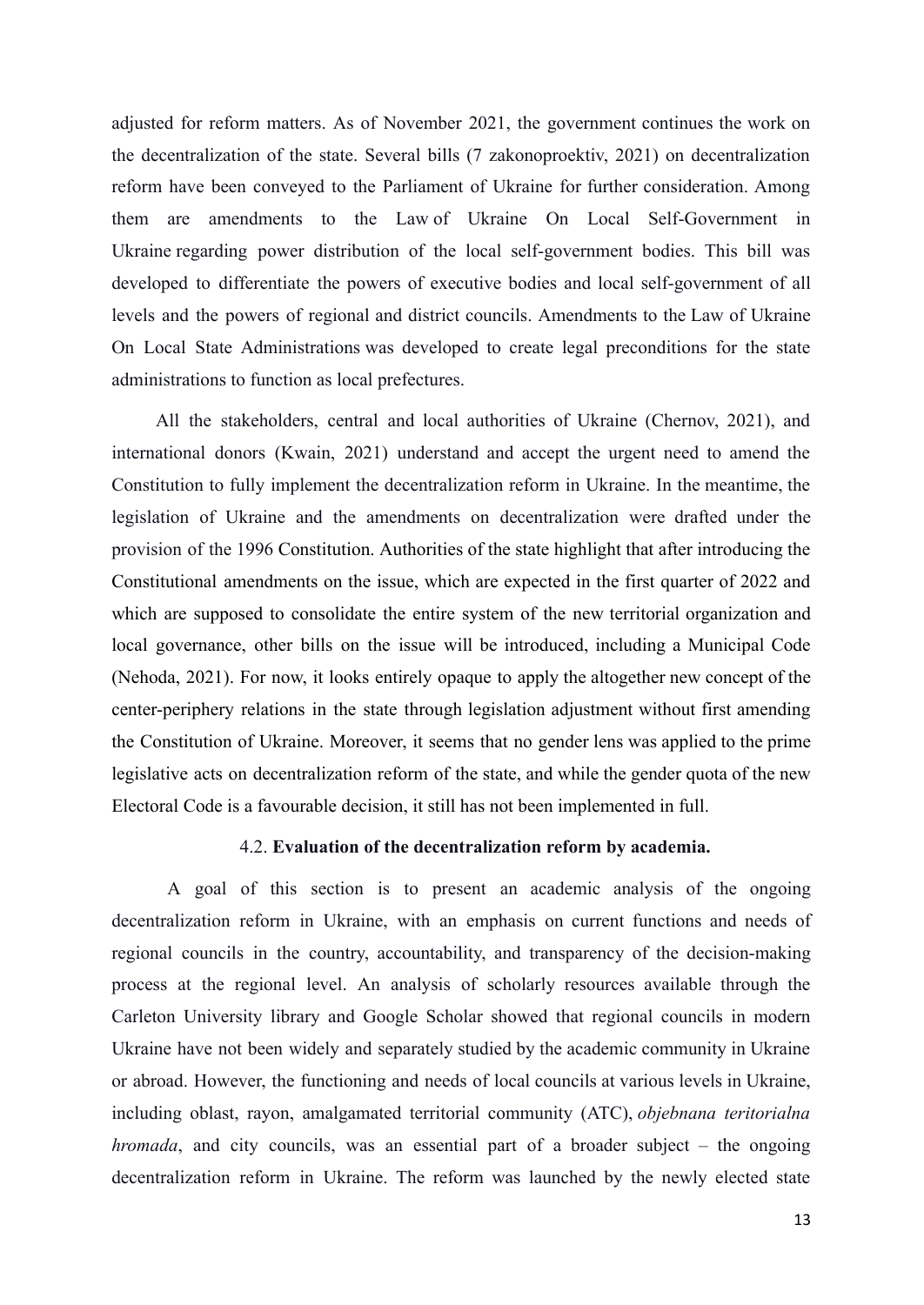authorities immediately after the Euromaidan, or the Revolution of Dignity, in 2014. It must be taken into account that the reform started under exceptionally challenging circumstances: the annexation of Crimea by the Russian Federation and the military conflict in the eastern region of Ukraine that was inspired and supported by Russia.

The decentralization reform aims not only to redraw Ukraine's administrative map, but also to build up the state's capacity to deliver better public services including health care, education, social structures and infrastructure, through the promotion of multi-level governance, democratic practices, and economic development at the local and subnational level (Romanova & Umland, 2019). In a similar vein, Dmytryshyn et al. (2021) stress that the key goal of the country-wide reorganization is shifting power, resources, and responsibilities to the basic level of the state – the community, to gain an ability to resolve local issues more quickly, more effectively, and independently. According to Rusyniuk (2018), the new external threats and internal challenges that Ukraine faces require implementing new and adequate state regional policies to balance the regions' socio-economic development and improve their competitiveness.

A literature review shows that Ukrainian scholars have paid more attention to decentralization issues than foreign ones. The analyses of Western scholars are presented as well, but mainly in the form of policy reports, e.g., Organization for Economic Co-operation and Development report (2018), Council of Europe (2019), USAID report (2019). As Romanova and Umland (2019) point out, "a fundamental remaking of Ukrainian state-society relations has remained below the radar of many Western journalists and analysts" (p. 99). Moreover, it seems that issues of gender equality, cooperation with local civil society, and inclusivity in the decision-making process at the level of subnational councils have not been fully or specifically addressed in the studies. Nonetheless, the ongoing decentralization reform in Ukraine is frequently referred to as one of the most successful and vital reforms ever conducted in the country (Kruglashov & Bureha, 2021; Hirchak, 2021; Lukianova & Ostapchuk, 2019; Dmytryshyn et al., 2021; Rusyniuk, 2018; Shkurina, 2020; Koreniuk et al., 2019; etc.).

Of course, despite positively evaluating the idea and the process, scholars emphasize the presence of essential hindrances and challenges on the way to the successful completion of the reform. Among these are: the need for Constitutional amendments, immense influence of political parties while forming local councils, inadequate power distribution, and poor professional performance and skills training of local elected and executive officials (Hirchak,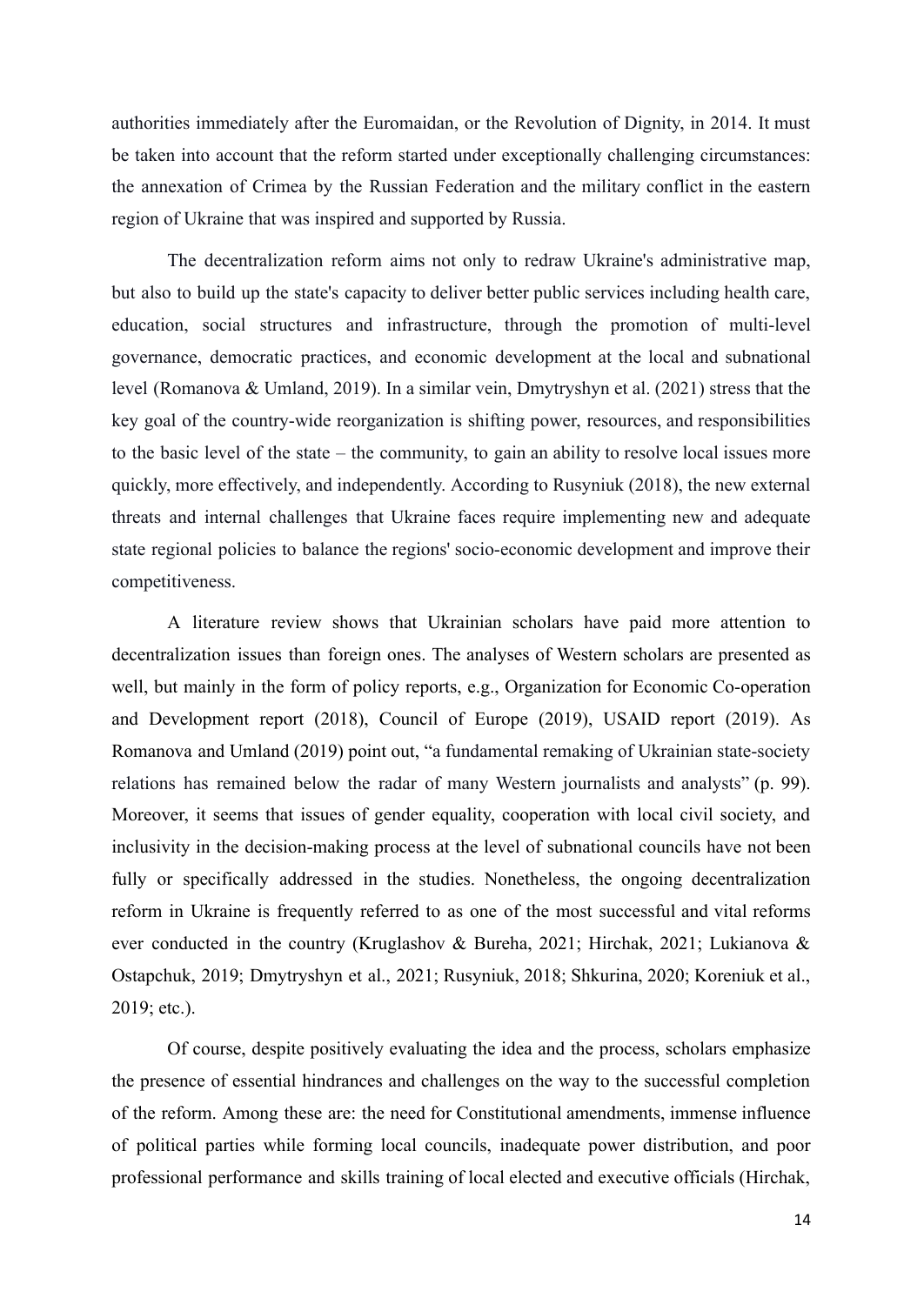2021); high dependency of many local budgets on subsidies from the state budget; lack of transparency in central financing of the regions' development; underdeveloped horizontal links between regions (Shkurina, 2020); the existing system of economic and political diarchy at the local and subnational levels; the declarative nature of the powers of oblast and rayon councils (Lukianova & Yurkiv, 2019); the low level of local public unawareness and the presence of misconceptions about the reform and its outcomes, lack of aspirations and motives among local officials to accept the reform (Dmytryshyn et al, 2021); and what is more crucial, a high risk of local elite capture (Bader, 2021).

Kruglashov and Bureha (2021) studied the achievements and difficulties of the reform implementation. They stressed that the decentralization reform should be considered not as a single, separate process but as a complex process aimed at transforming the entire public administration system. Despite numerous achievements, the authors noted that there are some obstacles to successful reform. These include issues such as failure to anchor the decentralization in the Constitution, a legally unresolved land management dispute at the community level, incomprehensible procedures for governing the relationship between a region and the center, and politicization of the local government activities. Moreover, up to now, the regional councils in Ukraine have had no fully independent executive bodies and although local budget revenues have significantly increased, up to 50%, the high dependency on transfers from the state budget remains. Politicization also raises concerns. Local elites used to be a part of the national political parties, but now prefer to create *de facto* local political parties that are not covered by the national legislation. The authors also highlight the issue of proportional representation at the amalgamated territorial community's level in their paper.

Nonetheless, an analysis of the literature shows that scholars have scrutinized almost every aspect of the decentralization reform in Ukraine. For instance, Dmytryshyn et al. (2021) examined the public perception of the reform. The authors utilized the taxonomy method of analysis and opinion polls conducted by the Council of Europe across the country over a five-year period. The authors differentiated regions of the state by Gross Regional Product and sales of industrial goods to see if the perception of the reform in industrial oblasts differed from the perception in agricultural ones. The study found that Ukrainians mainly support the decentralization reform, however with some fluctuations over the period; the population has some concerns and fears of changes and distrust towards all-level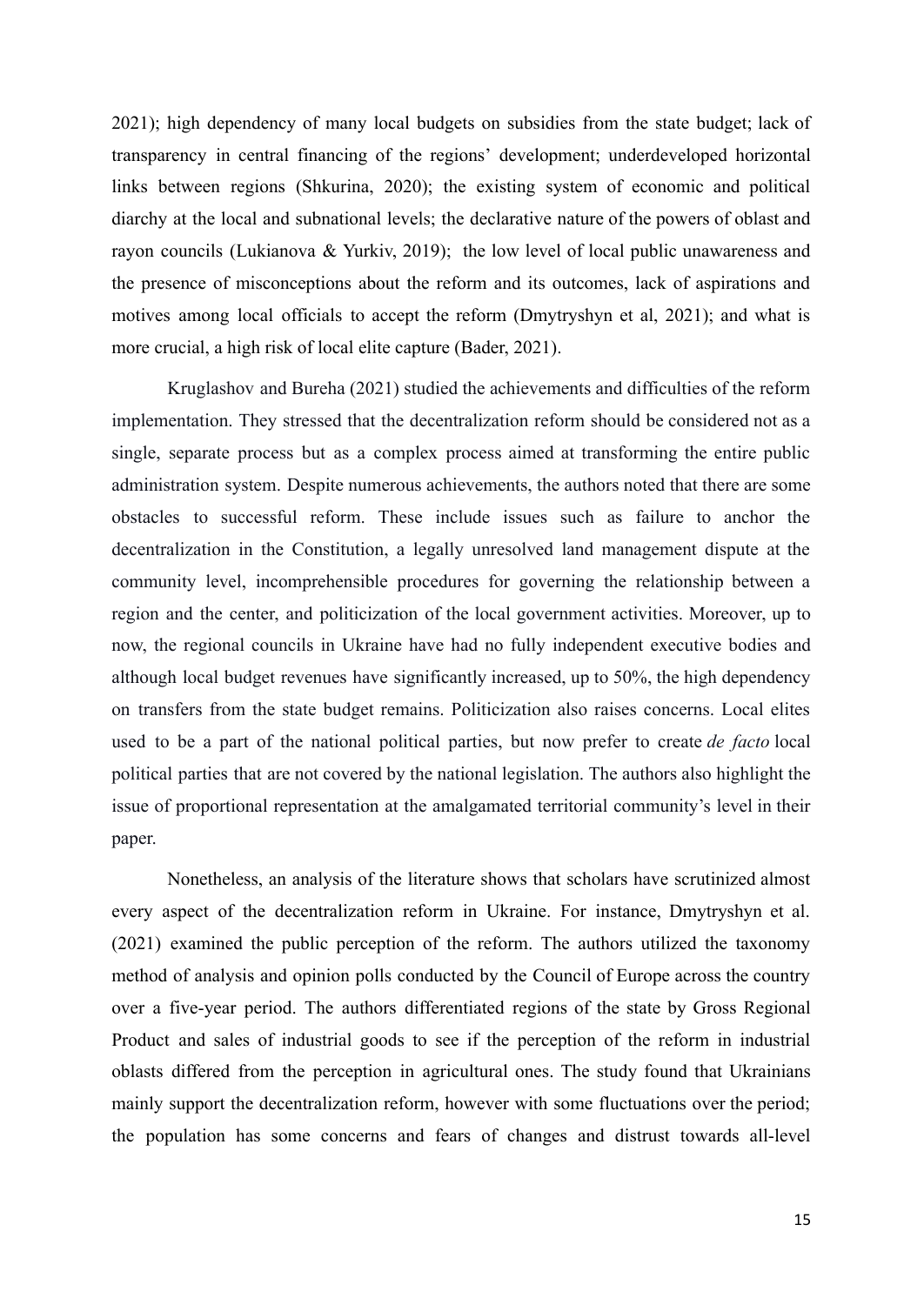authorities; the perception also depends on a region's development and widespread awareness.

Lukianova and Yurkiv (2019) analyzed the credentials of an oblast and rayon council chairperson in light of the decentralization reform and discussed coexistence issues of executive authorities and self-government bodies at the local level. According to the current legislation, the scholars stressed that the chairperson of regional and rayon councils executes mainly managerial and representative functions for local, inter-regional and inter-institutional affairs. According to the Constitution of Ukraine (Art. 141), a chairperson of a council simultaneously is a head of the administrative apparatus of a council. However, the existing model of local government in Ukraine is implemented through a system of economic and political dual-power. Under this system, a region is governed simultaneously by an oblast state administration, *oblasna derzhavna administracia* with officials appointed by the central government, and by a regional council elected by the local population. This system runs the risk of being ineffective due to institutional competition for resources and functional overlapping. Local state administrations should only have control and supervisory functions.

In this vein, Oleinikova (2020) highlights that, despite the decentralization reform, central authorities in Ukraine still have considerable economic and administrative power over the state regions and local governments do not have enough resources and leverage to effectively address the needs of the local population. She argues that, despite a clear strategy for the decentralization reform, central political elites still speculate on securing control over the regions. Hence, the current administrative system might be characterized as unstable and ineffective with overlapping responsibilities and weak accountability, failing to modernize and develop the regions. Oleinikova (2020) also discusses the recent experience of Poland and other European countries on the issue of decentralization since the mid-20th century.

Romanova and Umland (2019) place the decentralization reform in Ukraine in a geopolitical context, stressing that Russia and the West have different perspectives on the process. Russia continues to push for federalization of the Ukrainian state, implying a notion to make it 'weak and decomposed' (p. 100) of Ukraine. The West, instead, believes that a federative Ukraine will function as well as the U.S. or Germany. The researchers point out that Ukrainians peremptorily deny any idea for the state federalization because of the fear of Russia's interference, but accept the concept itself. Ukraine has seen several unsuccessful attempts to disperse central powers and share them with the regions to improve public service delivery and stimulate regional economic development. According to the scholars, the latest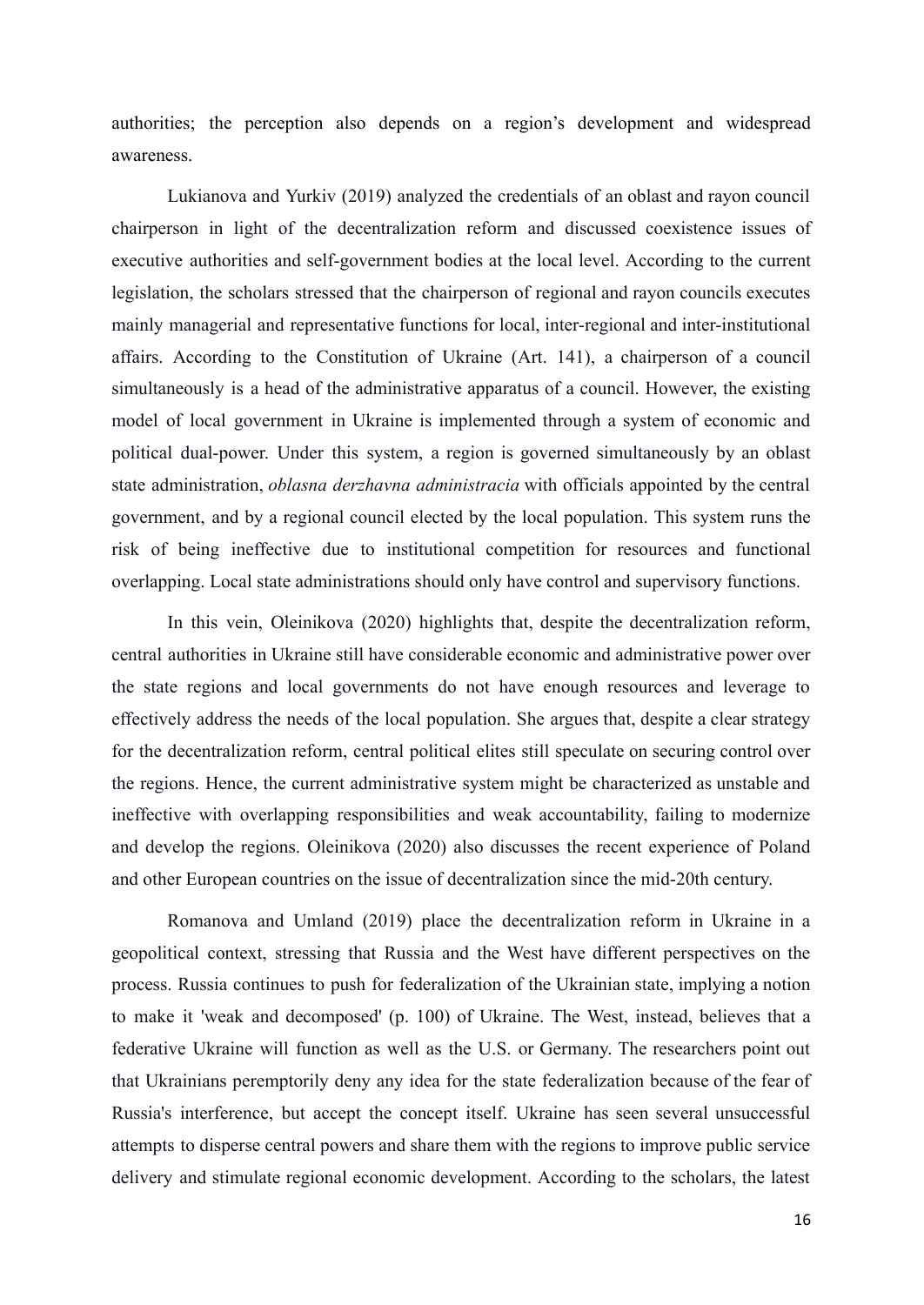endeavor, the decentralization reform, allowed the creation of Amalgamated Territorial Communities (ATCs), which by 2019 have covered over 38% of Ukraine's territory. The ATCs' budgets receive 100% property tax, customs tax, and service fee revenues, and 60% of personal and 10% of corporate income tax revenues. In addition to positive local effects, the decentralization reform can help the state become more solid and stable and reduce the negative repercussions of Russia's extensive interference. For example, the reform could deprive Russia of entry points to provoke separatism across the country.

Korenyuk et al. (2019) examined regional budget revenues as a part of the decentralization reform. The authors emphasized that fiscal decentralization is one of the fundamental principles for local government viability. The current budgetary system of Ukraine is characterized by the independence of all budgets; the regional budgets are autonomous and not included in the country's state budget. The fiscal decentralization allowed up to 40% of new revenue for the development of local communities. However, the experience of the developed states suggests that figures should allow up to 50-60% of new revenue. Nonetheless, since the start of the reform, local budget deficits have been covered by subsidies and subventions from the state budget. The researchers argue that it is crucial to revise the list of owned and delegated powers to improve fiscal decentralization and procedures for local budgets formation, and extend the financial basis of local governments, make local taxation transparent and stable, and increase local budget revenues.

Bader (2021) emphasized the development of more exclusive methods of governance at the local level due to a higher concentration of power and pointed to the risks of local elite capture using the Odesa and Kharkiv regions as examples. Bader argued that, due to "weaker institutional checks and balances at the local level" (ibid), the lower level of political pluralism and media pressure and higher degree of power abuse and nepotism, local elite capture may become an unintended outcome of the decentralization reform.

While the studies presented above demonstrate that the ongoing decentralization reform in Ukraine has been examined from many angles, issues such as gender equality, inclusive practices, accountability, and transparency of the decision-making process at regional and local council levels in Ukraine are often overlooked by the researchers.

# **4.3. International development projects in the field of decentralization.**

This section sheds light on the assistance foreign actors have provided to the state on decentralization reform and to consider where efforts have been applied the most, though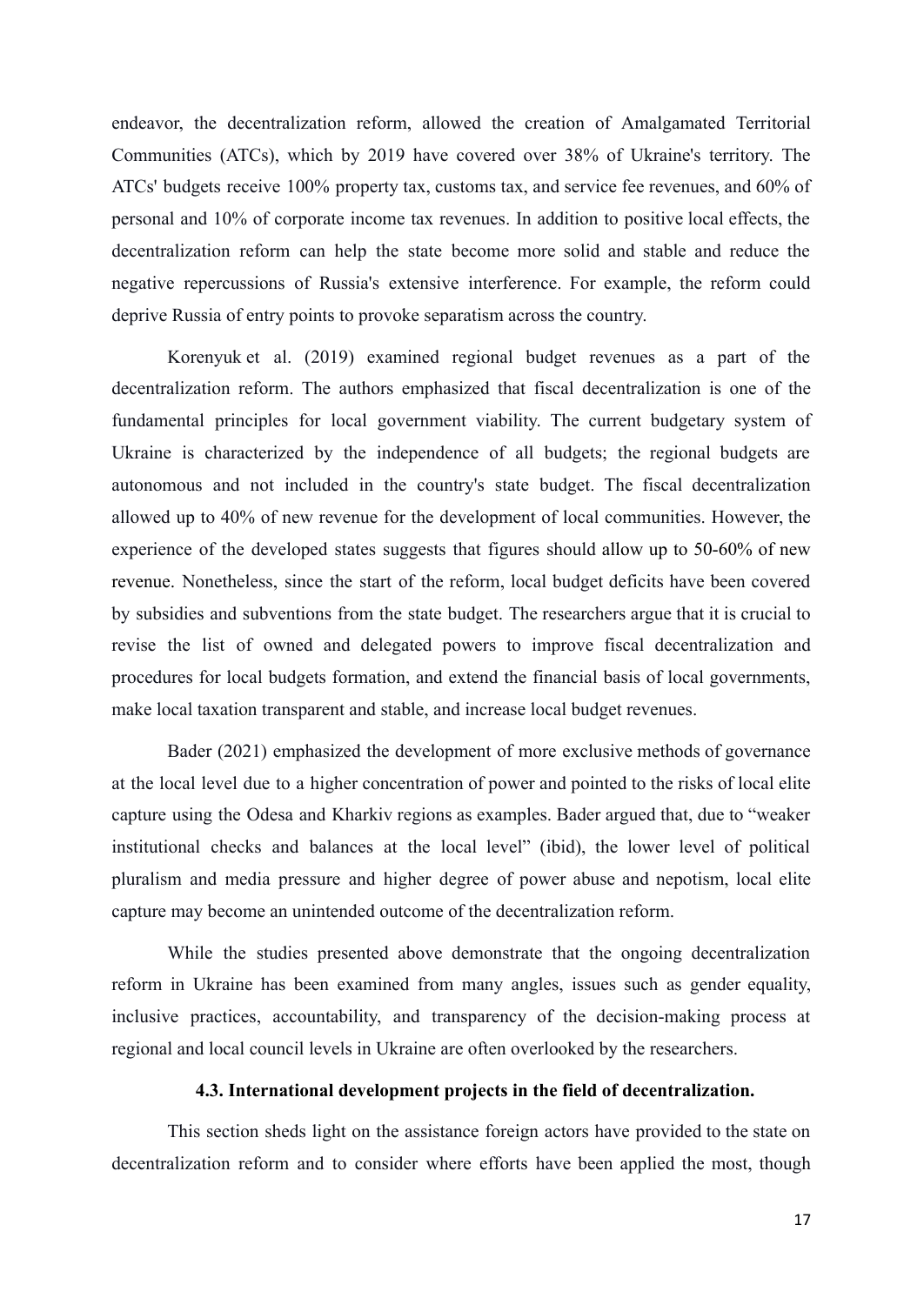without detailed analyses of the projects. Since the decentralization reform was introduced by the government of Ukraine in 2014, foreign donors have supported the reform through various projects designed to improve governance and state service in Ukrainian regions even though decentralization reform was not yet in the spotlight in the West. Initially, the Ukrainian authorities were in charge of the reform and did not experience any pressure from the international community, e.g., the EU and the IMF (Dudley, 2019). Nonetheless, international donor assistance helped Ukraine develop its territories by creating capable self-governments and promoting state integration into European space (Nehoda, 2016). However, it should be stressed that the decentralization reform in Ukraine has been introduced under harsh internal and external conditions, namely the military conflict and occupation of Ukrainian territory, instigated and conducted by Russia and under the establishment of new political systems and connections after the Euromaidan. Hence it seems that the donors had to combine their efforts on decentralization and security issues in Ukraine.

Over 27 projects have been implemented in Ukrainian regions to enhance the quality of local governance within the decentralization reform framework by many international actors, including the United Nations, the U.S., member states of the European Union and European institutions, Canada, and Switzerland. For over seven years, Ukraine's foreign partners have allocated approximately USD 239.2 million, EUR 152.3 million, CAD 38.3 million, CHF 25 million, and SEK 177.9 million (Donors, n.d.). In 2016 the Ministry of Communities and Territories Development of Ukraine established an agency for development in every region of the country. The agency was designed to coordinate all international efforts and projects on decentralization in an oblast. The non-profit and non-governmental agency supports and advises local authorities on implementing decentralization.

However, a question arises as to how many of the international projects were devoted to the issues of regional councils in Ukraine, and to the gender and inclusivity aspects of decentralization? The data on the projects were initially gathered from the web portal www.decentralization.gov.ua, which contains all current information on decentralization reform in Ukraine, and through the foreign program's websites.

# *4.3.1. The U.S. projects.*

The U.S. implements its projects in multiple Ukrainian regions through the U.S. Agency for International Development and the Peace Corps programs, with Global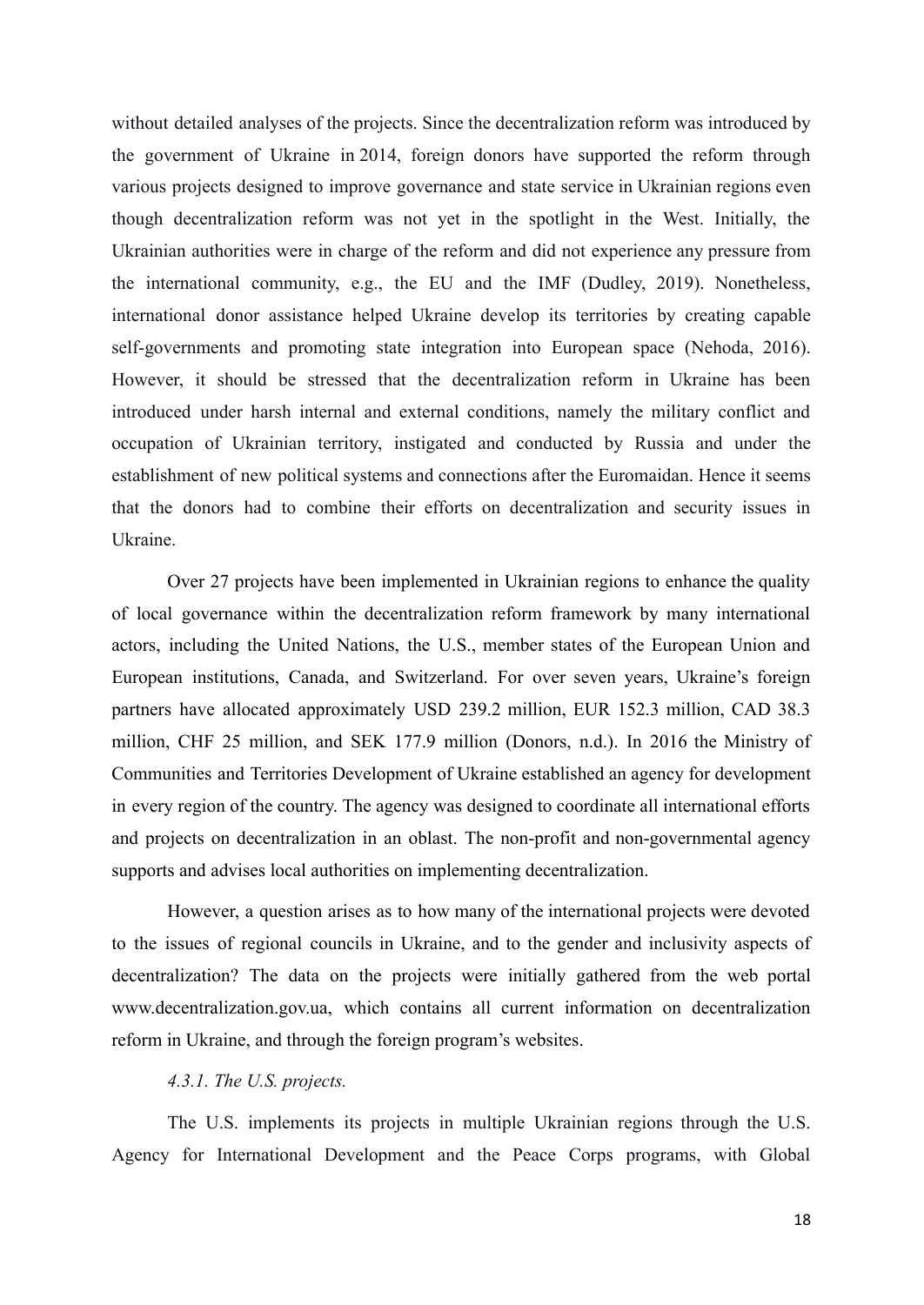Communities as the contractor working with many local subcontractors. As of now, the U.S. has performed or continues to carry out the following projects.

The PULSE Project, Policy for Ukraine Local Self-Governance, was implemented from 2015 to 2020 in all Ukrainian regions with a budget of USD \$8.2 million. The project aimed to create a favourable environment for decentralization and develop territorial communities through the formation of a legislative framework to increase the local tax base and its efficiency, and developing training activities with local civil society and media. (Projects, n.d.; IREX, n.d.).

The DIEMO Project was implemented from 2018 to 2020 in 20 amalgamated territorial communities of 13 Ukrainian regions with a budget of USD \$740,000. The project aimed to increase transparency in the health and education sectors by raising public awareness and implementing accountability and civic oversight tools (Projects, n.d.).

The Community Development Project is being implemented from 2013 to December 2022 in all of Ukraine's regions except Crimea, Donetsk, Luhansk, and Kyiv city, with a budget of USD \$5 million. This project aims to educate and improve existing project development, management practices, and interactions between local governing bodies and civil society (ibid).

The DOBRE Project, Decentralization Offering Better Results and Efficiency*,* is being implemented from 2016 to September 2022 in 100 territorial communities in 10 of Ukraine's regions with a budget of USD \$67 million. It aims at improving such issues as resource management, strategic planning, public service quality, local economic development, and citizens' involvement in the decision-making process at the local level (UCMC, n.d.).

The HOVERLA Program, Governance and Local Accountability Activity is a five-year project running from 2021 to 2026, with a budget of USD \$74 million. It has been working in 50 territorial communities of 7 regions. The project aims to improve national legislation, local self-governance efficiency, institutionalization, and self-sufficient regional management, and to increase citizens' participation in local planning, budgeting, and the decision-making process on state service in the community (Interfax-Ukraine, 2021).

# *4.3.2. The UN projects.*

The United Nations Recovery and Peacebuilding Program (UN RPP), an 8-year program from 2014 to 2022 with USD \$80 million in aid, is being implemented by 4 UN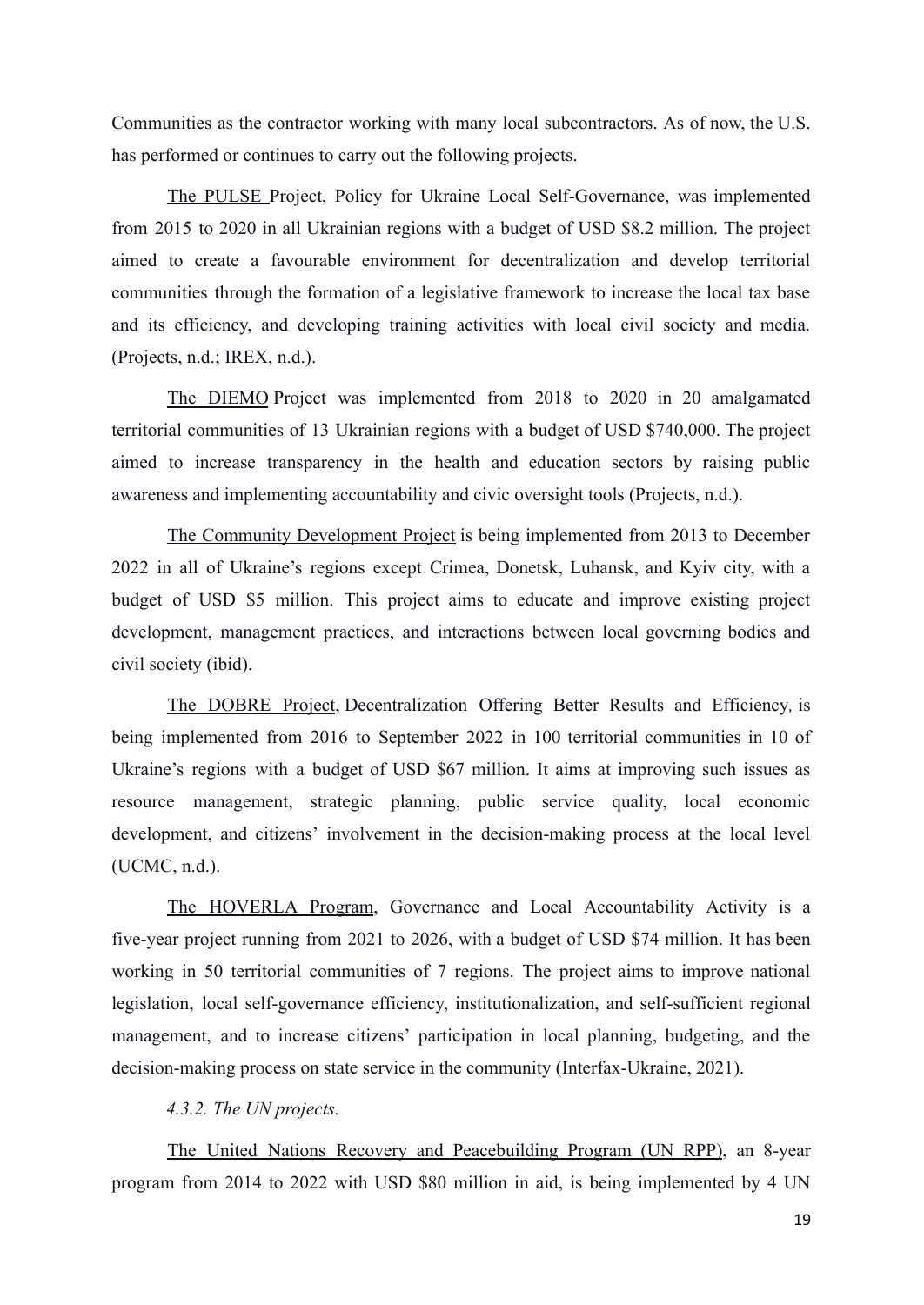agencies in cooperation with 12 international partners. Among them are the EU, Canada, Germany, Japan, Norway, and others. The program's goal is peace restoration in the east of Ukraine by strengthening public security and social cohesion, rebuilding the economy in conflict-affected communities, and supporting decentralization and health care. The program works with communities of 6 regions: Donetsk, Luhansk, Zaporizhian, Kharkiv, and Zhytomyr oblasts (UNDP, 2021).

Civil Society for Enhanced Democracy and Human Rights in Ukraine is a 5-year project, introduced from 2017 to 2022, with a budget of USD \$4.3 million. Donors of the initiative are the governments of Denmark, France, Norway, and Canada. The program embraces a wide range of civil society organizations (CSOs) in Ukraine, the country's government, and the national parliament. The project is targeted at developing and supporting the CSO's regional networks, empowering youth, and improving its civic engagement at the local level, and developing favourable policies to improve dialogue between government and civil society organizations at the regional level (Projects, n.d.).

# *4.3.3. Projects of the European institutions and the EU member states.*

The European institutions and the EU member states such as Germany, Sweden, Poland, France, Denmark, and others also actively participate and finance various programs on decentralization in Ukraine. The projects have been implemented by domestic contractors, such as Deutsche Gesellschaft für Internationale Zusammenarbeit GmbH (GIZ), Hulla & Co Human Dynamics GmbH & Co KG, Folke Bernadotte Academy, SKL International and others via Ukrainian state institutions and NGOs. The European projects in Ukraine are as follows.

Facilitating dialogue on reforms in Ukraine, is a 9-month OSCE project, released in 2020 in partnership with the government of Ukraine. The goal was to assist the central government in utilizing modern tools for reforms promotion. The amount of aid was EUR 105,000.

Strengthening civil participation in democratic decision-making in Ukraine was a two-year Council of Europe project with a budget of EUR 600,000, implemented from 2018 to 2020. The objectives of the program were to strengthen the dialog and cooperation between public service institutions and civil society on the decision-making process, reducing a distance between actors at the national and local levels by embracing mechanisms for citizen engagement at the local level, capacity building of public servants and CSOs, and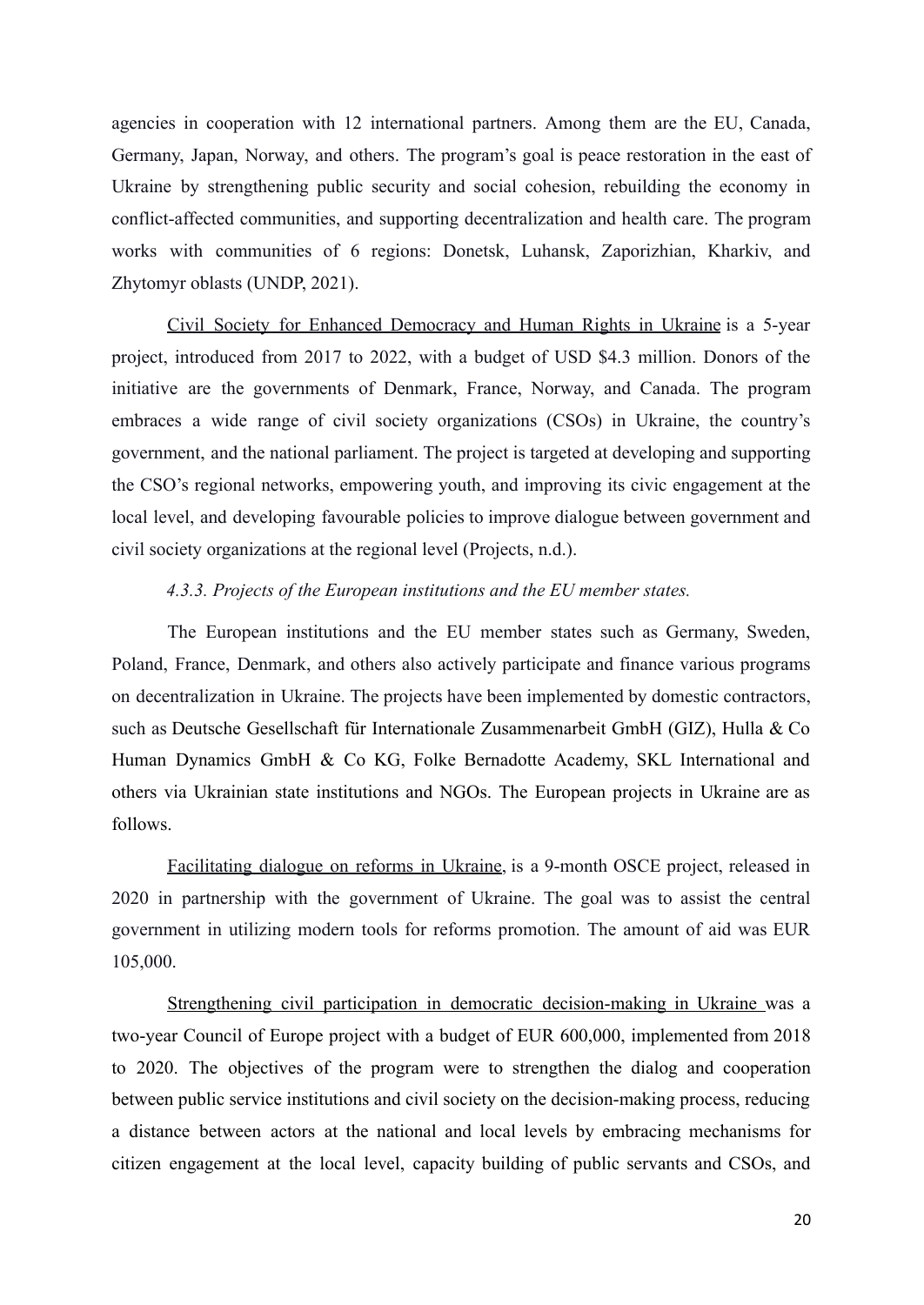improving national legislation and institutional foundation. The project included the following localities: Drohobych of the Lviv oblast, Ternopil, the Dunayivtsi amalgamated community of the Khmelnytskyi Region, and Kyiv.

Strengthening democracy and building trust at the local level in Ukraine, a three-year project of the Council of Europe, implemented from 2018 to 2021, with a budget of EUR 1.5 million; aimed to support municipalities and their national association, and to improve inclusivity and transparency of local governance (Projects & programs, n.d.).

The OSCE project, Support good governance in local communities as part of the decentralization reform, was implemented from 2018 to 2020, funded by Norway, Germany, Lithuania, and the U.S. with a budget of EUR 610,000. The project objective was to support good governance in new amalgamated territorial communities by raising local residents' awareness and improving capabilities of the governing bodies at the local level, through outreach activities and legislation amendments (Projects, n.d.).

The Council of Europe program, Enhancing decentralization and public administration reform in Ukraine, is being implemented from 2018 until 2022 with a budget of EUR 1.9 million in all regions. The program aims to improve the Ukrainian legislation in accordance with the European Charter on local self-governance, to enhance human resources management at the local level, and to build capacity in the territorial communities to provide good quality service (ibid).

The Administrative Reform in Eastern Ukraine program was implemented from 2017 to 2020 with a budget of EUR 3 million; the program was released in three regions of Ukraine by GIZ with German government donorship. The program's prime objective was to develop local self-government and improve the public service quality of state institutions by introducing new procedures and instruments (GIZ, n.d.).

Local self-government and the rule of law in Ukraine was a 6-year program, from 2014 to 2020, funded by the Sweden government and implemented by Folke Bernadotte Academy. The Ukrainian stakeholders of the program were the national parliament, the government of the state, and 18 different localities across the country. The project with a SEK 35.7 million budget addressed the following issues: rule of law amplification in public service delivery, inclusive governance promotion, and platforms for dialogue creation (FBA, 2014).

EU for stronger public finance systems of local governments was a three-year project, from 2017 to 2020, with a budget of EUR 3.1 million. The project objectives were to provide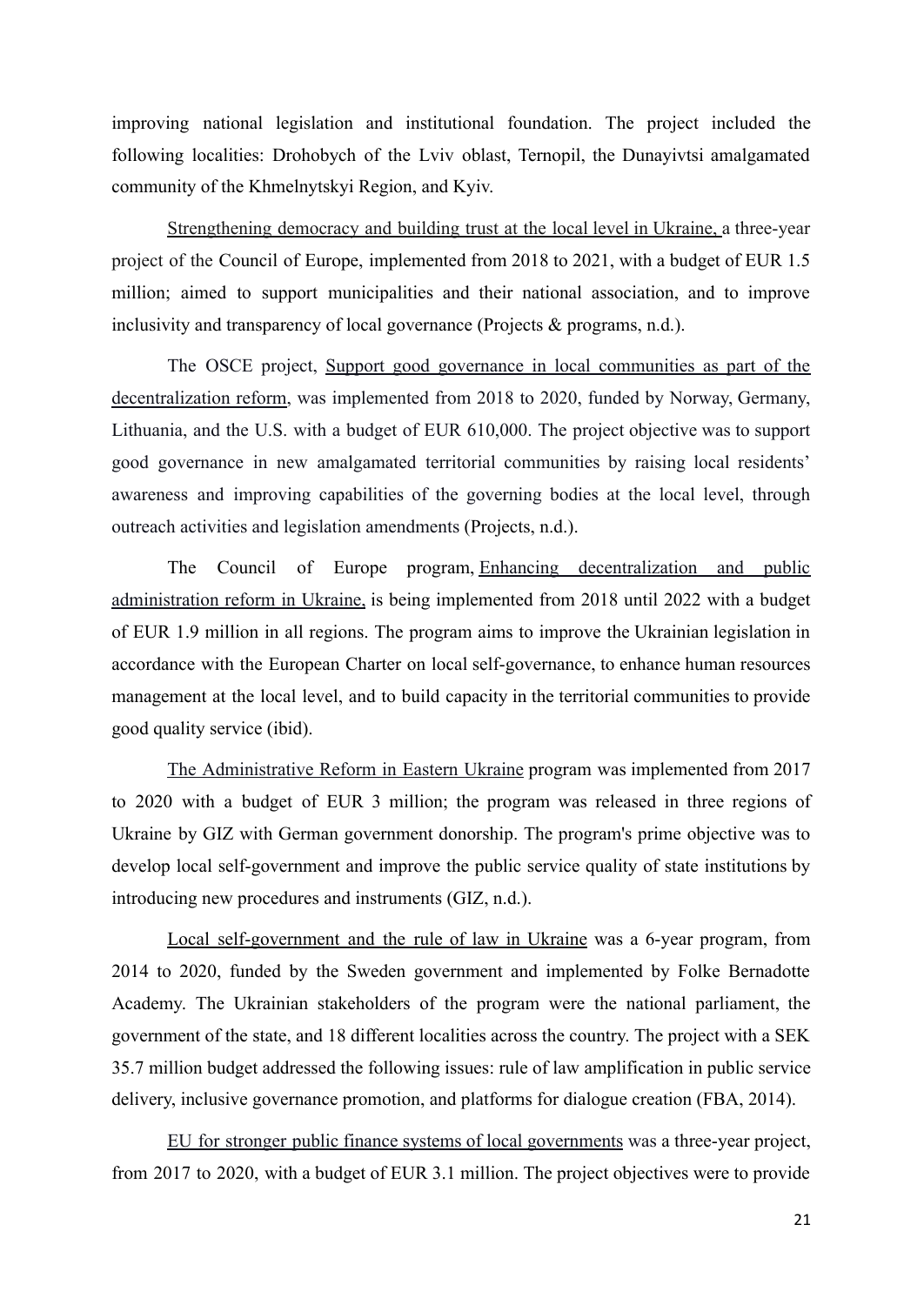practical, transparent, and accountable public financial management systems at the local and regional levels, including developing high-tech programs. The project was released for the state Ministry of Finance and the following pilot regions: Vinnytsia, Dnipropetrovsk, Lviv, and Cherkasy (DAI, n.d.).

E-government support for decentralization in Ukraine was a five-year project, from 2016 to 2021, with a budget of EUR 9.4 million, released by the e-Governance Academy of Estonia to create and implement high-tech hardware and software for over 600 administrative service centers across the country and deliver quality service (EGA, n.d.).

The Gender budgeting in Ukraine, a seven-year project, was implemented from 2014 to 2021 and financed by Sweden, with a budget of SEK 70.5 million. The project was released in all 24 regions of Ukraine with national government assistance, targeting regional state administrations. The project's goal was to embrace the efficiency of state expenditures at the local level, considering the needs of different groups of women and men; the project included gender analysis of the local state programs, training events, outreach activities, and others (GBR, n.d.).

Support to decentralization in Ukraine is the Sweden project, running from 2014 to 2022 in partnership with the Ukrainian government, the Parliament of Ukraine, and the Association of Amalgamated Territorial Communities. The project budget is SEK 41.7 million and focused on fiscal and education decentralization, and support for national and local actors (ibid).

The EU program Ukraine – Local Empowerment, Accountability and Development (U-LEAD), one of the prime projects on decentralization reform in Ukraine, is being implemented from 2016 to 2023 and is funded by Germany, Poland, Sweden, Denmark, Estonia, and Slovenia with a budget of EUR 152.3 million. The program works in all regions of Ukraine, focused on establishing a multi-level, transparent, and accountable governing system to meet the residents' needs. It aims to increase the communities' capacity to face modern challenges, promote citizen and private sector involvement in local affairs, and create adequate centers for administrative services across the country (U-LEAD, n.d.).

The support to services availability in Ukraine is a two-year project, being delivered from 2021 to 2023 and funded by the government of Sweden with a budget of SEK 30 million. The program's main purpose is to establish and modernize the local Centers for administrative services, maintain a dialog between residents and community leaders, and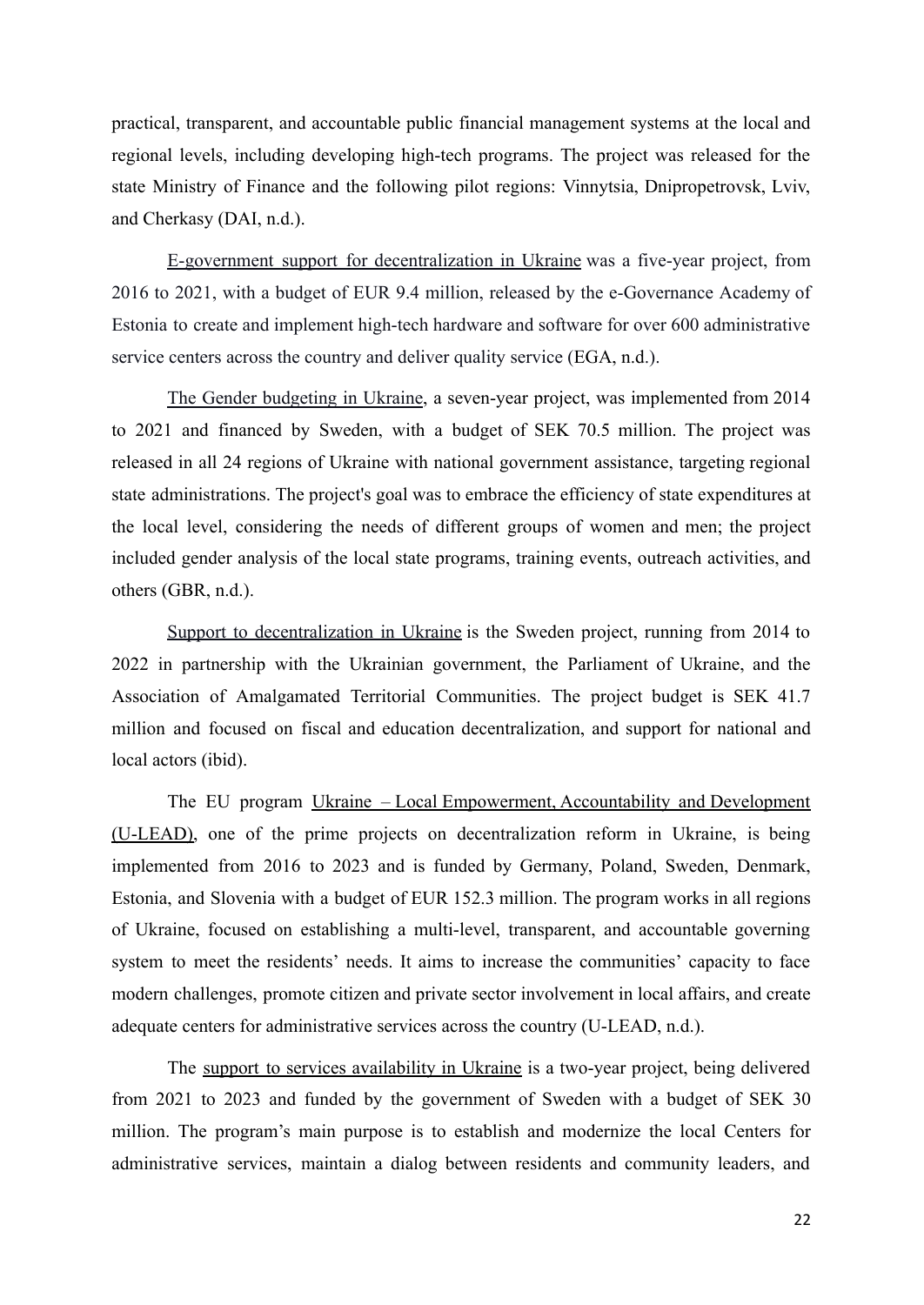introduce the oversight and accountability mechanisms at the local level. The initiative covers all regions of Ukraine in partnership with the government and parliament of Ukraine, regional state administrations, and local self-governing bodies (PROSTO, n.d.).

# *4.3.4. Swiss projects.*

Switzerland itself and in partnership with other countries has spent over CHF 25 million for decentralization reform in Ukraine.

Decentralization for improved democratic education is a five-year program, running from 2020 to 2025, with a budget of *CHF 4.4* million. The program's goal is to modernize the education system, aimed to develop decentralized, transparent, democratic, inclusive, and accountable school management in 16 amalgamated territorial communities of 4 regions of Ukraine. The program has been delivered in partnership with the national government of Ukraine and regional state administrations (DECIDE, n.d.).

Development of citizenship competences in Ukraine was a five-year project, delivered from 2013 to 2018 with a budget of *CHF 1.6* million. The program was aimed at civil society development in eight regions in Ukraine by raising awareness and capability of educators, students, their parents, and local public servants, as well as by improving the process of democratic cooperation between state authorities, the education system, and the local community (DOCCU, n.d.).

E-Governance for accountability and participation is an eight-year program, being delivered from 2015 to 2023 with a budget of *CHF 9.4* million, in partnership with the government of Ukraine and targeting the following regions: Vinnytsia, Volyn, Dnipropetrovsk, Luhansk, and Odesa. The program goal is to develop and implement e-governance, e-services, and e-democracy both at the national level and in the regions of Ukraine (EGAP, n.d.).

Decentralization support was a thirteen-year project, from 2007 to 2020, with *CHF* 9.3 million in aid. The program introduced technical support in the utility area of local communities in Vinnytsia, Dnipropetrovsk, Poltava, Luhansk, Ivano-Frankivsk, and Sumy regions and was focused on improving the waste management and modernization of the water supplies in villages and towns (DESPRO, n.d.).

*4.3.5. Canadian programs.*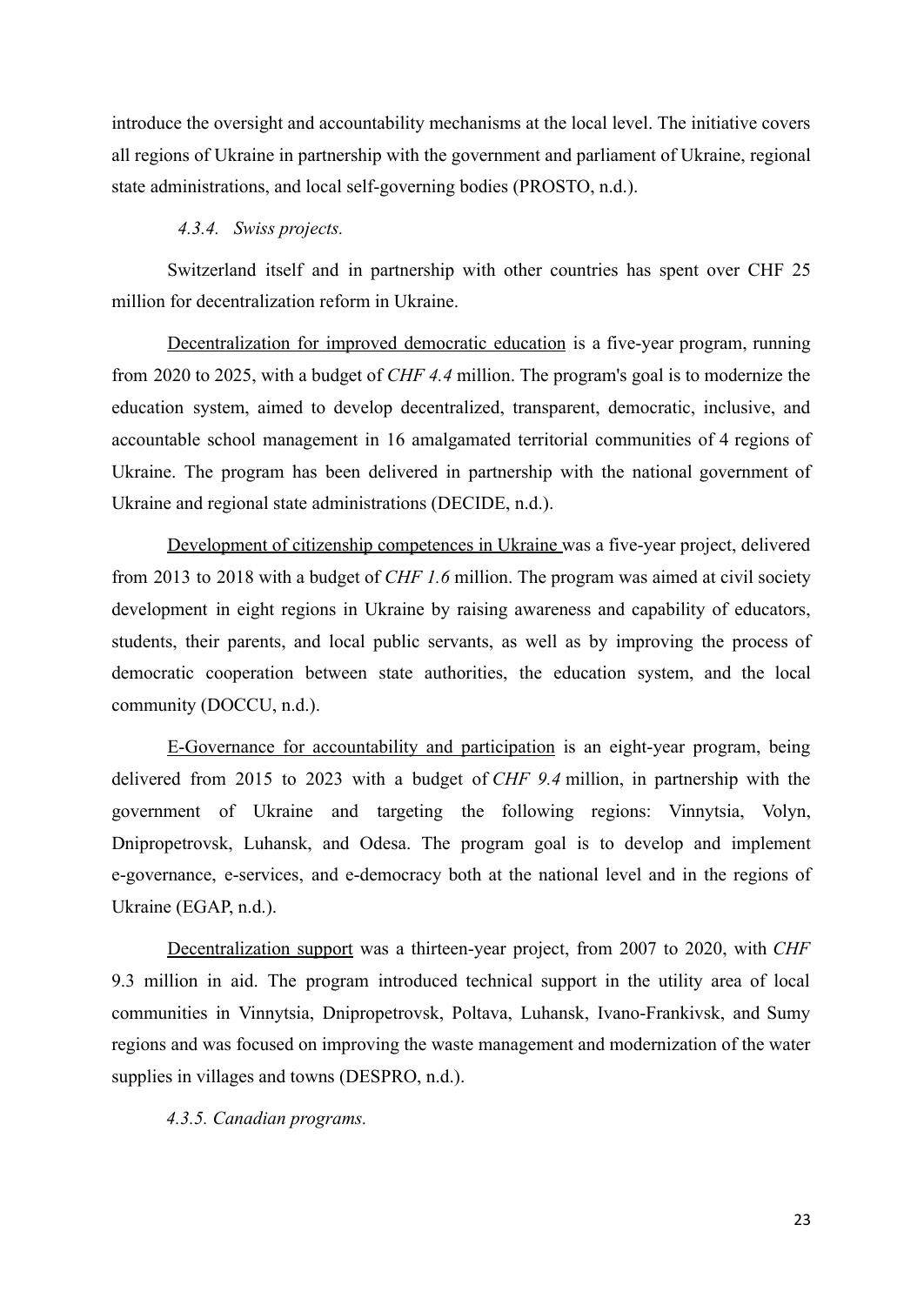The Expert deployment for governance and economic growth was a five-year program delivered from 2014 to 2019, with a budget of CAD \$18.8 million, and funded by the Government of Canada. The program aimed to assist the Government of Ukraine on reform implementation according to the national and international agreements in a partnership with the Ministry of Economic Development and Trade, the National Anti-Corruption Bureau, and the Ministry of Communities and Territories Development of Ukraine.

The Partnership for local economic development and democratic governance project was another five-year program executed from 2015 to 2020, with a budget of CAD \$19.5 million. The project aimed to increase the efficiency of small and medium businesses, improve cooperation between local, regional, and national authorities, and strengthen municipalities across Ukraine by focusing on economic development and implementing democratic and inclusive government practices at the level of local municipalities. Several city councils across Ukraine were the prime recipients of the assistance.

To conclude, as illustrated in Table 2, none of the existing foreign programs were exclusively devoted to the regional councils' development or to embracing their issues within the framework of the decentralization reform. The councils might have been included in some projects as an integral part of program implementation; however, the absolute majority of the projects concentrated around the following four themes:

- 1. Development of appropriate legislation for administrative and fiscal decentralization in cooperation with the national government and the parliament.
- 2. Improving public service quality at the local level via regional state administrations, municipalities, and local amalgamated communities' engagement.
- 3. Civil society involvement.
- 4. E-governance implementation at the national and local levels.

Quite possible that the councils were outside the scope of foreign aid focus due to ongoing legislative confusion surrounding the sphere of the councils' responsibilities and/or ability (or inability) to influence the decision-making processes within a region.

Table 2.

| International programs on decentralization in Ukraine focused on: |
|-------------------------------------------------------------------|
|                                                                   |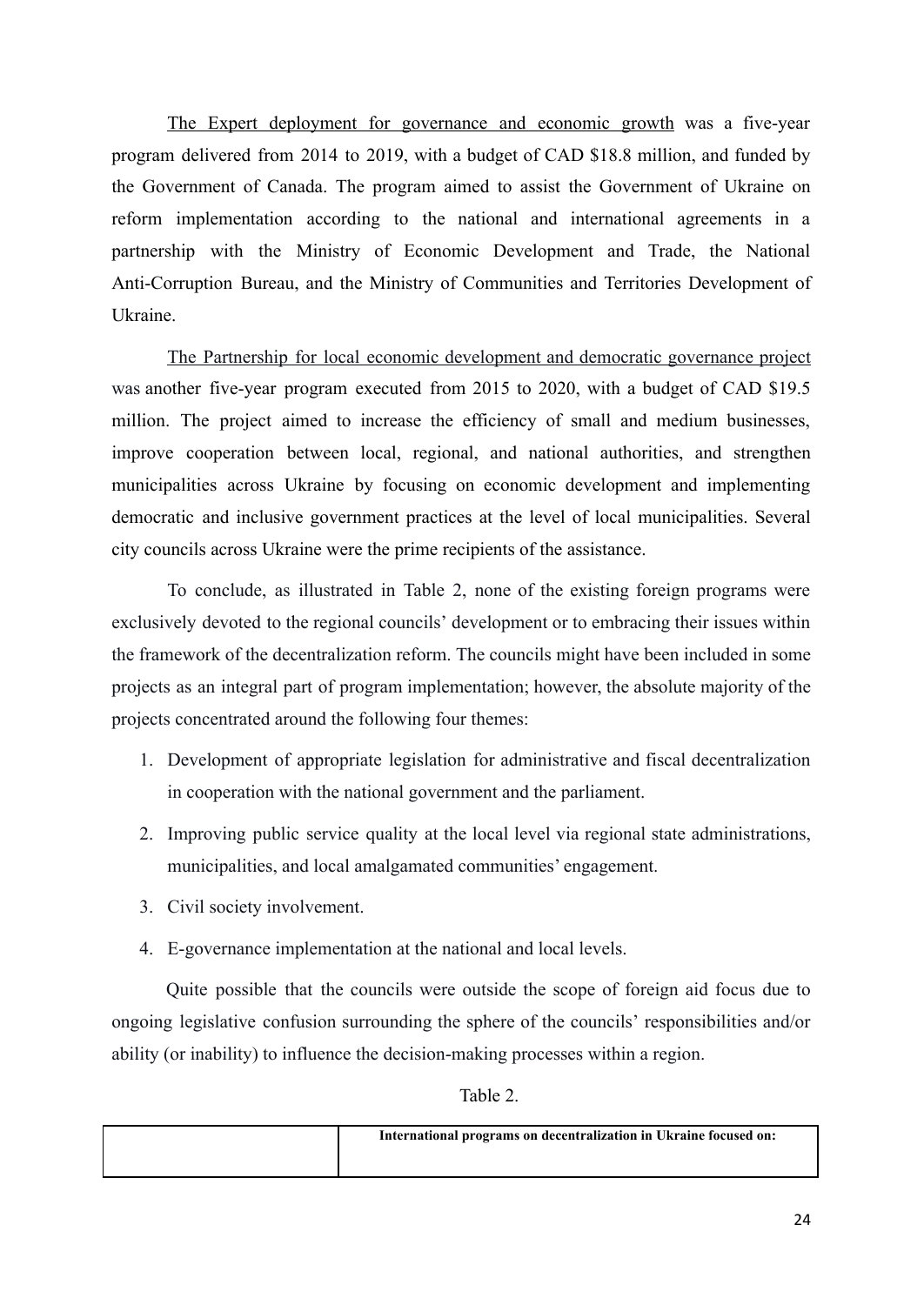| Project title                                                                             | Local<br>self-governing<br>institutions<br>(amalgamated<br>communities, cities) | <b>Local civil society</b><br>and/or<br>journalists<br>inclusion/training | Gender<br>issues<br>at the<br>local<br>level | Regional<br>councils | The<br>national<br>government<br>and/or<br>parliament |
|-------------------------------------------------------------------------------------------|---------------------------------------------------------------------------------|---------------------------------------------------------------------------|----------------------------------------------|----------------------|-------------------------------------------------------|
| Policy for Ukraine Local<br>Self-Governance (PULSE)                                       | $+$                                                                             | $^{+}$                                                                    |                                              |                      |                                                       |
| <b>DIEMO</b>                                                                              |                                                                                 | $^{+}$                                                                    |                                              |                      |                                                       |
| The Community Development Project                                                         | $^{+}$                                                                          | $^{+}$                                                                    |                                              |                      |                                                       |
| <b>DOBRE</b>                                                                              | $^{+}$                                                                          | $^{+}$                                                                    |                                              |                      |                                                       |
| <b>HOVERLA</b>                                                                            | $^+$                                                                            | $^+$                                                                      |                                              |                      | $\! +$                                                |
| <b>UN RPP</b>                                                                             | $^{+}$                                                                          | $^{+}$                                                                    |                                              |                      |                                                       |
| Civil Society for Enhanced<br>Democracy and Human Rights in<br>Ukraine                    |                                                                                 | $+$                                                                       |                                              |                      | $^{+}$                                                |
| Administrative Reform in Eastern<br>Ukraine                                               | $^{+}$                                                                          |                                                                           |                                              |                      |                                                       |
| Local self-government and the rule of<br>law in Ukraine                                   | $^{+}$                                                                          | $^{+}$                                                                    |                                              |                      |                                                       |
| Facilitating dialogue on reforms in<br>Ukraine                                            |                                                                                 |                                                                           |                                              |                      | $^{+}$                                                |
| Strengthening civil participation in<br>democratic decision-making in<br>Ukraine          | $^{+}$                                                                          | $+$                                                                       |                                              |                      | $^{+}$                                                |
| Strengthening democracy and building<br>trust at the local level in Ukraine               | $^{+}$                                                                          |                                                                           |                                              |                      | $^{+}$                                                |
| EU for stronger public finance systems<br>of local governments                            | $^{+}$                                                                          |                                                                           |                                              |                      | $^{+}$                                                |
| E-government support for<br>decentralization in Ukraine                                   | $^{+}$                                                                          |                                                                           |                                              |                      |                                                       |
| Gender budgeting in Ukraine                                                               | $^{+}$                                                                          |                                                                           | $\qquad \qquad +$                            |                      | $^{+}$                                                |
| Support good governance in local<br>communities as part of the<br>decentralization reform | $^{+}$                                                                          | $^{+}$                                                                    |                                              |                      | $^{+}$                                                |
| Enhancing decentralization and public<br>administration reform in Ukraine                 | $^{+}$                                                                          |                                                                           |                                              |                      |                                                       |
| Support to decentralization in Ukraine                                                    | $+$                                                                             |                                                                           |                                              |                      | $+$                                                   |
| Ukraine<br>- Local Empowerment, Accountability<br>and Development (U-LEAD)                | $^{+}$                                                                          |                                                                           |                                              |                      | $^{+}$                                                |
| Support to services availability in<br>Ukraine                                            | $^{+}$                                                                          |                                                                           |                                              |                      | $^{+}$                                                |
| Decentralization for improved<br>democratic education                                     | $^{+}$                                                                          |                                                                           |                                              |                      | $^{+}$                                                |
| Development of citizenship<br>competencies in Ukraine                                     | $^{+}$                                                                          |                                                                           |                                              |                      |                                                       |
| E-Governance for accountability and<br>participation                                      | $^{+}$                                                                          | $^{+}$                                                                    |                                              |                      | $^{+}$                                                |
| Decentralization support                                                                  | $^{+}$                                                                          |                                                                           |                                              |                      |                                                       |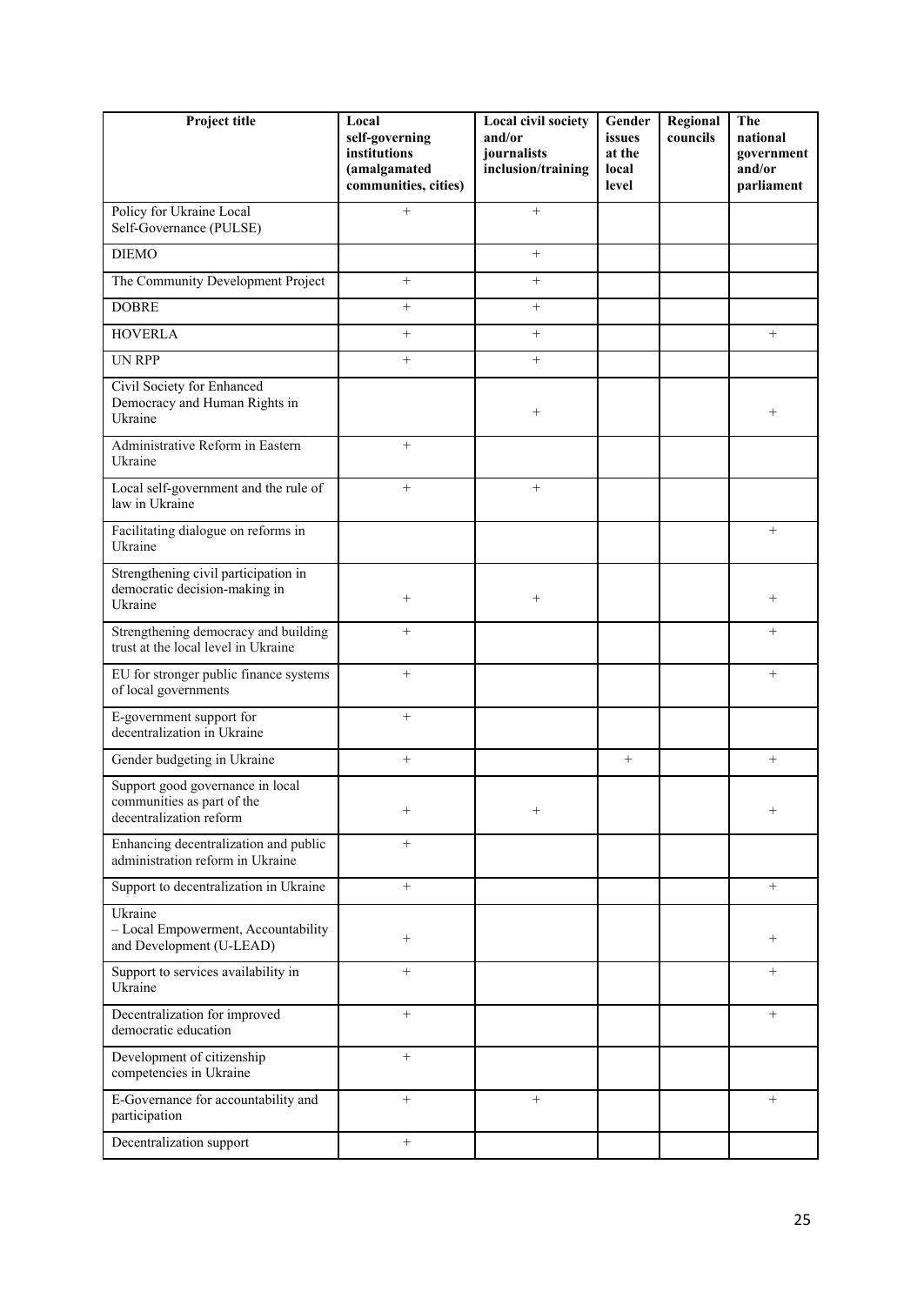| The Expert deployment for<br>governance and economic growth                            |  |  |  |
|----------------------------------------------------------------------------------------|--|--|--|
| The Partnership for local economic<br>development and democratic<br>governance project |  |  |  |

Thus, it seems that none of the programs was devoted to the Regional Councils' issues. Nonetheless, the anticipated Constitutional amendments on decentralization issues are expected to adjust the functions of all region-level actors. Hence, a regional state administration, the prime executive body at the level,

is to become a prefecture with administrative oversight objectives. Following these amendments, regional councils might be able to establish executive bodies, manage a communal property of the region, work on and approve development programs, manage regional budgets, and operate the local funds. However, the key improvements are reserved for the local amalgamated communities (Drazhenko, 2021). Therefore, it might be necessary to shift the focus of future projects on decentralization issues in Ukraine directly to regional and community councils.

# **5. Part II. Evaluation of regional councils' effectiveness.**

\* The following questions were posed to those interviewed:

(1) Do you work or coordinate your activities with your regional council?

(2) How would you assess the

decision-making process in the oblast council?

(3) How important are inclusivity and gender equality for the councils?

(4) What needs to be done to empower local NGOs to become essential actors in a region?

(5) What needs to be done to make the decision-making process more transparent and inclusive?

(6) Who is on your regional council, what are these people?

(7) Which issues are the most important at the current stage of the decentralization reform?

# 5.1. **The research methodology.**

All communications adhered to the conditions set out in clearance #116477, obtained through Carleton University's Office of Research Ethics, obtained November 11, 2021.

The data for this part was gathered from various sources: through websites of the official national and local governing institutions, media, publications of Ukrainian civil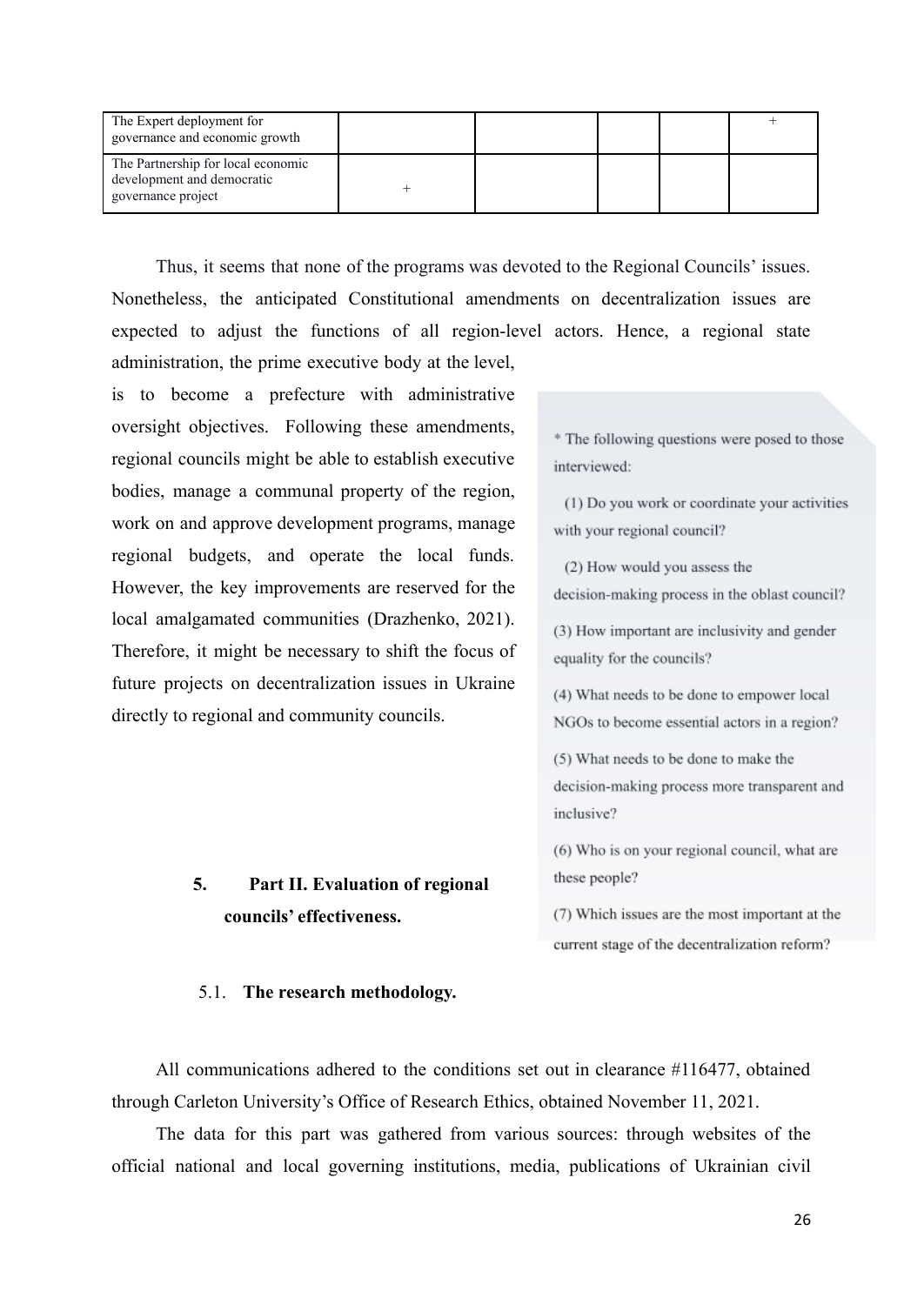society organizations (CSO), and eight interviews: six with representatives of civil society organizations; one with a Regional Council Member; one with a national-level expert. Interviews were conducted in Ukrainian language via online chat service and video-telephony ZOOM between November 29, 2021 to December 20, 2021. The eight interviews were carried out with the following people\*:

- 1. Hanna Parfionova (HP), Manager of the Kherson CSO Rozvytok;
- 2. Marianna Khmelnytska (MK), Leader of a Kyiv district CSO Vidradnyi Info;
- 3. Olexander Neberykut (ON), Analyst of nationwide Ukrainian CSO Opora;
- 4. Oksana Moskalenko (OM), Program Director at the Women's Consortium of Ukraine;
- 5. Roman Bezsmertnyi (RB), the former Deputy Prime Minister, responsible in the 2005 Government of Ukraine for the decentralization, now a professor at the Kyiv National University of Culture and Arts and an expert;
- 6. Svitlana Zadorozhna (SZ), Member of the Board, the CSO Women's Union of the Chernihiv region;
- 7. Tamara Ogorodova (TO), Chair of the Board, Zaporizhzhya Charity Foundation Unity For The Future;
- 8. Tatiana Kamenshuk (TK), Member of the Vinnytsia Regional Council;

The contacts of the council member and the Women's Consortium of Ukraine representative were provided by the Parliamentary Centre. References of Zaporizhzhya charity foundation Unity for the future and Women's Union of the Chernihiv region were provided by the Women's Consortium of Ukraine. The CSO Opora was contacted directly due to its long-standing reputation as one of the most outstanding CSOs in Ukraine. The former Deputy Prime Minister and the leader of the Kyiv's CSO were also contacted directly due to past collaborations with the researcher. As the experience and opinion of those interviewed on the issues of the research seem relevant and insightful, their answers are given here as fully as possible. Overall, 16 invitations for interviews were sent out to national, regional, and local CSOs and experts; however, 8 remained unanswered.

# *5.2.* **Composition of the regional councils in Ukraine and women representation***.*

The purpose of the section is to present a detailed analysis of the composition of regional councils, the representation of women on those councils, the decision-making process in the governing body, and council's inclusivity in terms of readiness to cooperate with local civil society on various issues to address the needs of a wider range of local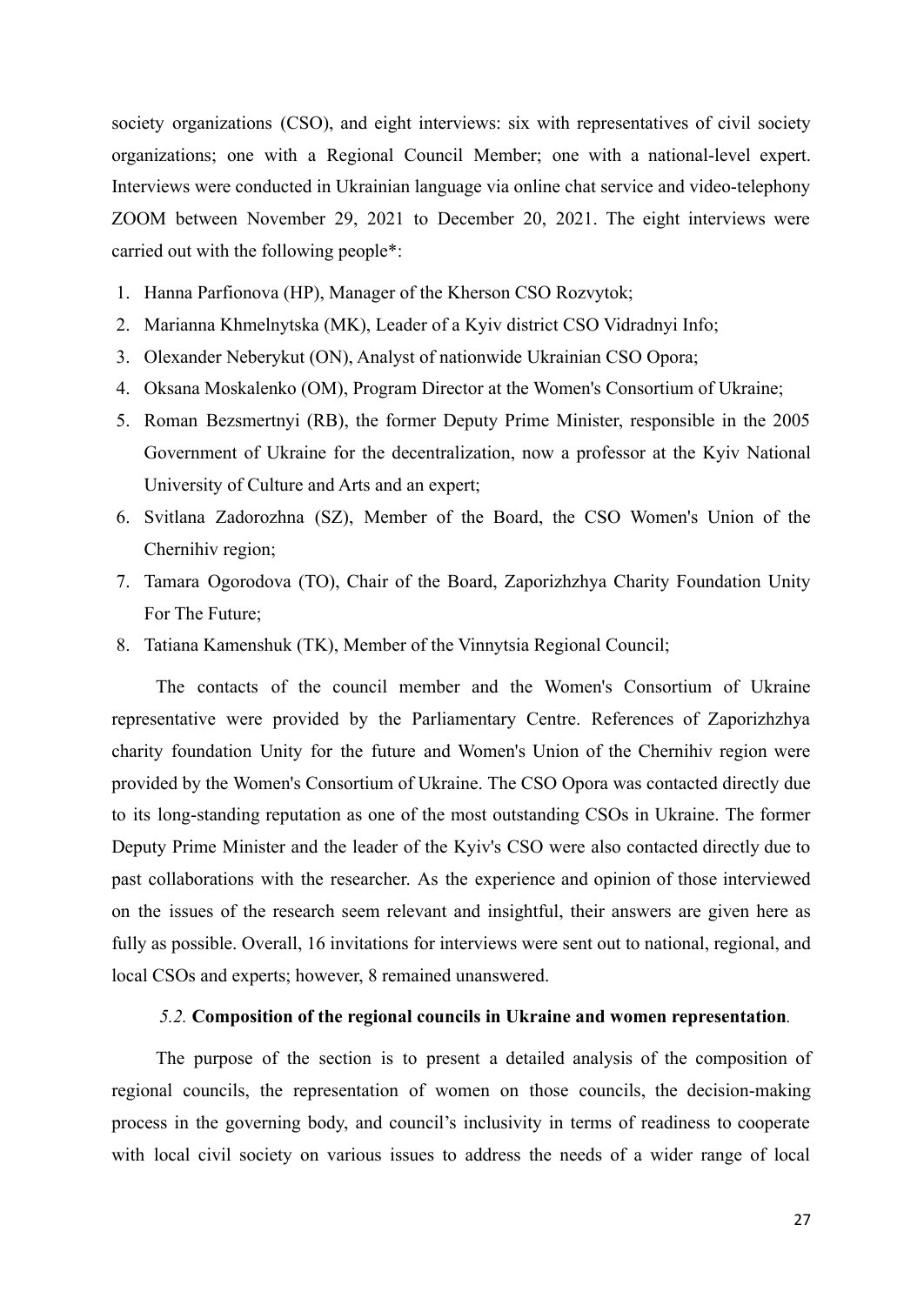\*\*The number of local councils' members in Ukraine is determined by paragraph 3 of the Electoral Code's article 197, which stresses that the quantity of local voters defines the number of council members. If a region has 500,000 to 1 million voters, the number of deputies in the council constitutes 64, a region with 1 to 2 million voters has a council with 84 deputies, and an oblast with over 2 million voters has a council with 120 deputies (Vyborchii kodeks Ukrainy, 2019).

population and actors. This section also aims to analyze and answer whether the decentralization reform introduced meaningful improvements to the function and role of the regional councils in Ukraine.

According to the 2019 Electoral Code of Ukraine, every five candidates of a party list should be represented by at least two nominees of both sexes, meaning that 2 out of every 5 members of regional councils must be women; this applies to all level elections. In other words, 40% representation. The number can be checked in two ways, as follows. According to the Electoral Code, paragraph 12 of article 154, a regional council with, for example, 64 deputies has 12.8 of the fives, when dividing; when 12.8 is multiplied on at least two female nominees, it gives 25.6 deputies must be women in the council, which equals to 40%. The second way is to divide the total number of the regional councils'

members, which is 1659, by five, and multiply by two, which results in 663.6 of the deputies must be women, which as well equals to 40%. The gender quota is also confirmed by Ukrainian CSOs (Kuhta, 2021). However, the gender requirement was not met in full during the 2020 local elections in Ukraine.

In October 2020, Ukraine held a regular local election in accordance with the new 2019 Electoral Code. The local elections of all levels were carried out through proportional representation, based on the political parties' open local electoral list. The 2020 elections were held in 22 of the 24 regions of Ukraine; members of the regional council were not elected in Donetsk and Luhansk Oblasts and the Autonomous Republic of Crimea due to the ongoing military conflict in the area and occupation by the Russian Federation. Ukraine has 13 regional councils with 64 members or deputies, *deputaty;* 7 regional councils with 84 members, and 2 regional councils with 120 members. In total, there were 1659 deputies elected to the regional councils in the country (Obrani deputaty miscevyh rad, 2020). \*\*

According to the Central Election Commission of Ukraine, in the 2020 elections, 43,122 deputies were elected to the local councils of all levels, including cities', amalgamated territorial communities', districts' and regions' councils. Of these, 36.9% are women; whereas only 16.95% of 1,141 city, town and village mayors are women (Obrani deputaty miscevyh rad, 2020). However, the Central Election Commission provides only general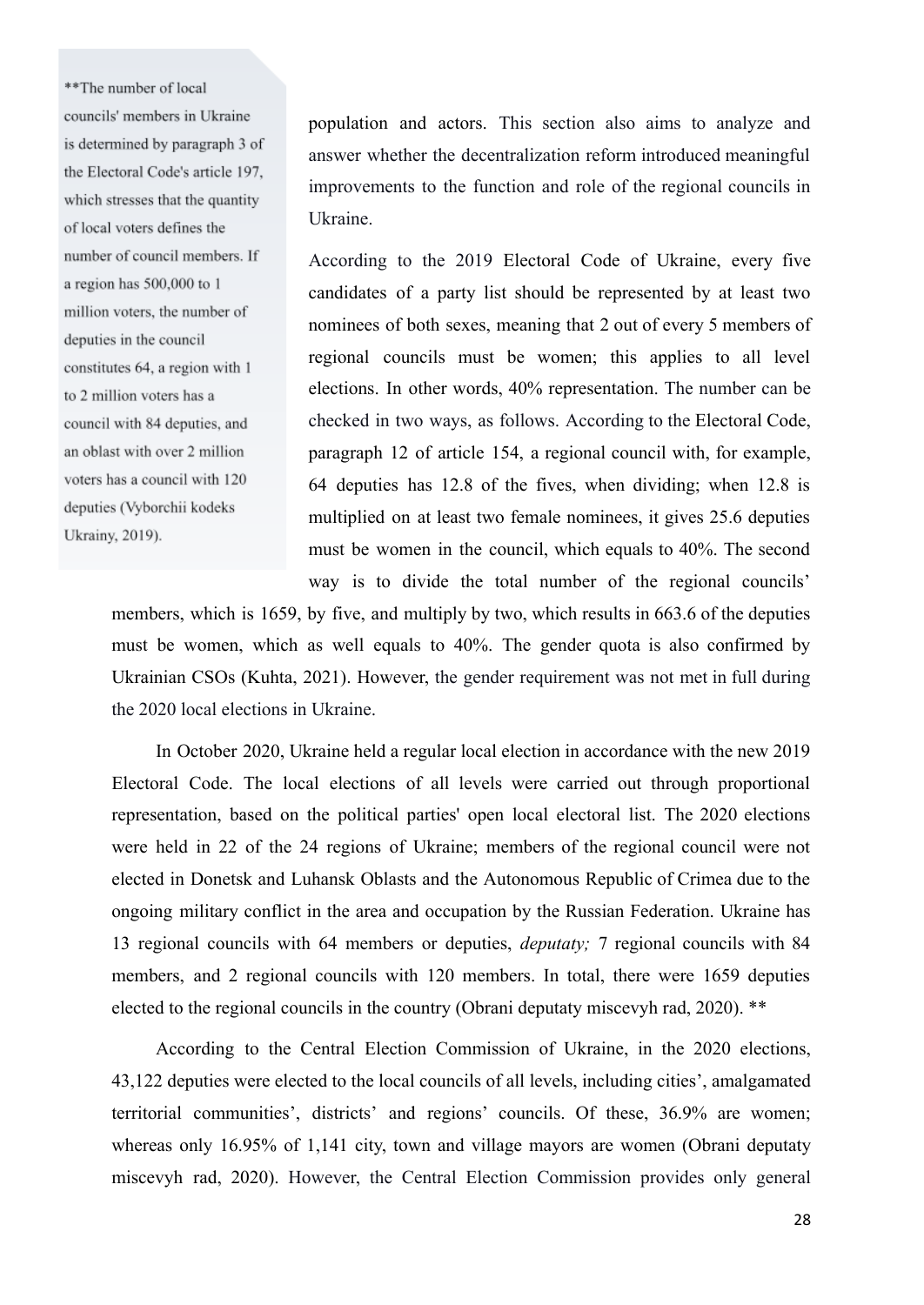gender statistics without regional specification. In order to determine the number of women deputies in a particular regional council, the composition of each was analyzed manually using data from the Central Election Commission of Ukraine, which probably could introduce some inaccuracy of the results; however, the data on each region was checked at least twice. The analysis indicates the following: only four oblasts have regional councils with 30-34% women council members. The other 18 regional councils consist of 20-28% women council members, with an overall national average of 25.6% of women in regional councils. However, at the nomination stage, 43% of the candidates were women (Zelinska, 2020).

In order to see the percentage change between the 2015 and 2020 local elections, a similar manual count of data provided by the Central Election Commission of Ukraine was conducted. In the 2015 local elections, 1,698 individuals were elected as deputies across the 22 regional councils in Ukraine (Miscevi vybory, 2015), and of those, only 14.7% were women. This figure might be explained by the fact that in 2015 the Central Election Commission of Ukraine clarified the Law of Ukraine On Local Elections*,* and determined that the 30% gender quota in the electoral lists was optional (Marceniuk, 2015).

The results of the comparison across elections suggest certain improvements, as only 14.7% of the regional council members across the state were women in 2015, while the percentage of women in the regional councils increased to an average of 25.6% in the 2020 local elections and some have indicated that this number may be as high as 28% (Zelinska, 2020). Nevertheless, these numbers still do not reflect the fact that the majority (54%) of the population in Ukraine are women (Serdalova & Petruk, 2020).

According to the gender analysis of the regional councils' composition and despite the improvements observed when comparing election outcomes, none of the councils met Ukraine's gender requirement in the 2020 regional elections either, with the highest rate of 34% in the Khmelnytsky regional council and the lowest rate of 20% in the Ternopil regional council. Moreover, the gender analysis of the regional councils' leadership positions (i.e., chairperson, and/or first deputy, deputy of the chairperson, and chief of staff) shows that only 8 of the 22 regional councils, namely Zaporizhzhia, Kyiv, Lviv, Mykolaiv, Poltava, Kharkiv, Khmelnitsky and Chernihiv, have women in different leading positions.

### **5.3. Inclusivity and gender issues in regional councils.**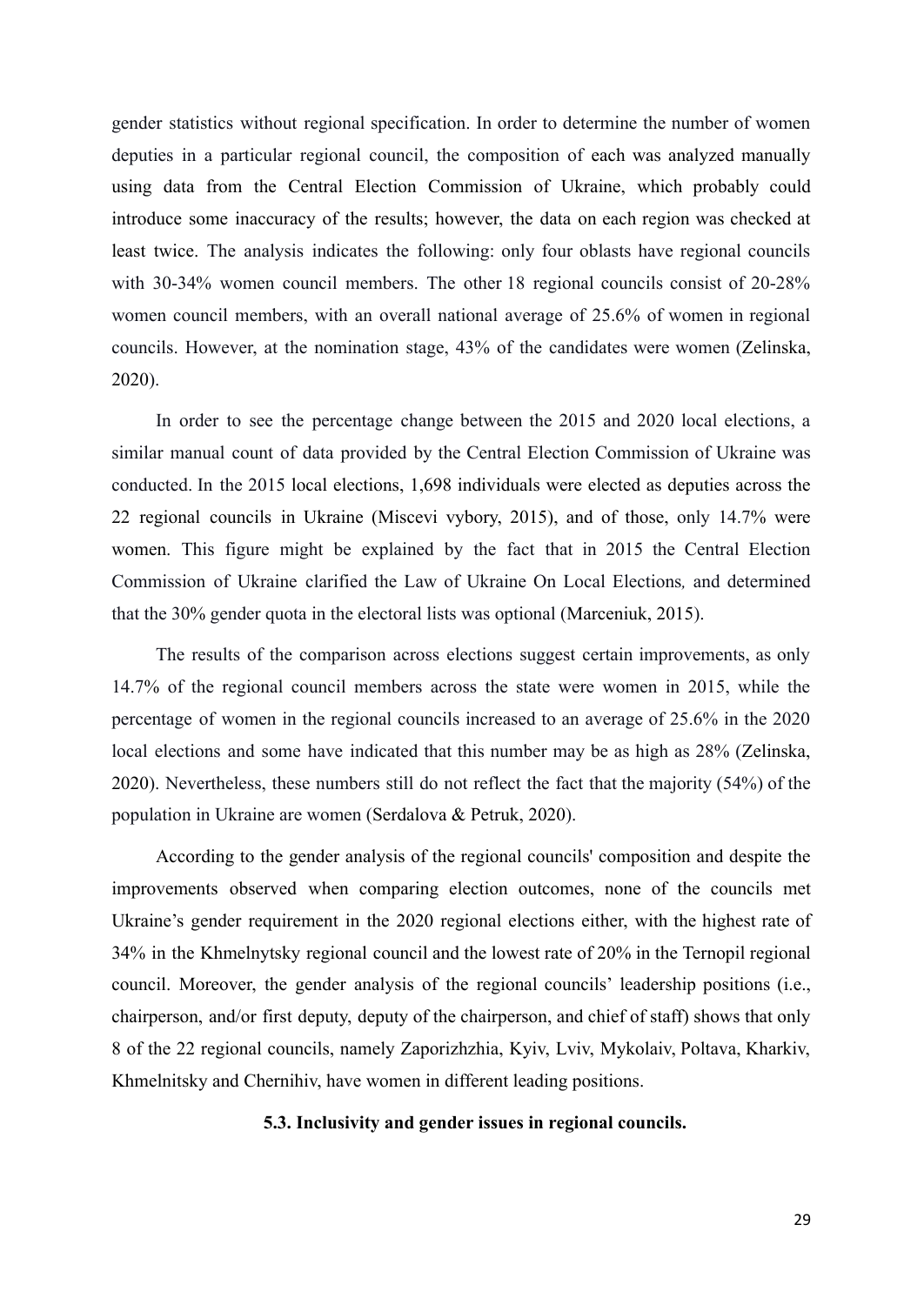The Ministry's letter and interviews with the CSO representatives show that the issue of inclusivity in Ukraine might be considered by both actors as too narrow when looking through the lens of the engagement of disabled people or physical accessibility only. The broader sense of inclusivity, defined by the Cambridge Dictionary (n.d.) as "*the quality of trying to include many different types of people and treat them all fairly and equally,"* seems out of reach. For example, the Ministry highlights that Ukraine has signed and ratified the 2006 UN Convention on the Rights of Persons with Disabilities and the government has developed a national strategy for creating barrier-free spaces until 2030. According to the program, all levels of local self-governing bodies in Ukraine should provide barrier-free space and inclusivity regarding the gender aspect. Some interviewed civil society actors confirm that the barrier-free space issue is a focus of the local authorities:

*'There is no inclusivity in the decision-making process in our council. Decisions are made without an appropriate category of people it might concern, without prior discussion. Even an opinion of the council members, who are opposed to the council's majority, is not taken into account. Despite inter-fractional association on gender, our regional council does not move further regarding the issues. On physical inclusivity, all problems had been resolved in the council's building. As for draft decisions, there is no inclusivity at all... As a woman, I do not feel that my rights are violated, but as the council member* [in opposition], *I see that my rights are violated. Legislation already provides everything people need, and anything else is in the women's hands'* (TK).

*'I never had any issues with gender equality, and today it is not a problem. Regarding inclusivity, certain decisions are being made, budgets are being allocated, and there are some improvements. But often, those do not correspond to people's needs and requests. Authorities do anything else but what a community needs. Deputies help somewhere at 10% out of 100%. However, they have enough leverage. Why do they not help? Probably because it is not exciting or beneficial for them'* (MK).

*'At the regional level, the councils do nothing at all with the issues* [gender]*. At the national level, they are forced to act by foreign donors. However, the legislation on elections requires a certain number of women on the electoral lists, but these requirements are not met. The Ukrainian society is matriarchal, and women's issues dominate it. The regions have a lot of gender issues, which might be resolved by heart and understanding only. In the regions, men do not work at all in education, social care, or health. Women provide almost 100% of services. There is a question: women work in the spheres, men sit in local councils, and how*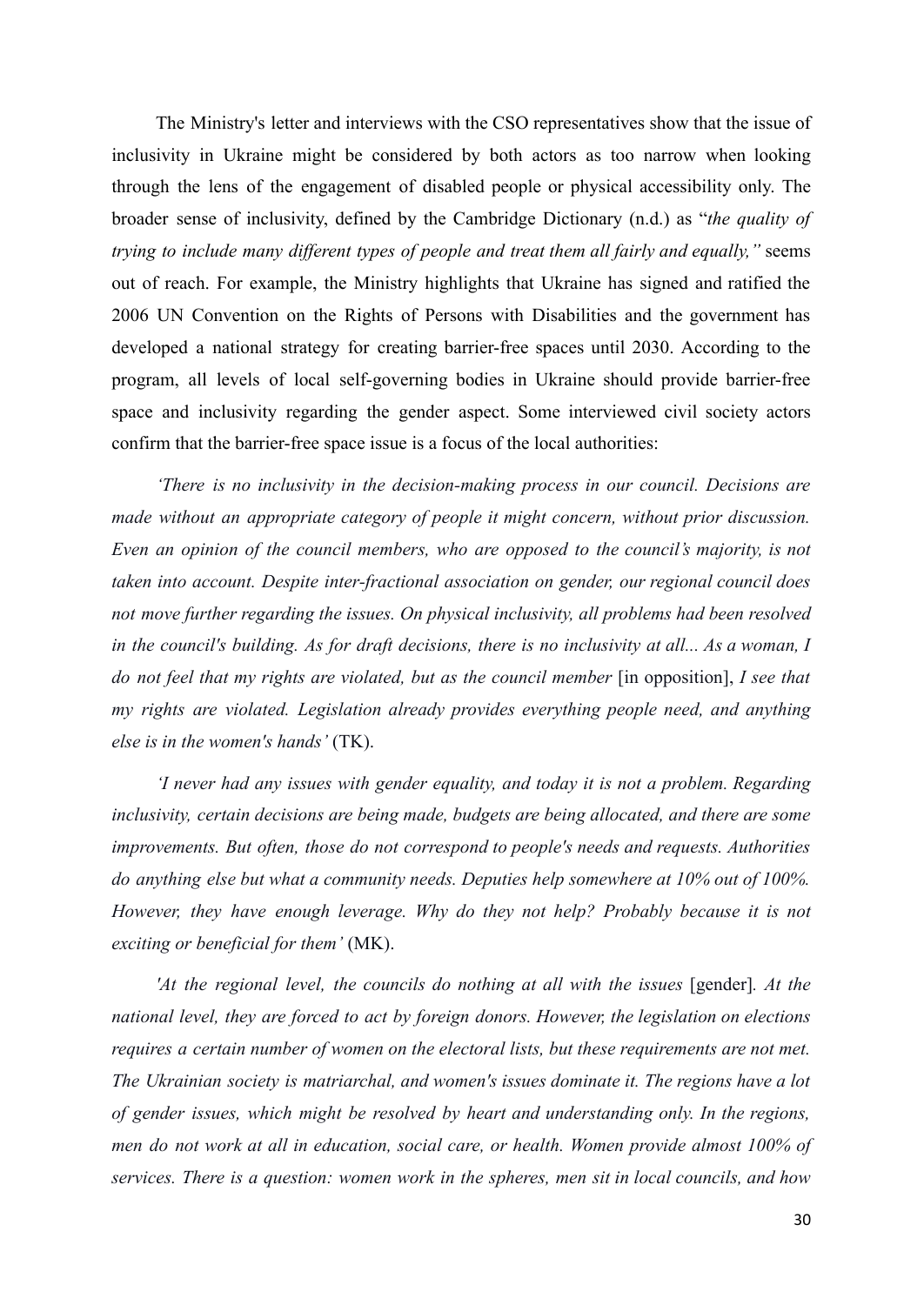*will it work together? N*o *money is needed for the matter, but a moral component. In communities where women became leaders, the situation changes and develops much faster. They begin to act like a mother, and this applies to the entire community, and they manage the budget according to the community's needs. The electoral legislation must be adjusted, and it is necessary to oblige the parties to nominate local candidates from the local cells and strictly adhere to the gender quota'* (RB).

*'Those issues are improving if CSOs promote them. However, there is still no accessibility. The gender issue is improving because it is actively lobbied at the community and the regional level. However, it is common that at the higher level of power, there are fewer women; and at the lower level, there are more women'* (HP).

*'Those issues are essential for the donors and certain NGOs, and they promote the issues and force regional councils to act. But there are no councils' initiatives or some reasonable policies for the matter. The problems are at the margins for political parties and candidates or even non-existent… Regional councils have three types of actors regarding these issues. The first one considers the issues as essential and promotes them. The second one, the majority of deputies, supports the first group for their own sake and reputation but does not consider the issues as necessary; and the third one, a minority, mainly of the far-right wing, opposes the promotion of these issues. However, the same may apply to any other policies within a council. Nonetheless, the regional councils' members understand the importance of these issues' (ON).*

*'Today the regional council does not even see these issues. It is so irrelevant and not paramount for them. It is challenging to work with the council; it is easier to work with smaller communities, as they are trying to do something, they are closer to people. The regional council distributes the funds, finances the programs. Still, under this party system, deputies are very dependent and do everything the party leadership orders, and very few deputies do comprehensive work on a district. The regional state administration develops and implements gender, social and other programs; they must deal with this component. However, at the regional level in Ukraine, the gender issues and policies are at the 20th place'* (TO).

*'It* [the regional council] *lives its own life, and we have no common affairs. In communities, for example, certain things are already being sought. The city also implements certain projects on inclusion ... Deputies of the regional council represent the interests of*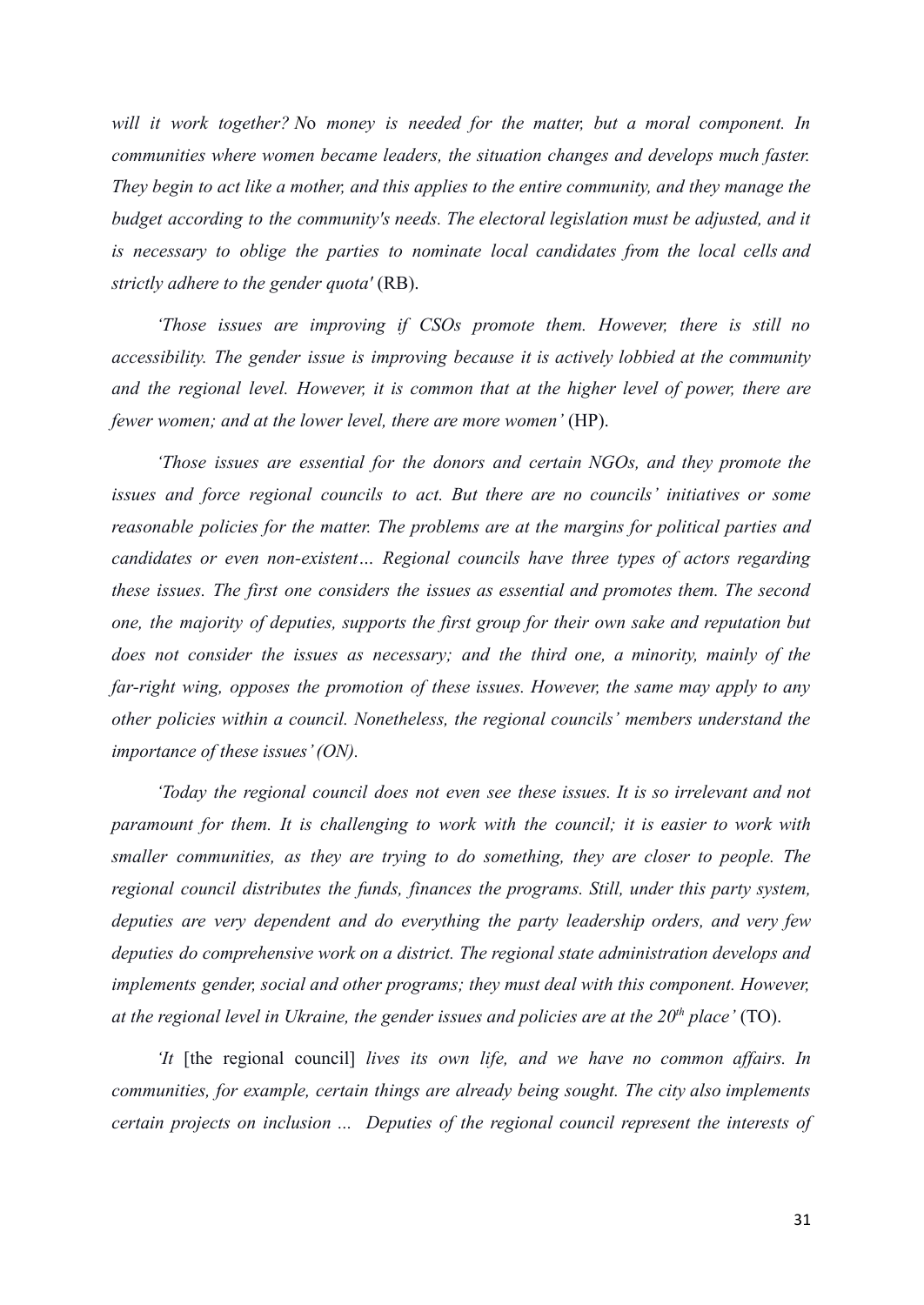*certain parties or groups and follow these interests. NGOs have no own voice* [there], *and the regional council is not very open. In addition, their website is gender blind'* (SZ).

*'Unfortunately, gender issues are out of priority for authorities. The main topics for them are business, money, infrastructure, etc. And in these areas, it is crucial to make the gender focus stronger…There is a shift. In each region, it is different, but it happens. Some oblasts who did not want to act looked at their neighbors with interest and adopted new approaches. The regions which implement these social programs already have data and effectively utilize it for their benefit... But there is an opposition, a particular anti-gender movement, and church organizations, which are active in education, have some supporters in governing bodies. Every region has supporters of this movement'* (OM).

Thus, it might be concluded that, first, gender inequality, despite its existence and inadequate practices, is not a paramount issue for the society of Ukraine, at least for now. Secondly, in the broader meaning of the term, the absence of inclusivity in a decision-making process at all levels in all governing institutions is what really disturbs society. Nonetheless, after the 2020 local elections, the composition of the regional councils across the county has been refreshed; however, influential local elites and business groups still dominate in the councils and their issues take on significant importance over public ones during the decision-making process, and the decision-making process itself is obviously exclusive. The existing proportional electoral system has advantages, but there are more disadvantages, namely, no independent candidates, a party leadership diktat, needless politicization, and many elected women revoking their mandates in favour of other candidates.

# **5.4.Who are the members of the regional councils?**

It also seems necessary to consider the regional council members' professional background to confirm or refute Bader's (2021) notion about local elites capture and exclusive governance at the local level due to a higher concentration of power. Thus, those interviewed were asked to shed light on the background of their regional councils' members.

*'At the city council, most of the deputies are businessmen, or communal service representatives, which gives some leverage to the city mayor; there are few civil society representatives. At the regional council, the same situation, the majority are represented by businessmen, politicians of local or national level, there are a parties' functionaries. The city council has some bright and well-known women members, but I don't know any in the regional council'* (HP).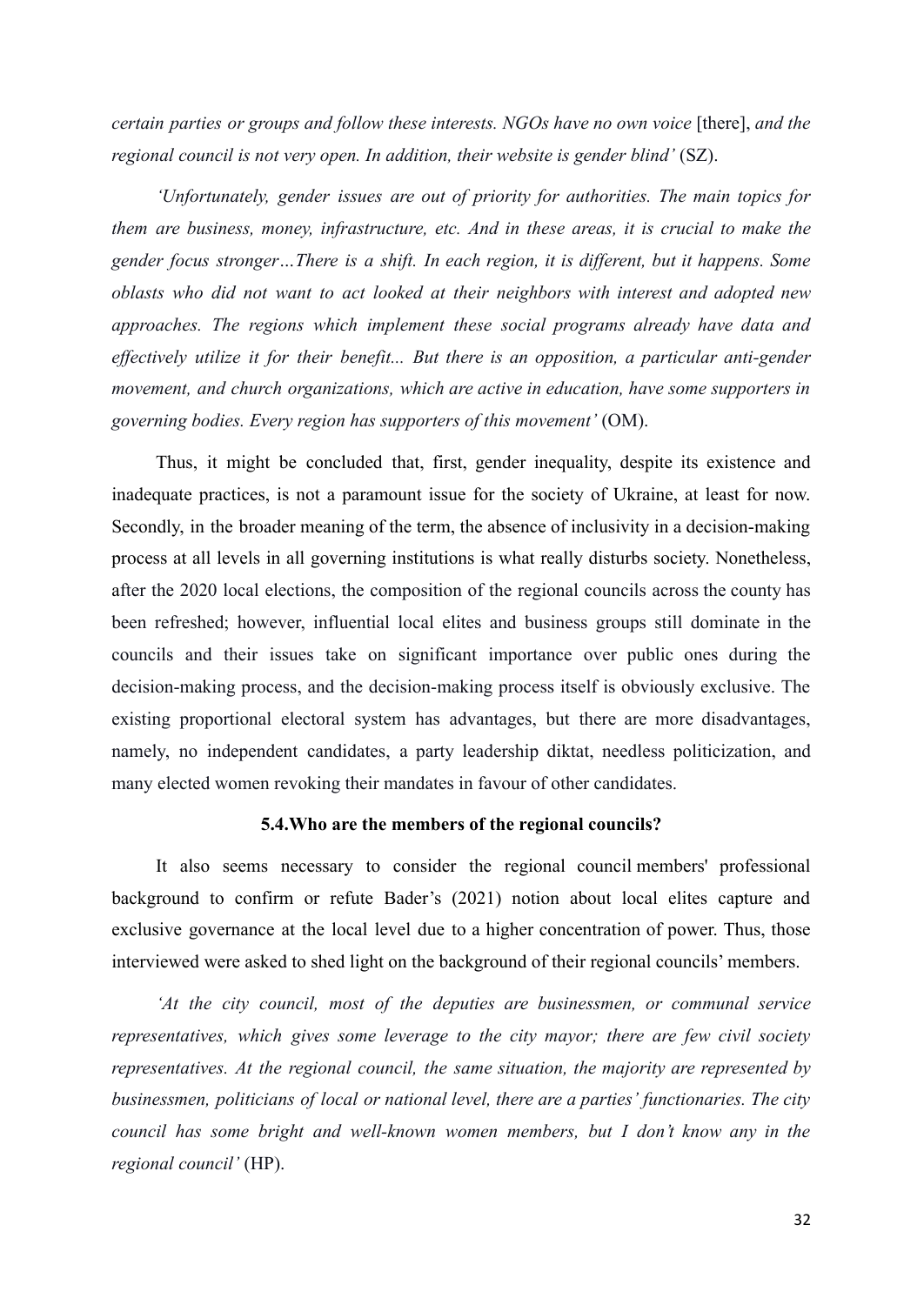*'Members of our district council are people of different backgrounds. We have former activists and volunteers, businessmen, former assistants of the parliament members. But they do not have experience and appropriate knowledge; we see that they want to help but do not know how to. Moreover, because of the party-list elections, every deputy is politically biased, which is an issue. To become a council member, an activist must join a party. There are some genuinely influential activists, but they do not want to join any party and lose their independence'* (MK).

*'We have a proportional electoral system based on party lists, or parties must nominate candidates; there are no self-nominees and less room for corruption. However, there are some issues within a party; nevertheless, they are forced to engage new people, and there is a sort of competition for the candidates. The last elections were more competitive than before. We observe a significant renewal of the regional councils' composition. Over half of the members are new people. However, now business people also dominate, but there are many new people; from education, local executive bodies, doctors, teachers. But the top and key positions in the councils are occupied by people involved in more or less influential business, trade, agriculture, transport'* (ON).

*'Of course, there is such a phenomenon and a label - that a woman member of the council is someone's wife, a godmother or a friend. The main parties of our regional council are represented by local elites, business people, influential agrarians, and they are people with a large fortune… Our regional council has no representatives from local civil society or NGOs, but some are in amalgamated communities'* (TK).

Hence, it is clear that despite some improvements of the electoral processes, the majority of seats in a council is shared between influential local business groups with some inclusion of local civil society actors and public servants. For example, the media emphasize that at the lower level, e.g. the Chernihiv city council, the majority of the council members consists of entrepreneurs, educators, i.e. school principals and local officials. Most of them work in managerial positions (OTG, 2020). Shamida (2020) highlights that the 2020 local elections have consolidated the dominance of local elites at the regional and city levels. The random biography analysis of the regional councils' members in the Poltava and Sumy regions revealed the same result. Moreover, women council members usually represent the local business groups or elites too.

# **5.5. Communication and accessibility issues of regional councils.**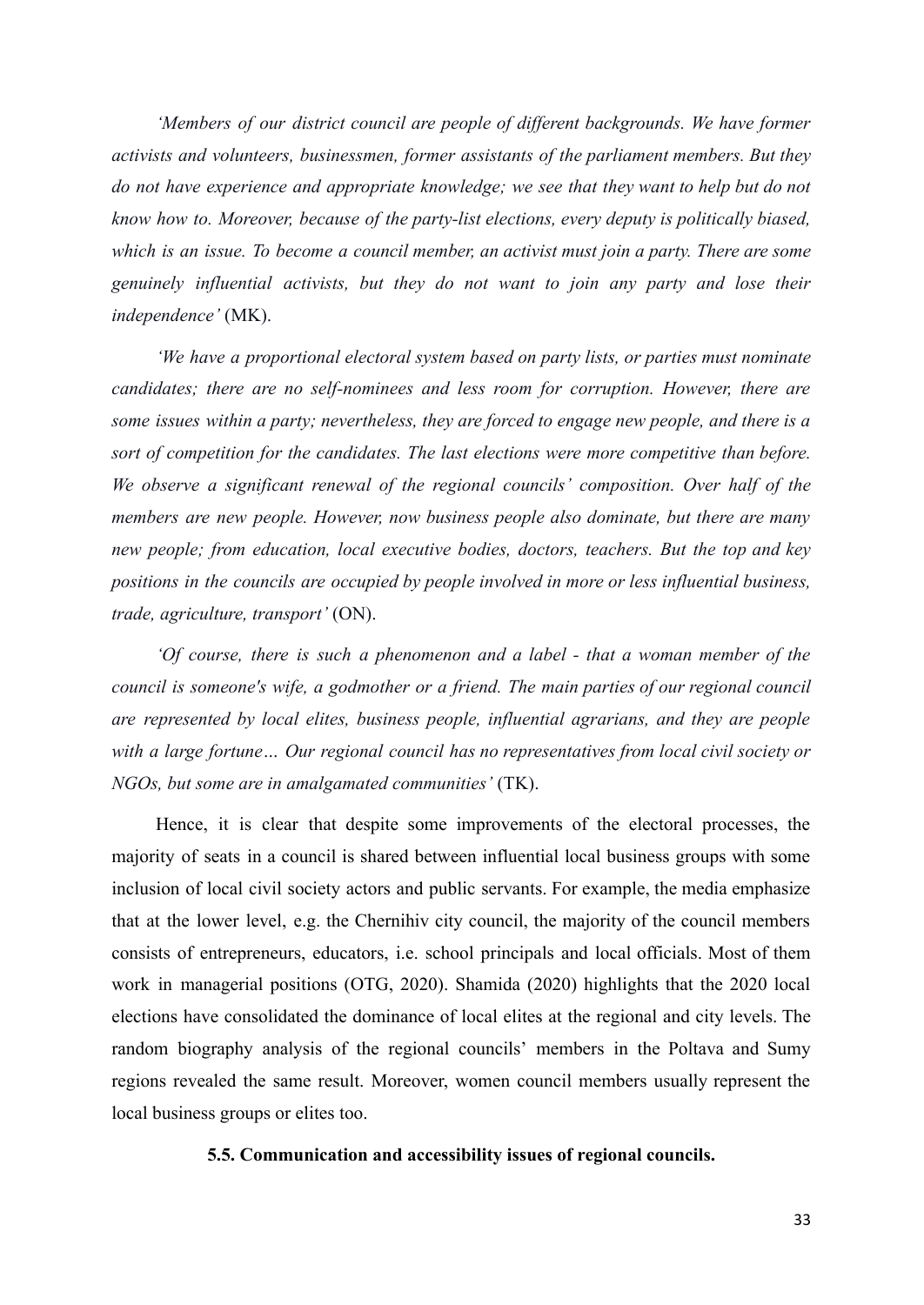As part of this research and to investigate the regional councils' performance, queries regarding decentralization reform, governance practices, inclusivity, gender equality, and relevant foreign assistance were sent to regional councils of Ukraine in the Kharkiv, Dnipropetrovsk, Kirovograd, Poltava, Ternopil, Zhytomyr, Odesa, Kherson, Chernivtsi, and Chernihiv. All regional councils were chosen randomly. The councils' email addresses were found on their official websites.

As of February 02, 2022, only three regional councils of the Kirovograd, Chernihiv, and Zhytomyr oblasts responded. Though the governing body from the Chernihiv and Zhytomyr regions did not directly address the questions, stressing that the council acts within the framework of Ukrainian legislation fully supports and assists the government of Ukraine on decentralization issues. The answer of the Kirovograd regional council is informative enough, but, in many ways, it echoes the letter from the Ministry of Communities and Territories Development of Ukraine.

Given the lack of substantive responses, three out of ten, it might be tempting to conclude that, currently, regional councils in Ukraine have communication issues including, for example, an insufficient number of employees, lack of time, or aspiration. Otherwise, a question arises: how do regional councils communicate with local residents and meet their needs if queries remain unanswered? It may be that, given the current three-level administrative-territorial composition of Ukraine (Pavluk et al., 2016), for local residents, a regional council would be the last institution to visit in order to find a solution for personal queries, as an amalgamated territorial community, *terytorialna hromada,* is the primary but central unit and called first to deal with issues and meet the needs of residents. The majority of interviews, conducted in the framework of the research with local civil society actors confirm this hypothesis, including the conclusion that there is a communication issue between the society and self-governing bodies:

*'Ordinary people physically can't join the council's session, only with special permission. The regulations are spelled out that neither a journalist nor an ordinary resident of the region can pass in. It is possible to convey a question to deputies but only through personal receptions'*(TK).

'*It is very difficult to promote some projects, ideas for improvement, it is almost impossible to implement any initiative. Local activists and civil society burn out, young activists leave, only mature ones remain. Because local authorities do not listen and do not*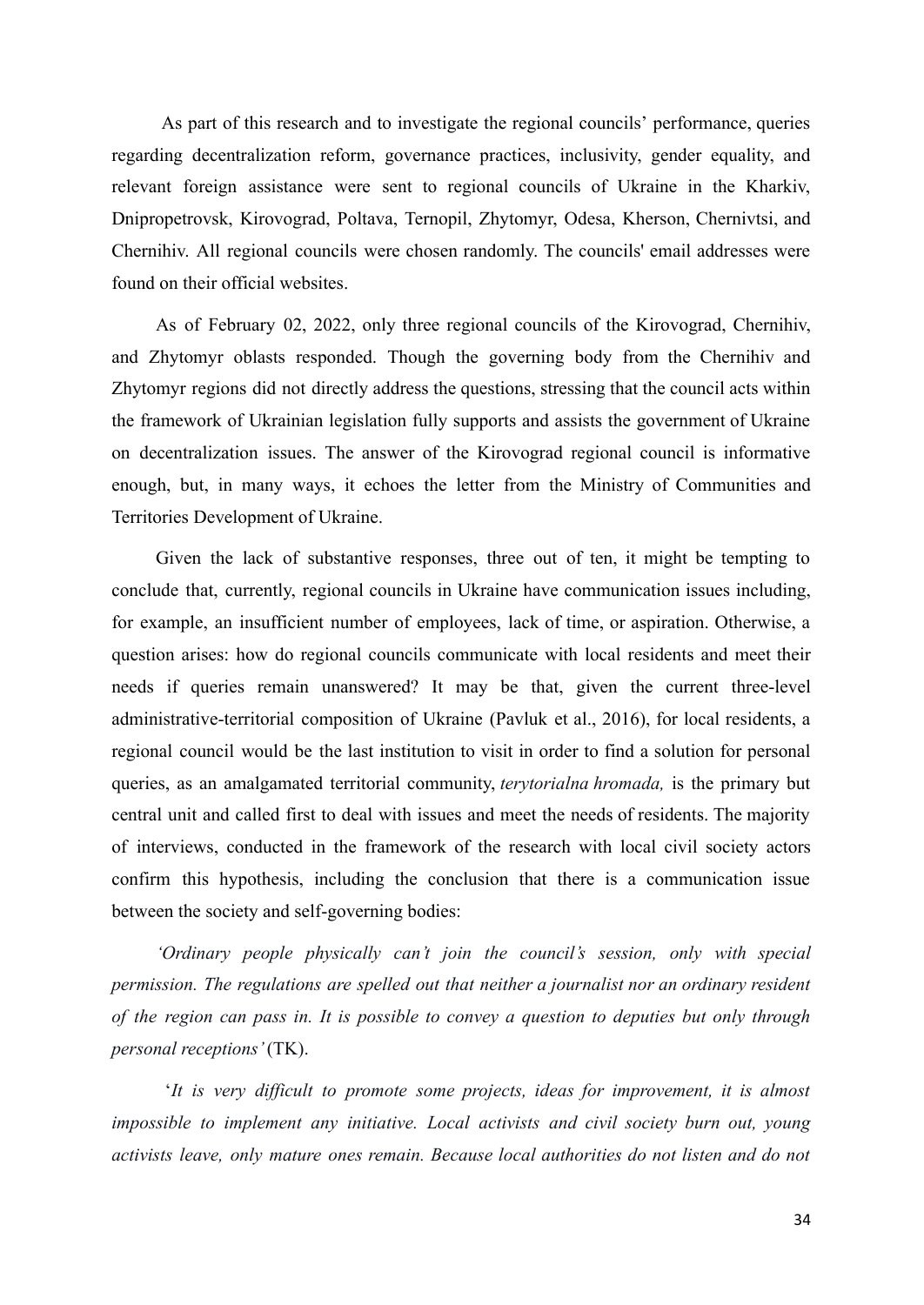*perceive the society as an actor… It seems that the common professional level of local deputies and executive officials is very low. Nonetheless, according to legislation, local councils cannot initiate socio-economic development programs. Only executive bodies do. Hence a regional council adopts programs developed by a regional state administration and funds them, often with underfunding'* (HP).

'*We observe communication issues. On one hand people do not trust officials; on the other hand, sometimes officials do not really want to talk, our letters often end up with come-offs… In Kyiv city we have a very long communication chain with all-level authorities, including local deputies, and it takes years to resolve any issue because of that'* (MK).

'*There might be some communication between a regional council and a specific circle of CSOs, which are interested in the activities of the regional council. There might be few of them, but if there are any, they address specific issues and policies, e.g., protection of cultural heritage or architecture, environmental, youth organizations, which deal with issues at the regional level. As a rule, they have long-standing and well-established relations with the council. But when talking about the decision-making process and involvement of a wide range of CSOs, councils don't have instruments for the matter; there is no systematic communication, no channels for informing. A specific mechanism, a civil board, is mainly at an oblast state administrations. Regional councils also had a similar instrument, but they were established to resolve concrete issues. Nonetheless, the mechanism remains unexciting* for many active CSOs, as it is often seen as a waste of time, discussions for the sake of a *debate; thus, the channel is ineffective and has no real influence'* (ON).

*'It seems, even if our regional council notices CSOs, that might be only those representing the veterans* [of the Russia-Ukraine conflict] *because they are well organized and work hard to be noticed by the deputies to meet the vets' needs… The regional council is very weak in interaction with CSOs. The oblast state administration has a civil board, but it does not work and does not invite to participate. Nowadays, the regional council is very politicized, and few political factions are interested in cooperation. They analyze which political party a CSO has supported and whether it supports them; hence this politicization hinders local self-governance. Many local actors stressed that the party-run elections and party disputes were a serious obstacle for self-governance.'* (TO).

*'It seems that our regional council lives its own life; our CSO never had some support from it. They could discuss some topics together, but nothing more. However, there are always*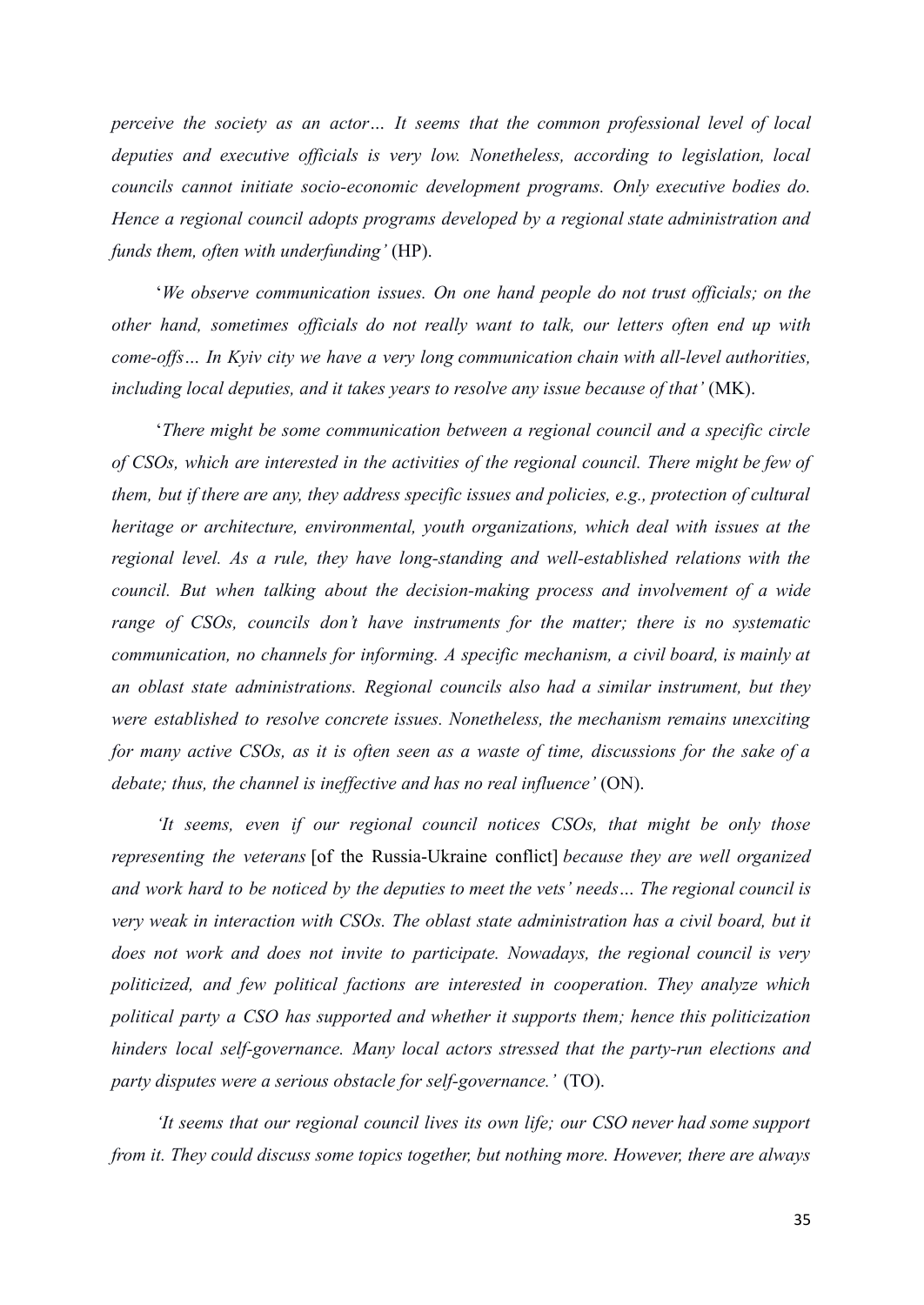*some lured CSOs…regarding our city council, its chairperson is quite an authoritarian person. He barely listens to CSOs, e.g., house building in the green zones and parks…'* (SZ).

*'Earlier councils could take our suggestions into account if they were afraid of some publicity and attention. Now they have some interest in communication with women's and other CSOs. A sort of selection begins, whether an organization and its ideas are popular; we can see some positive changes. Earlier, during a committee hearing, they* [deputies] *did not listen to anyone, only gave instructions, did not understand the role of CSOs, and did not accept them. As for now, it is otherwise; there is some flirtation.'* (OM).

*'At the current stage, it is crucial to educate councils members. They should be brought to the regional councils of other countries; they should be shown what democracy is, the problems are everywhere, but solutions are found and agreed upon; because it is challenging for the people to learn without applied things. I'm not even talking about such modern things as gender policy'* (RB).

Given the views expressed in these interviews, it would be useful to train both the regional councils and local CSOs to communicate and to interact together for the greater good.

# **5.6. The decision-making process in regional councils of Ukraine.**

Regarding the decision-making process in a regional council, the mentioned above Ministry stressed in the letter that councils fulfill their duties throughout a session, consisting of a plenary seating and meetings of a council's standing committees. According to Ukrainian legislation, regional councils adopt regulations in the form of decisions within the limits of their powers, which become legitimate at the relevant territory immediately after official publication. Concerning transparency of a decision-making process, the Ministry highlights that local self-governing bodies, including the councils, can involve the public in resolving local issues through appropriate public consultation or hearings. Moreover, regional councils and regional executive institutions are able to establish a civil board to act as a temporary advisory body aimed at promoting citizens participation in local governance. However, consultations with a civil board and its meetings are regulated by the Government of Ukraine and must be approved by a regional council. A civil board is called upon to develop proposals and submit them for regional council consideration, and to oversee the decision-making process in the regional council to assess regulations and execution of decisions, to accumulate and submit data and proposals of local civil society actors, and so forth (Pro hromadsku radu,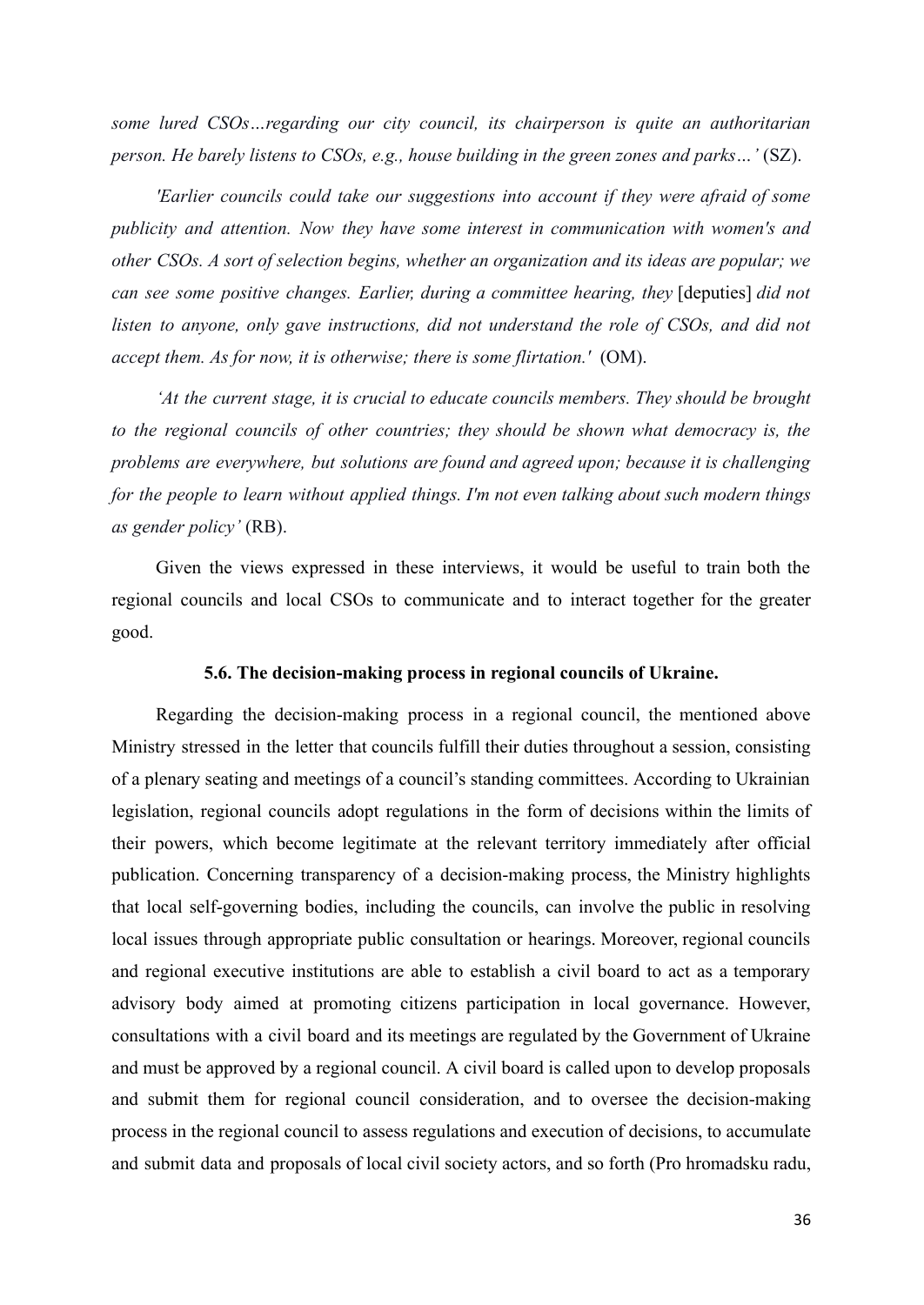n.d.). However, the research shows that only 4 regional councils out of 24, namely those in Kharkiv, Poltava, Vinnytsia, and Ivano-Frankivsk regions, mention a civil board at the regional council, but it seems the boards are not active. Meanwhile, every regional state executive body, an oblast state administration, has established a similar civil board. Nonetheless, the civil society actors interviewed for the study stressed that a civil board has a minor role in a region's politics and cannot influence the decision-making process:

*'There are some instruments that do not work properly, e.g., a civil board. They exist formally, and they are treated formally, deputies and councils consider them as ineffective. Because it is quite hard for council members to find a local CSOs and to engage them; after all, at the initial stage of the civil board work, everybody had a lot of enthusiasm to cooperate, but later on, it becomes clear that CSOs has their own agenda over an issue, or treat the board formally. Hence, the deputies begin to treat the board formally, gathering less. Nobody expects some positive outcomes from the meetings. The deputies can't get effective analytics, expertise, proposals, or qualitative criticism. The CSOs don't reveal some efficiency'* (ON).

*'This issue requires broad CSOs' involvement. It would be more fruitful cooperation if it were prescribed by law. Nowadays, deputies adopt some decisions, which they discuss on a sideline, and after all, the public understands whose interests were taken into account. There is no political will. The stakeholders of the political parties are not interested in; the local political and party systems are divided between the rich and influential people. The bail for a candidate is paid by either a party or the party leader; hence, if someone has paid the bail, he decides. There are enough examples of how women deputies handed over their mandates to other people. Someone was promised a good post or anything else and thus washed out those who received many votes; we saw such cases'* (TO).

*'By law, anyone including NGOs can attend a council meeting. People and the entire public sector need to be more active. This paternalism that someone will resolve everything for us is a negative factor. Nonetheless, spontaneously, it is challenging to get into the council's building, but people are often allowed to get in due to NGOs' pressure. In addition,* it depends on an issue considered by the council. If it is an easy one, and the council is ready *to compromise, they open the doors. If an issue is about lobbying someone's interest, NGOs are not allowed because they do not want publicity. Nonetheless, the local councils are more important for residents than the regional one. However, with our project, we go to the*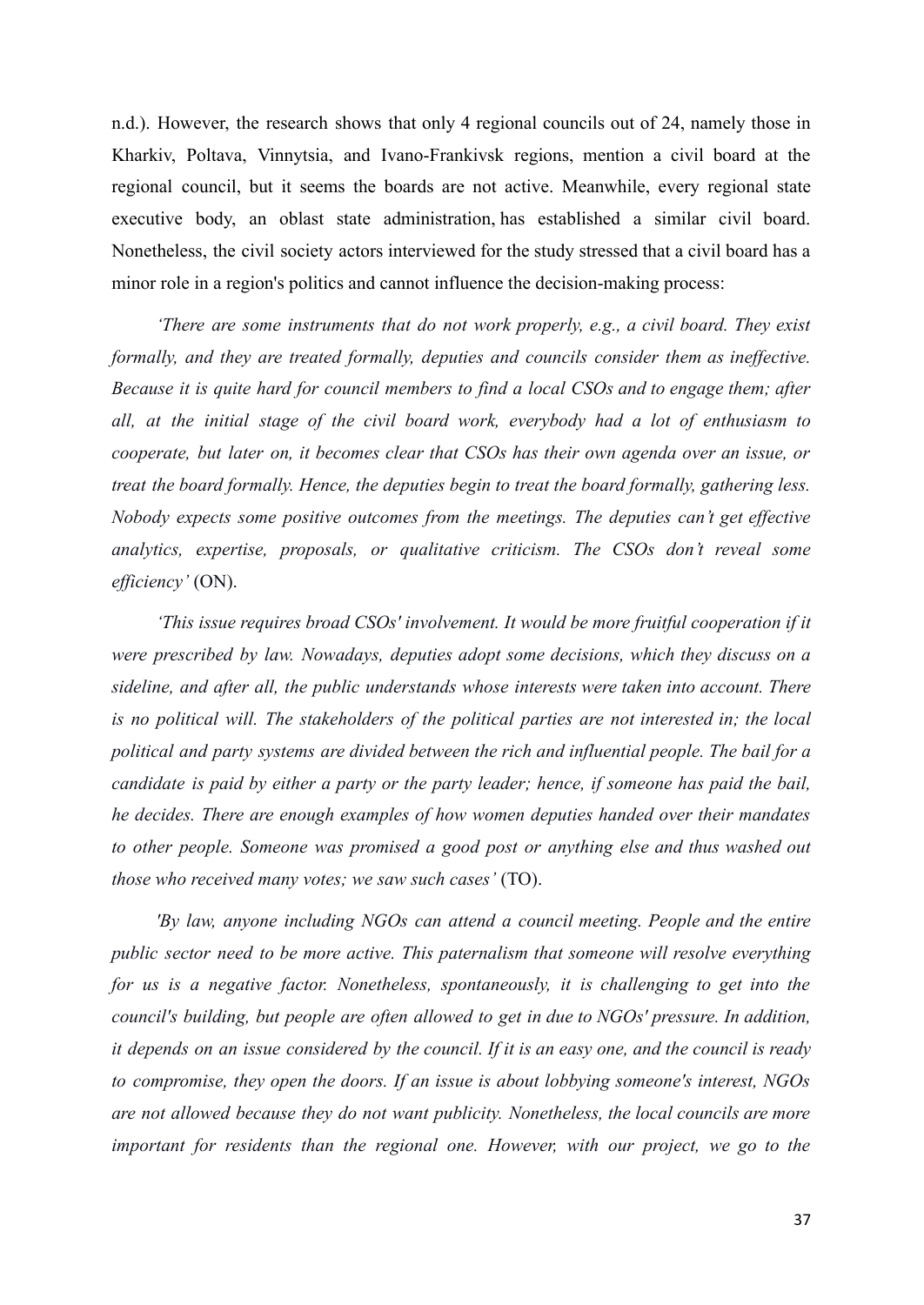*regional or local executive bodies because it is easier to resolve issues with them than with the councils'* (SZ).

*'We do not need quick decisions on many issues, but careful consideration, planning, and comprehensive discussion, we need access to information. Sometimes councils make decisions without genuine discussion, hiding behind a fake one and informing the public afterward. Moreover, there are almost no proposals from NGOs. It means that there is something unclear to them or no time to study. Concerning the public board hearings, the procedure needs to be qualitatively improved. The hearings exist, but many nuances are unclear, e.g., how some NGOs get access to information, discussion, but others do not. The process is not transparent enough. Not all the data is available through the websites. At the same time, deputies do not fully understand the practicality of such hearings and discussions'* (OM).

*'This can be settled only through the main document* [for a council], *which regulates all council activities. It is the rules of procedure. At the same time, the deputy's accountability is regulated and spelled out well. However, the regional council or deputy is not responsible for non-compliance with public reporting, but people need answers to resolve their problems. And I was able to resolve issues due to good personal relations with the chairman of amalgamated communities. But not because I am a member of the regional council and the mechanism of influence only through the leaders of the amalgamated community'* (TK).

To conclude, the decision-making process in all level councils in Ukraine, including a regional one, appears to be somewhat exclusive and primarily oriented towards the local elites and business groups. Issues that concern the public come to the elites' attention only during elections.

### **5.7. What role do the regional councils play in local life?**

The legislative amendments discussed above seem to keep the regional councils in Ukraine at the margins of the decentralization processes. Moreover, their role in local processes is obscure even for local actors, and the interviews with the CSOs confirm this notion:

*'Ukrainian regional self-governance combines the European and* [North] *American concepts. Ukraine is a big country, and in all regions, specific nuances cannot be restrained because it can lead to conflict; at the same time, Ukraine has a traditional sense and desire*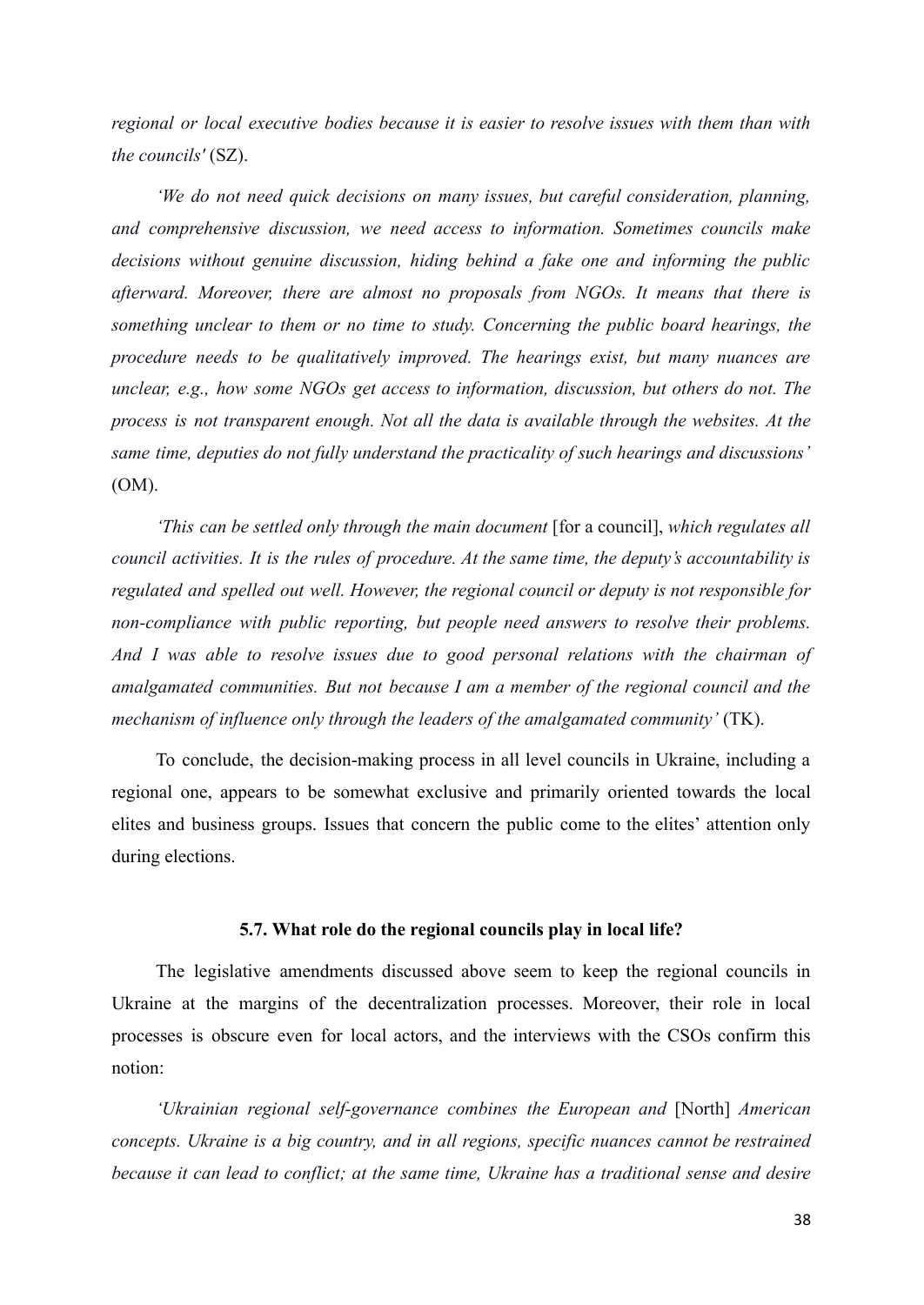*for self-government. The other issue is that the central government always wants to control and distribute the funds, but these functions had to be transferred to the regional level a long time ago. At the same time, the current impact of the reform shows that different towns and cities have blossomed after financial decentralization, as certain shortcomings were resolved. The volume of fiscal decentralization must be increased. Nonetheless, local and center managers have no vision of working together directly. Instead, they are looking for some mediators. There is an understanding of democracy but no understanding of organizational efforts. And these things are currently failing the most at the regional level. Nobody takes organizational steps for the comprehensive development of local communities because they do not understand what to do, how to do it, or why'* (RB).

*'Currently, the state doesn't work on strengthening the regional councils' role. The councils seem to be on a margin; all efforts are directed toward strengthening local communities' capacity. There is no state policy to strengthen the regional councils' functions, and there are no new bills on regional councils' roles. The councils were important during the amalgamation of the local communities, setting their boundaries, but currently, there is no general vision on the regional councils; maybe, there will be some, after determining a role of the regional and local executive bodies'* (TK).

'*Due to decentralization, an amalgamated territorial communities became financially independent; the region councils were left with little resources and they need to maintain communal assets of regional importance,… it doesn't have a strong executive apparatus and they are quite enclosed institution, once we tried but failed to meet a chairperson of the council. Within previous years, many local CSOs, including us, were very upset with the level of cooperation, so we decided not to participate in the civil board with the regional governing bodies. We try to cooperate more with the city council, as they have more powers and resources; however, some fruitful cooperation does not work out too. They do react to some letters and proposals, there are certain deputies who support our initiatives, but issues are still unresolved for a long time'* (HP).

*'Other CSOs and we do cooperate with some deputies of our district council, as they are able to bring an issue for the council's consideration and to an executive body*; *however, we observe a general trend that people turn more to NGOs than to deputies…it seems, that public confidence in governing institutions is sharply decreasing'* (MK).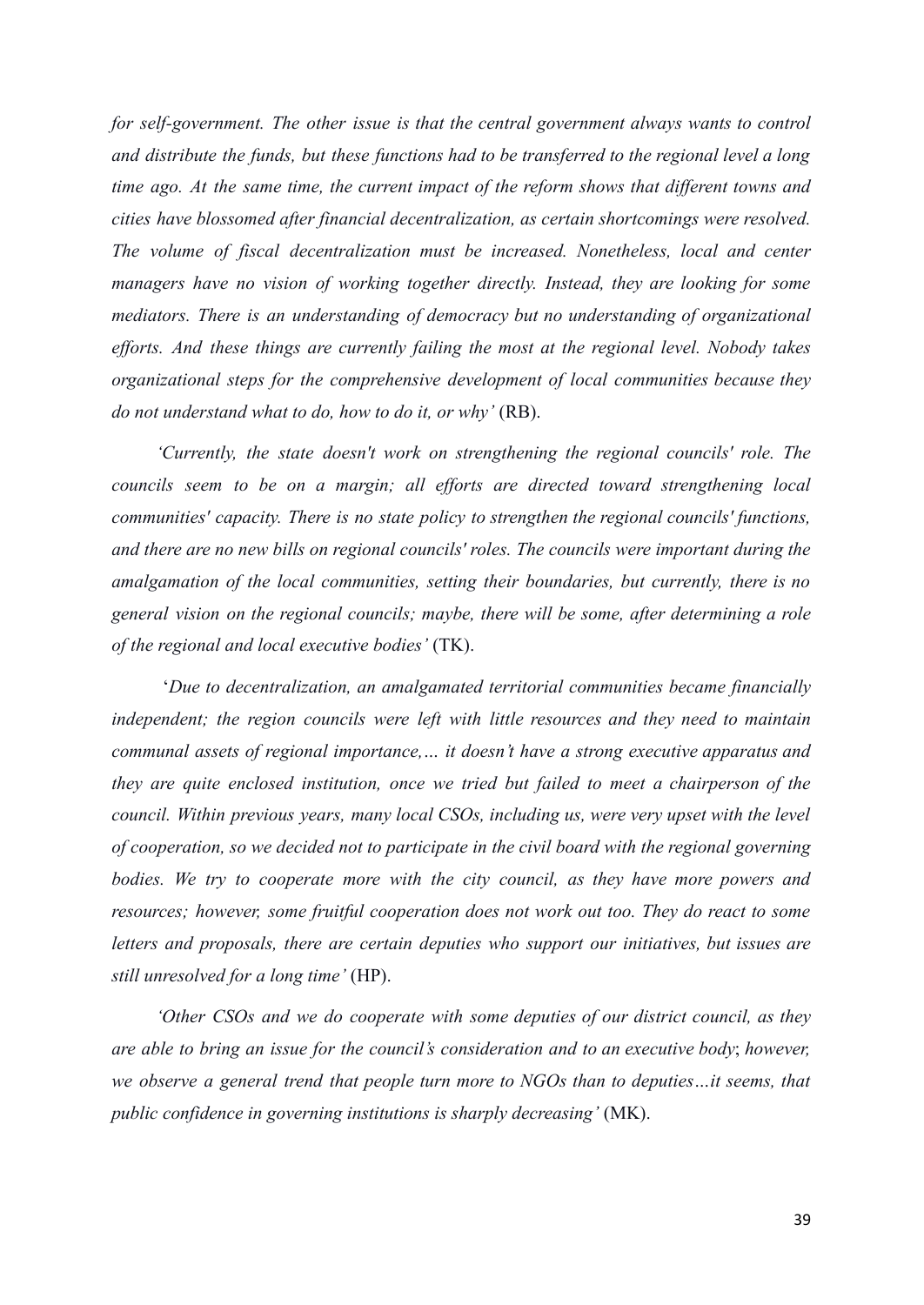*'The regional councils are out of our focus; we work more with city councils, as they are closer to peoples' needs and their responsibilities are clearly defined. We did some analyses of regional councils' transborder cooperation, but that was a short-term project'* (ON*).*

*'We do cooperate with the women deputies in our regional council, they have formed an inter-factional association Equal Opportunities, and we work together on strengthening the gender aspect of their work…however, a council is a local self-governing body and can decide itself whether to participate in a state program; unfortunately our regional council has not adopted a program on gender equality; meantime an oblast state administration is an executive body subordinated to the central government and obliged to participate in all state programs, but to participate in a program sometimes they have to request a council for additional funds from the regional budget'* (TO).

*'We work with every governing institution* [of our region] *on various projects, including the regional and the city councils, and the oblast state administration. The members of our CSO are women deputies of the region and the city councils, representatives of the oblast state administration. Now we are working on civil society institutions' development at the local, community level'* (SZ).

*'Since 2006, one of our programs has been women's political engagement; we worked with women candidates on their ability to be elected into a council… we try to work with all stakeholders and coordinate our efforts with regional and local state administrations. However, it is hard to find an appropriate institution on gender issues locally. E.g., the central government has a Commissioner for gender policy, but at the regional level, there is no any; usually, such matters are managed by an appropriate division of a regional state administration, or by an adviser on gender without significant influence'* (OM).

The findings from the interviews and other sources allow for the following conclusions. The regional councils in Ukraine were out of the decentralization reform spotlight. Within the reform, the prime focus was on amalgamating territorial communities and improving their functions, role, and services, and meeting their financial needs. Newly amalgamated communities in Ukraine, as a basic level of the local self-governance, were and remain the prime focus of the reform of the central authorities, international donors and CSOs. Despite many legislative amendments on the state decentralization, the regional councils still function under obsolete normative acts, including a relevant article of the Constitution of Ukraine,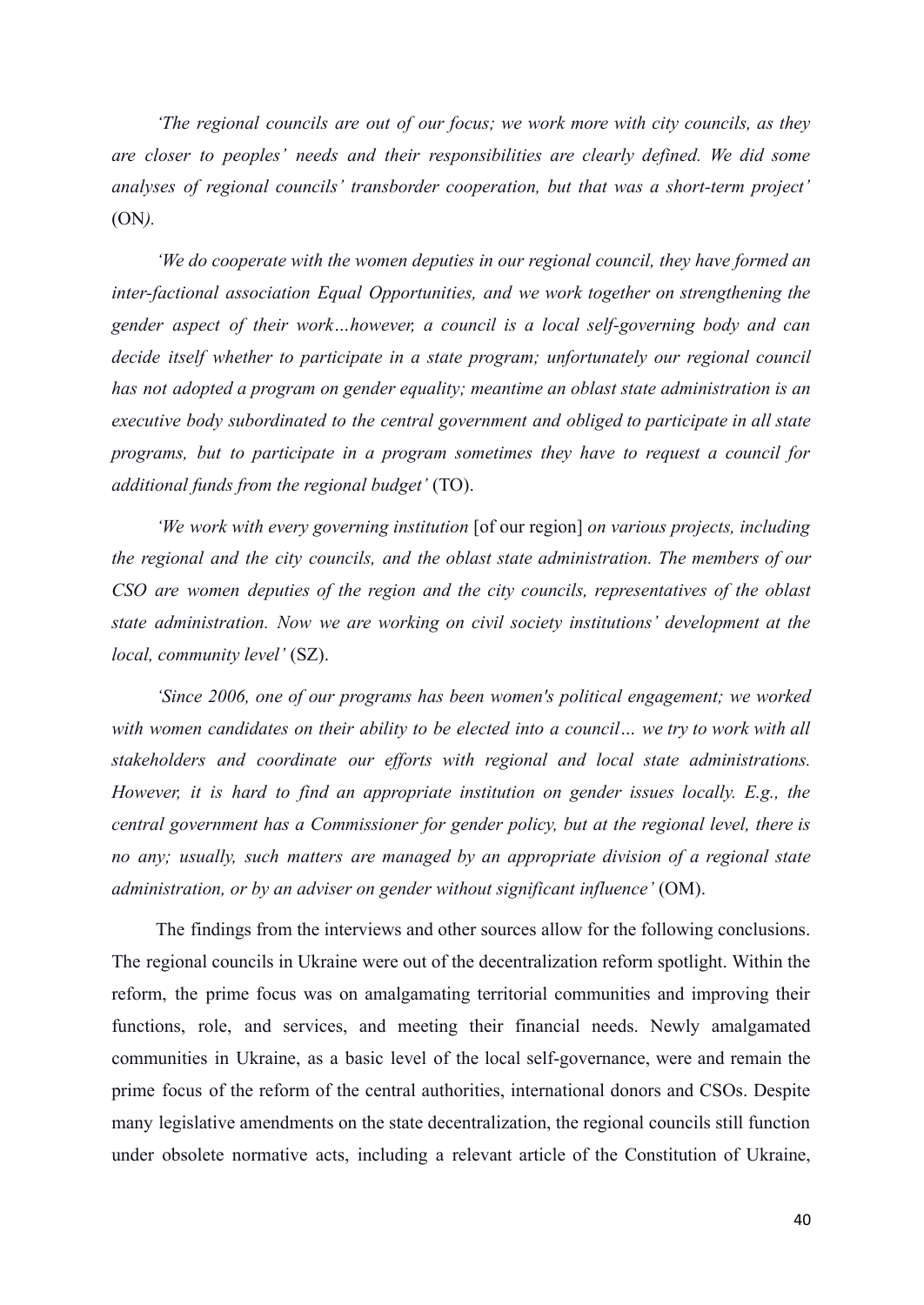which brings some confusion, and functional overlapping with a regional executive body, the oblast state administration. Finally, it seems that the central authorities have no strategic vision regarding the regional councils' role.

### **5.8. The role of civil society organizations in self-government.**

But what about other local actors, namely civil society organizations? Are they able to influence regional policies and processes? If not, what should be done to improve their role and to empower them? Those interviewed have shared their opinion on the issue:

'*First of all, there is no such phenomena as regional CSOs. There are transregional and city CSOs, but none operate within a region. It is a consequence of the regional councils' function and their current role. There are issues on the regional level, but there are no actors to deal with them. Hence, it is crucial to empower regional councils and give them more competence, which should also attract civil society'* (RB).

*'There is a solid legal basis for this. The regional council itself must have a political will and interest to cooperate. CSOs have such intentions, and they always knock on the door. It is necessary to educate council members and clerks and hold joint events, meetings, and training. After all, they do not know about the problems; there is no understanding of how to cooperate with NGOs. There should be a dialogue, which is not visible now. Moreover, it might be good for CSOs to have their own independent media to inform the public'* (HP).

*'It is crucial to work well with communication issues to coordinate efforts with local CSOs. We have no synergy with local authorities. It is essential for the councils and executive bodies to analyze people's needs and form the budget accordingly; then, we would have fewer issues. Another huge problem is that we don't have transparent public hearings. The broad audience has no access to information about the hearings. Only certain actors know about them; in an outcome, authority makes unpopular decisions, which people do not support. Anyway, we have a severe issue with communication; the governing bodies are either afraid to communicate with the people, do not know how, or do not want to. On the other hand, almost all CSOs work voluntarily, few work due to grants. In our case, we work for free, wasting our personal money and time'* (MK).

*'Regarding CSOs, institutionalization is the crucial issue here because interaction with the authorities should be built on a professional basis. At the same time, money is the problem too. People refuse to create NGOs and work professionally because they do not have the resources. However, there are various initiatives funded by international donors. Many*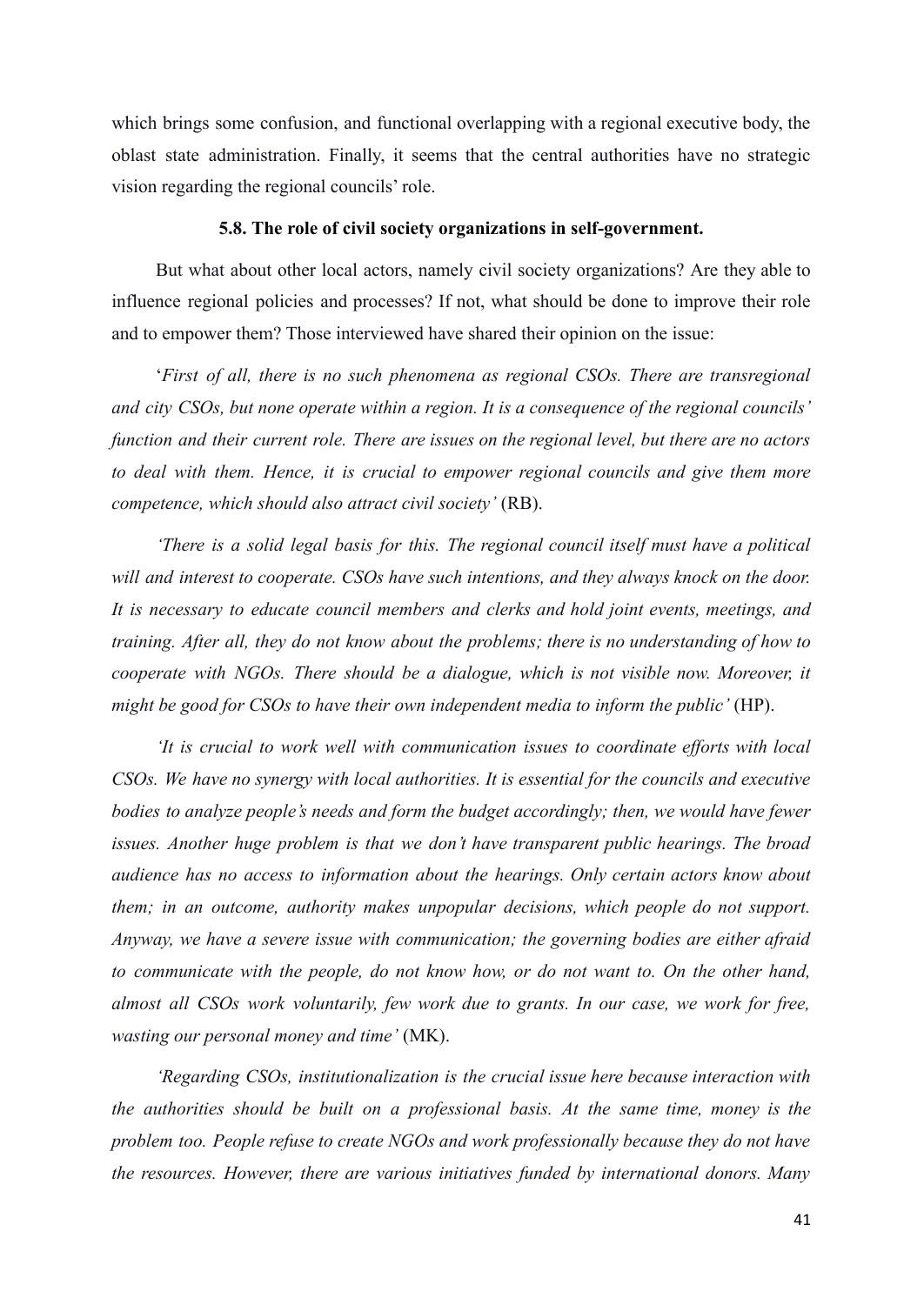*things depend on CSOs themselves. Can they effectively utilize existing instruments, build long-standing relations with other local actors, including regional council members, and work a couple of years to gain progress? Many CSOs are not ready for that, and we observe more failures or unsuccessful cases than successful ones. But still, there is a certain Sovietness, opacity, bureaucracy, and this is a fact. However, it can be resisted through NGOs' activities, including in the media. But the media presence and recognition also require some time. Hence, CSOs must be trained as well'* (ON).

*'The CSOs must be independent, and the key element for that is financing through social ordering and sponsorship. But the national legislation on the matter is too sophisticated that nobody wants to deal with that. The Canadian legislation, which allows citizens and companies to fund CSOs, is a great example to follow. The Ukrainian civil society would be more capable and independent from the foreign donorship with the same law. But when we ask members of the parliament about the law, they always answer that it is irrelevant'* (TO).

*'The civil society itself must be more active and consolidated; in this case, they will be heard, but it seems, not yet. The CSOs need better networking, improved communication, and work actively with residents. Also, it seems we have no political leaders capable of respecting civil society. Before elections, authorities flirt with the civil society, but after they do not want to hear us'* (SZ).

'*CSOs should be taught to communicate with the population, explain how they work, and support people. It is also essential for the state to recognize NGOs' expertise and services and involve them in resolving local issues. There also must be a governmental ordering'* (OM).

Hence, it is obvious that the civil society across Ukraine struggles to survive and has no real powers or leverage to influence the decision-making process in the regional and other councils. Improving the financial independence and capacity of CSOs and NGOs requires certain amendments of the national legislation. Regional council members and local civil society organizations require relevant training and supervision to successfully transition to genuine democracy and improve coordination efforts and mutually beneficial cooperation. At the same time, regional councils can decide on financing local CSOs' programs on a variety of issues, including of social significance (Pressluzhba Zakarpatskoi oblrady, 2022). However, it might bear some risks for the council's objectiveness. The self-governing body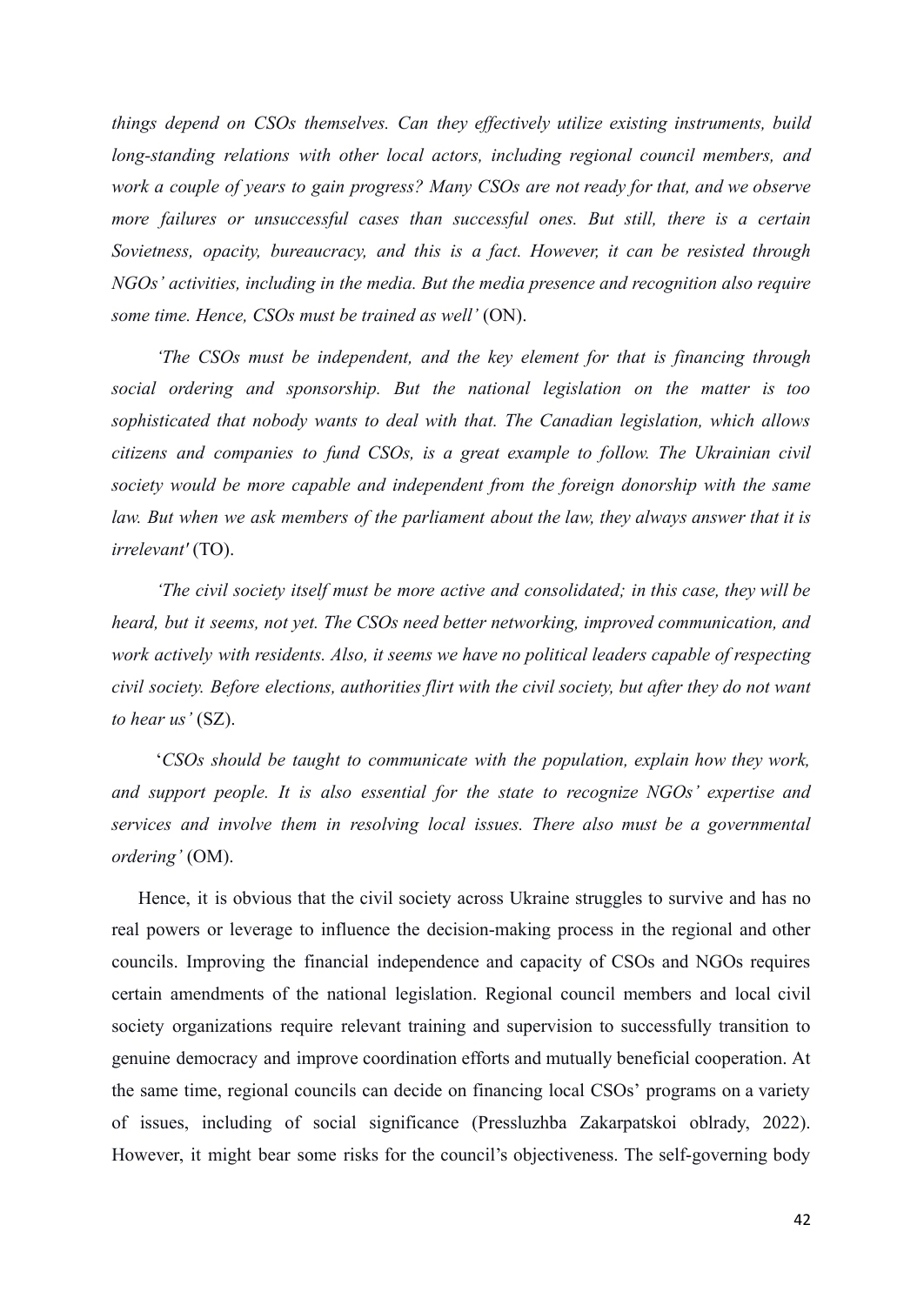might prefer to deal with the particular exclusive circle of local CSOs, which do not criticize the council's performance but cooperate no matter what and could eventually become dependent and lured.

# **5.9.The organizational and financial challenges for council members.**

The interviews prompted the analysis of council members' salaries in detail. The research shows that council members exercise their powers without interrupting professional activities, though the chairperson and deputies are exceptions (the Law of Ukraine On the Status of the Local Councils' Members, 2002). Council members do not receive a salary or other financial compensation from a council and may combine their duties with business or another job. This potentially leads to severe corruption practices, and conflicts of interest during voting. As suggested by Lubarec (2021), '*Today, many professional and decent people do not want to work voluntarily* [in the councils]. *Conversely, those not interested in salaries but corruption opportunities go to work there.'* Hence, it seems, that salary might influence one's decision to run for a seat in a council. Addressing this issue may also require amendments to the legislation.

*'Council members perform their duties voluntarily; they do not receive salary* [from the council] … *the members keep their wages at their permanent workplace ... the deputy corps for 70-80% was either managers of local public services or businessmen, for them, the salary was not crucial'* (TO).

Nevertheless, in 2022, Ukraine's parliament will decide on five normative acts for further decentralization. Among them are relevant Constitutional amendments, a bill on local state administrations with prefectural powers, amendments to the principles of the state regional policy which anticipates the introduction of strategies for local communities' development, a bill on local councils' accountability, and amendments to the Budget Code of Ukraine (Bezgin, 2022).

# **6. Conclusion.**

This research report analyzed the current role and functioning of the regional councils in Ukraine; highlighted functional gaps and needs of the regional self-governing body, scrutinized the councils' mandate and composition, investigated the role and representation of women, and discussed supervisory functions of the institution as well as its engagement with civil society and other local actors. The report presents the national legislation analysis, eight qualitative interviews, 6 of them with representatives of the national and local CSOs, one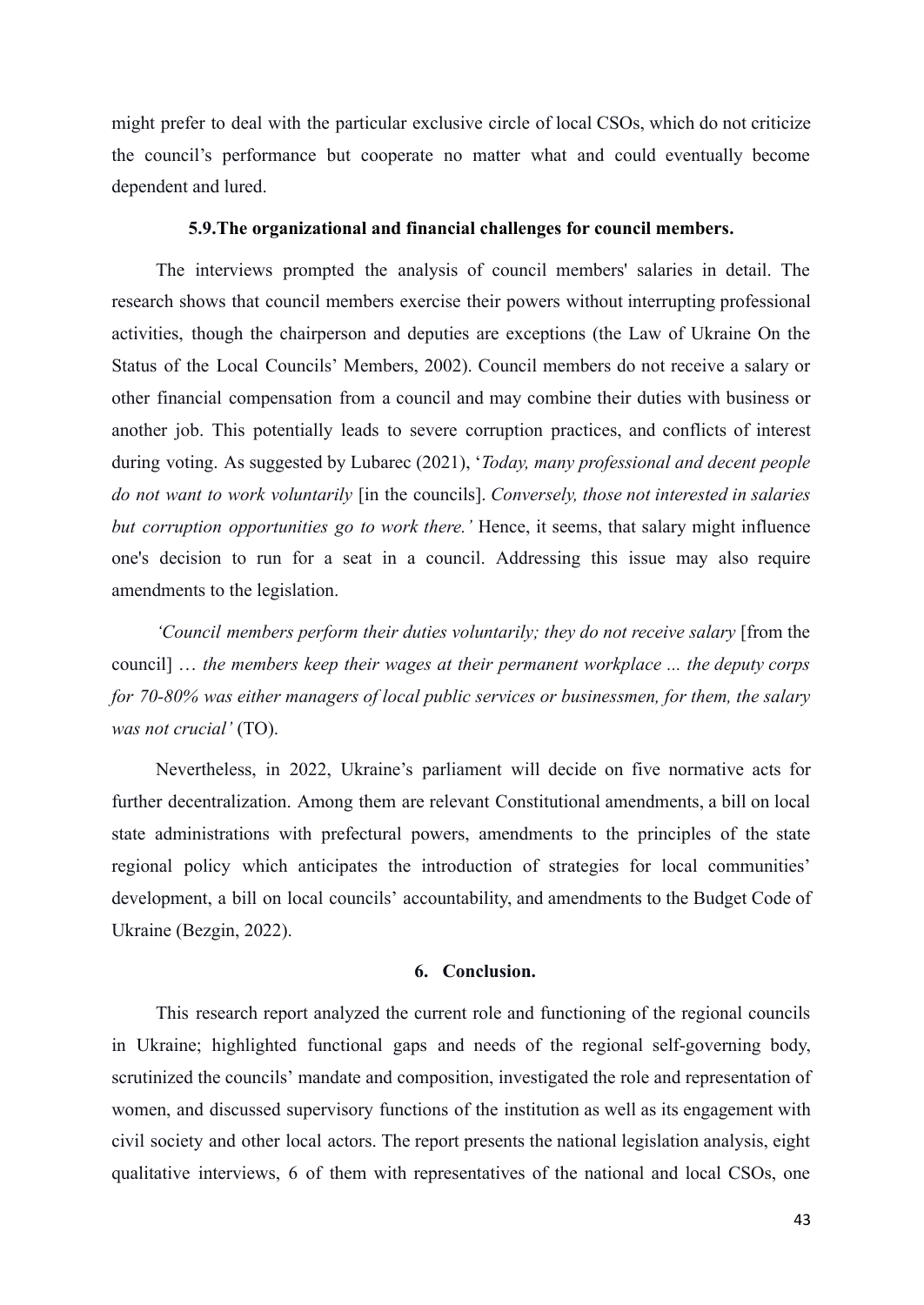with the national-level expert, and one with the regional council member. All interviews are presented here as fully as possible to allow further researchers to get acquainted with *vox populi* on the issue of regional councils and decentralization reform in Ukraine. A brief picture of international actors' role and collaborative efforts on decentralization issues in Ukrainian regions is also presented in the report. Moreover, in the study, appropriate queries were submitted to the Government and ten regional councils of Ukraine. All communications met the conditions set out in clearance #116477, obtained through Carleton University's Office of Research Ethics, received on November 11, 2021.

Research shows that the decentralization reform of Ukraine and the new concept of the center-periphery relations in the state through legislation adjustment were applied without first amending the Constitution of Ukraine. Moreover, it seems that no gender lenses were utilized to the prime legislative acts on decentralization reform of the state. While the gender quota of the new 2019 Electoral Code is an impressive step in the right direction, it still has not been implemented in full. Moreover, the literature review demonstrates that the ongoing decentralization reform in Ukraine has been examined from many angles. However, the researchers overlook issues such as gender equality, inclusive practices, accountability, and transparency of the decision-making process at regional and local council levels in Ukraine. Nonetheless, the decentralization reform is one of the most significant the country has undertaken. It also must be taken into account that the reform was implemented during the Ukraine crisis – the military conflict instigated by the Russian Federation.

Furthermore, the research findings indicate that the regional councils or *oblasni rady* have consistently remained on the margins of the decentralization reform since it was first introduced. National and international actors put minimal emphasis on the self-governing body, with no due respect for its possible role in the future regional policies of the state. The regional councils seem to be experiencing the following ongoing challenges:

- ●Lack of legal empowerment.
- ●Low level of engagement with local communities and actors.
- ●Lack of inclusivity, e.g. in the decision-making process.
- ●Underrepresentation of women in the councils across the state.
- ●Inefficient use of regional budgets.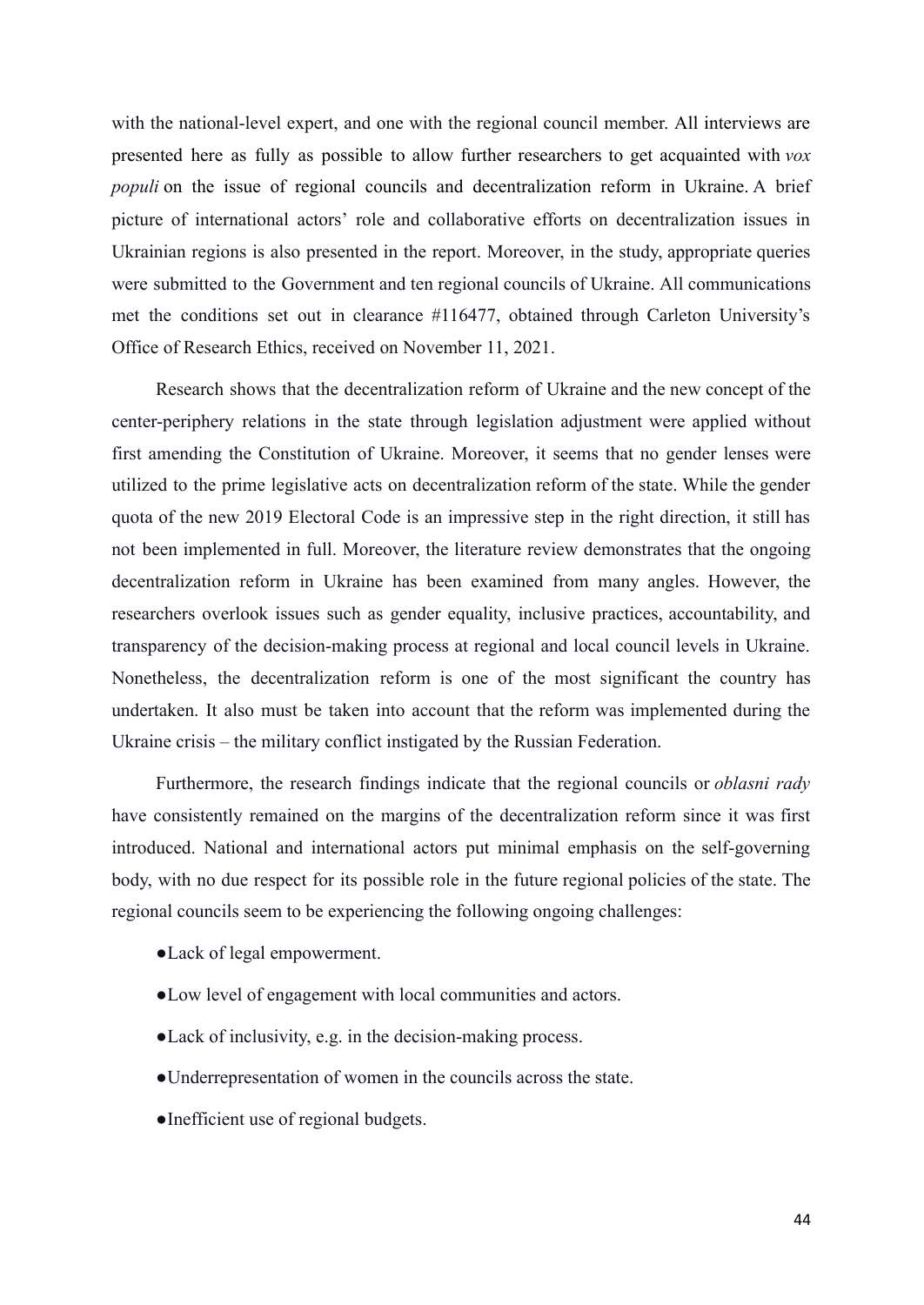●Lack of communication efforts and appropriate interaction between national and sub-national governing bodies, local actors, and civil society.

- ●Obsolete, Soviet-styled, institutional memory.
- ●Lack of transparency and accountability.

One of the reasons for these issues might be that the decentralization reform in Ukraine has not been reflected in the country's Constitution until now. However, an outcome of this research highlights two other possible reasons: the absence of political will at the national level to genuinely empower regional actors including councils, and the lack of clarity regarding the oblast councils' role. According to the three-level administrative-territorial composition of Ukraine (sub-regional, sub-national and national), an amalgamated territorial community, *terytorialna hromada,* is the primary but central unit and it is called first to deal with issues and meet the needs of its residents. The majority of interviews conducted with local civil society actors confirm the hypothesis. Additionally, either the regional councils do not play an essential role for local residents, or the councils' influence may be underestimated.

However, one may fairly place a question: What is regional councils' genuine role in modern Ukraine? Why are they needed if the regional councils cannot play an essential, comprehensive, and decisive role for their regions, including at this stage of implementing the decentralization reform? To some extent, the interviewed expert, Roman Bezsmertnyi, addressed the questions:

"*One of the key issues in the regions is the merger of local self-government and the state executives. It has cemented the establishment and the system.* [Also] *there is an issue of the central authority, which always wants to control the budget. It was necessary a long time ago to hand over these functions* [and powers] *to the regions, as now the cities have… Currently, local and central leaders do not have a vision of how to work together and directly… [In addition], all regions [in Ukraine] without exception were formed [in Soviet times] on an artificial basis, without objective parameters. Historically, Ukraine has its regional formations, such as Volyn, Podillya, Polissya, Slobozhanshchyna, Bukovyna, etc. Still, they do not coincide with the existing borders of the regions, which constantly instigates some conflicts."*

It is likely that this also might be one of the indirect reasons for the existing issues along the center-periphery axis. There are two components for the case, namely the currently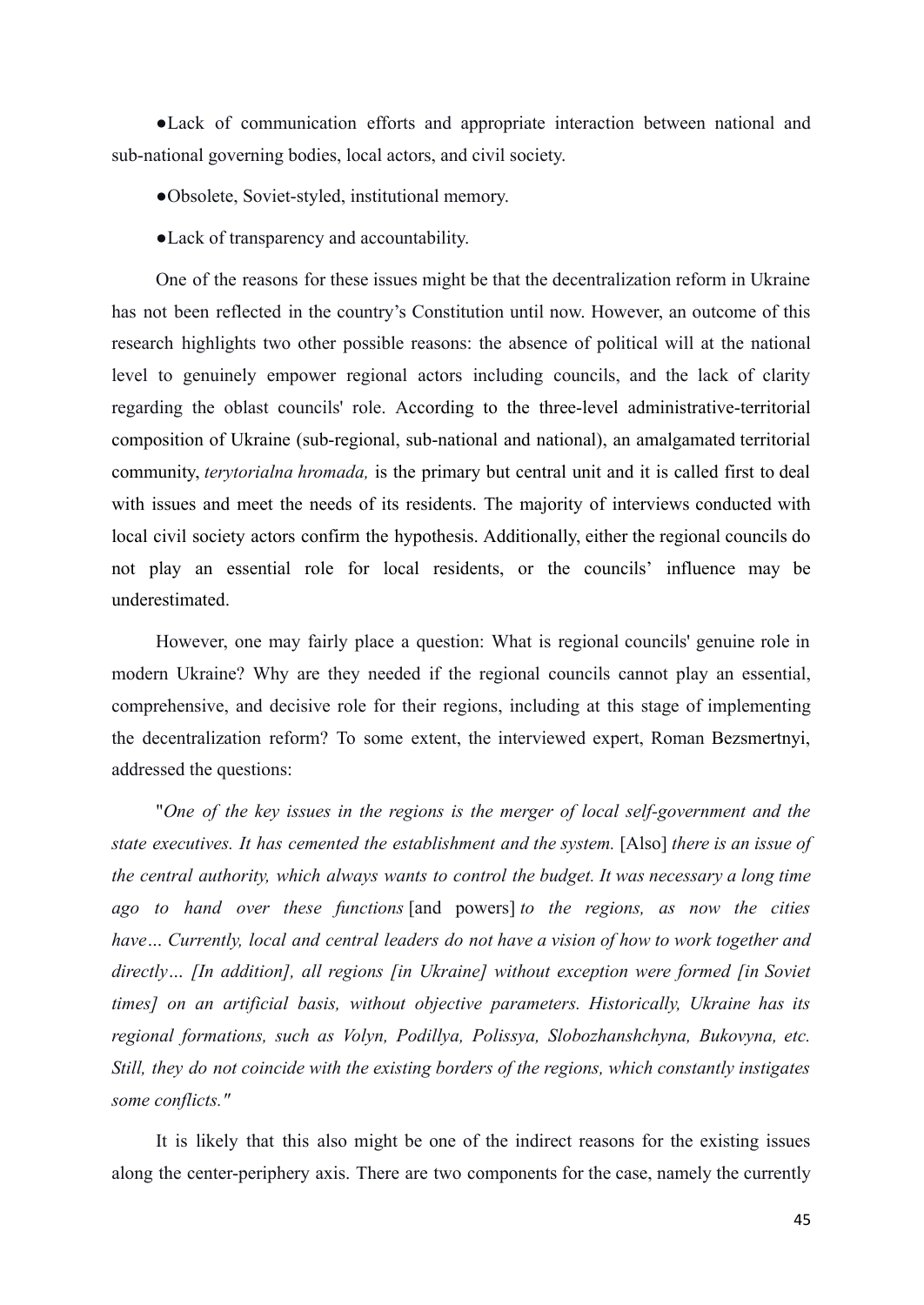inherited dualism of power in the regions of Ukraine, when a regional state administration plays the first and critical role with officials appointed from the Center. The second one is the apparent lack of political will in the country's central authorities to endow the regional self-governing institution with expressive powers and independence from the Center, with the subsequent and mandatory transfer of executive functions from a regional state administration to the regional council. At this stage, these questions remain open and unresolved. Therefore, it is evident that only representatives of the central authorities of Ukraine responsible for making decisions and implementing the decentralization reform might have answers the questions mentioned above.

Moreover, women elected to the regional councils often give up their mandates in favour of other individuals who, for one reason or another, did not make it to the regional council at the initial stage. Perhaps this nuance of respecting gender equality in the procedure for waiving a mandate needs to be legislatively corrected or fixed so that the number of women in councils does not decrease. It is also apparent that regional councils are relatively cut off from actual local social issues. Decisions important for the region are made behind the scenes, without extensive discussion with all interested actors. The instrument of influence of local civil society, namely the civil board, is not used and not advertised by the governing body. In addition, the issue of salaries and combining deputy activities with other work remains an area of concern. In this case, for a better performance of the functions, tasks, and duties of regional councils' deputies, it seems necessary to legally prohibit combining deputy activities with another job unless that job is in a civil society organization, as an exception.

The issue with the executive body of the regional councils and the subordination of local self-government to the local executive branch remains an open one. The long-term strengthening of the administrative influence of local state administrations has led to the status of local self-government as only a nominal subject of local government. The problem is exacerbated by the fact that regional councils do not have executive bodies, which only preserves the dominance of the regional state administrations in determining the developmental priorities of regions (Pavluk et al. 2016). Moreover, there is no clear distinction of the powers between regional state administrations and regional councils and according to the law, 76 powers have been duplicated (ibid.). Bill #4298 On Local State Administrations, which anticipates that the institutions would become an executive body of the regional councils, was criticized by the Council of Europe as one that does not correlate with the European Charter on local self-government because it carries the risk of upsetting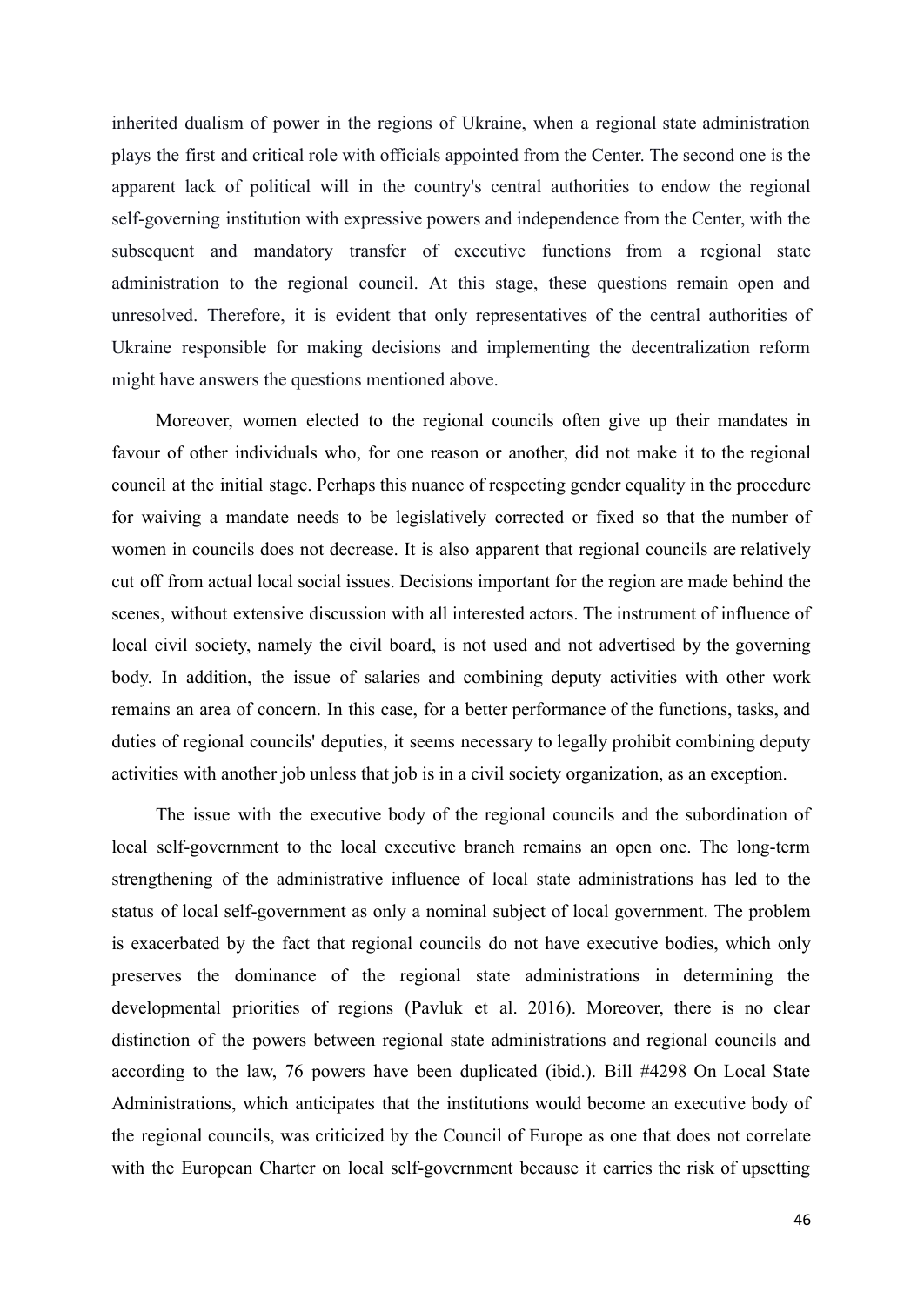the balance of power in a territory and could have a detrimental effect on decentralization reform (Kadry ta organizacia roboty, 2020).

Finally, there are some particular issues with the empowerment of local civil society organizations in Ukraine to become a noticeable, influential, and essential actor in a region. It seems that without foreign sponsorship, local CSOs are not viable. Hence, it might be crucial for Ukraine to adopt appropriate legislation on local donorship with some tax benefits. The Canadian example might be a solid basis for such amendments. Furthermore, local CSOs must also be trained in how to actively but peacefully deal with local authorities and residents for the good of the entire community. Apart from that, for successful and complete implementation of the decentralization reform in Ukraine, it might be vital to adopt the genuine federative model of the relationships along the center-periphery axis, which exists in the European Union member states. Moreover, it also seems necessary to redraw the borders of Ukrainian regions and bring them in line with the historical ones mentioned above.

# **7. Disclaimer.**

The author of the research report is the one who is responsible for the contents. The findings do not necessarily reflect the views of the Parliamentary Centre.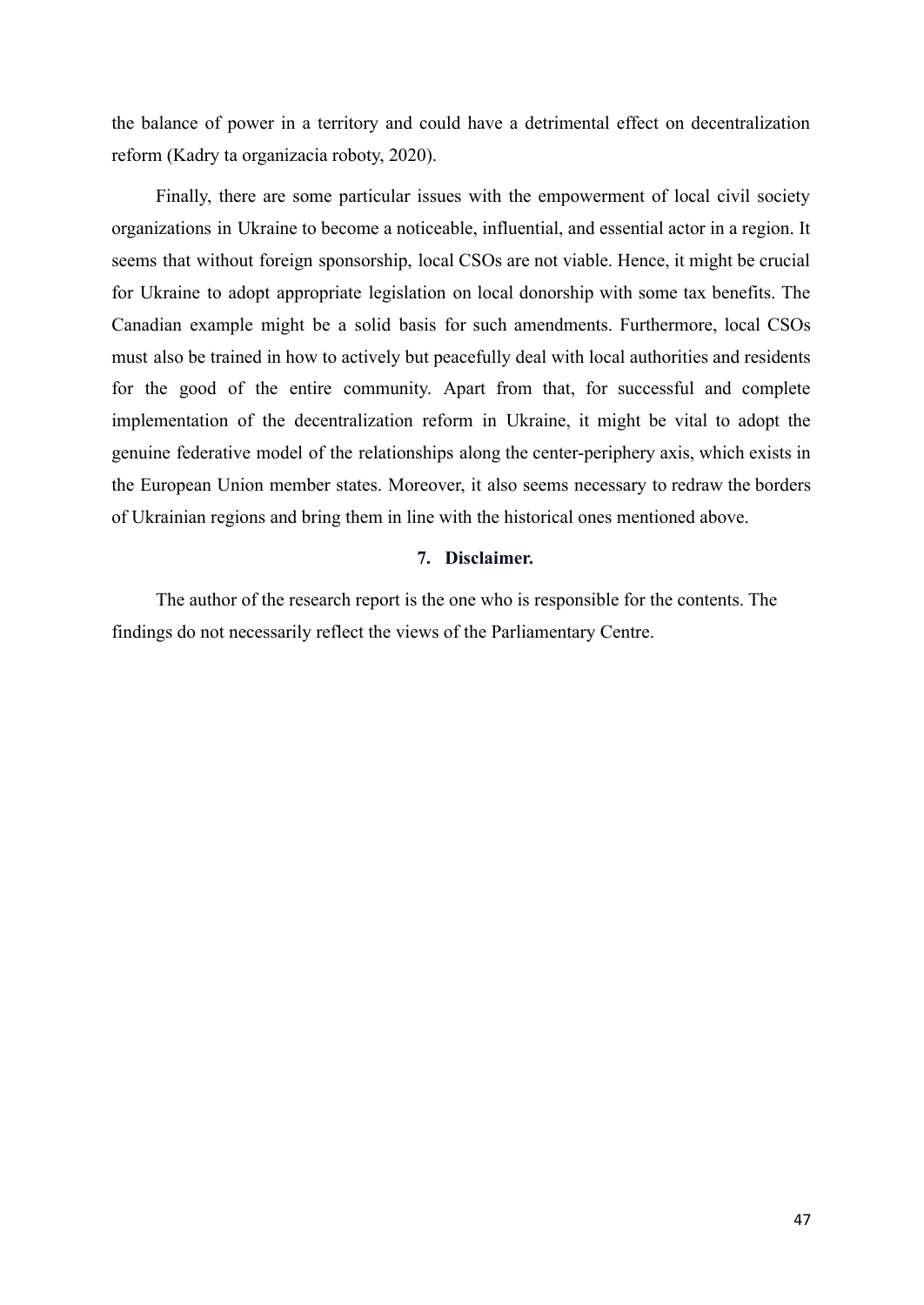# **8. Bibliography.**

- Bader, M. (2021). The Risk of Local Elite Capture in Ukraine's Decentralization Reform. *Vox Ukraine.* Retrieved from [https://voxukraine.org/en/the-risk-of-local-elite-capture-in-ukraine-s-decentralization-re](https://voxukraine.org/en/the-risk-of-local-elite-capture-in-ukraine-s-decentralization-reform/) [form/](https://voxukraine.org/en/the-risk-of-local-elite-capture-in-ukraine-s-decentralization-reform/);
- Bezgin, A. (January 08, 2022). Hromady u 2022 rotsi: Vitaliy Bezghin pro top-5 priorytetnykh zakoniv. *Sluha harodu.* Retreived from [https://sluga-narodu.com/hromady-u-2022-rotsi-vitaliy-bezghin-pro-top-5-priorytetnyk](https://sluga-narodu.com/hromady-u-2022-rotsi-vitaliy-bezghin-pro-top-5-priorytetnykh-zakoniv/) [h-zakoniv/;](https://sluga-narodu.com/hromady-u-2022-rotsi-vitaliy-bezghin-pro-top-5-priorytetnykh-zakoniv/)
- Bohiv, Y. (2016). Funkcii ta povnovazhenia miscevoho samovriaduvania v konteksti procesu decentralizacii vlady v Ukraini, *Konstytuciyne ta mizhnarodne parvo.* Lviv Polytechnic National University. Retrieved from [http://ena.lp.edu.ua/bitstream/ntb/37423/1/51\\_338-345.pdf](http://ena.lp.edu.ua/bitstream/ntb/37423/1/51_338-345.pdf);
- Cambridge Dictionary, (n.d.). Inclusivity. *Cambridge Dictionary.* Retreived from <https://dictionary.cambridge.org/dictionary/english/inclusivity>;
- Chernov, S. (November, 19, 2021). Proekt zmin do Konstitucii pohodyly vsi chleny komisii pry prezydentovi. *Ukrinform.* Retrieved from [https://www.ukrinform.ua/rubric-polytics/3261239-proekt-zmin-do-konstitucii-sodo-de](https://www.ukrinform.ua/rubric-polytics/3261239-proekt-zmin-do-konstitucii-sodo-decentralizacii-pogodili-vsi-cleni-komisii-pri-prezidentovi.html) [centralizacii-pogodili-vsi-cleni-komisii-pri-prezidentovi.html;](https://www.ukrinform.ua/rubric-polytics/3261239-proekt-zmin-do-konstitucii-sodo-decentralizacii-pogodili-vsi-cleni-komisii-pri-prezidentovi.html)
- Council of Europe, (March 4, 2019). Reports: Annual National Opinion Polls on Decentralisation and Local Self-Government Reform. *Council of Europe.* Retrieved from <http://www.slg-coe.org.ua/p16423/?lang=en>;
- DAI, (n.d.). Ukraine—EU for Stronger Public Finance Systems of Local Governments. *DAI.* Retrieved from [https://www.dai.com/our-work/projects/ukraine-eu-for-stronger-public-finance-systems](https://www.dai.com/our-work/projects/ukraine-eu-for-stronger-public-finance-systems-of-local-governments-logica) [-of-local-governments-logica](https://www.dai.com/our-work/projects/ukraine-eu-for-stronger-public-finance-systems-of-local-governments-logica);
- DECIDE, (n.d.). About. *DECIDE*. Retrieved from [https://decide.in.ua/en/pro-proyekt/;](https://decide.in.ua/en/pro-proyekt/)
- Decentralization. (n.d.). Hto rozrobliae, zatverdzhue ta vnosyt' zminy do perspectyvnyh planiv formuvania terytoiy hromad oblastei? *Decentralization.* Retrieved from <https://decentralization.gov.ua/questions/28>;
- DESPRO, (n.d.). Swiss-Ukrainian Decentralization Support Project. *DESPRO.* Retrieved from <https://despro.org.ua/en/>;
- DOCCU, (n.d.). Pro proekt. *DOCCU*. Retrieved from [https://doccu.in.ua/en/pro-proekt/;](https://doccu.in.ua/en/pro-proekt/)
- Donors, (n.d.). Golovna, *Decentralization*. Retrieved from <https://donors.decentralization.gov.ua/>;
- Dmytryshyn, M. et al, (2021). Peculiarities of Ukrainians'Approval of Decentralization Reform. *Administrative Sciences 11(104).* DOI: <https://doi.org/10.3390/admsci11040104>;
- Drazhenko, A. (2021). Zminy do Konstitucii Ukrainy v chastyni decentralizacii vlady. The *Committee on the Organization of State Power, Local Self-Government, Regional Development and Urban Planning.* Retrieved from [http://komsamovr.rada.gov.ua/uploads/documents/42960.pdf;](http://komsamovr.rada.gov.ua/uploads/documents/42960.pdf)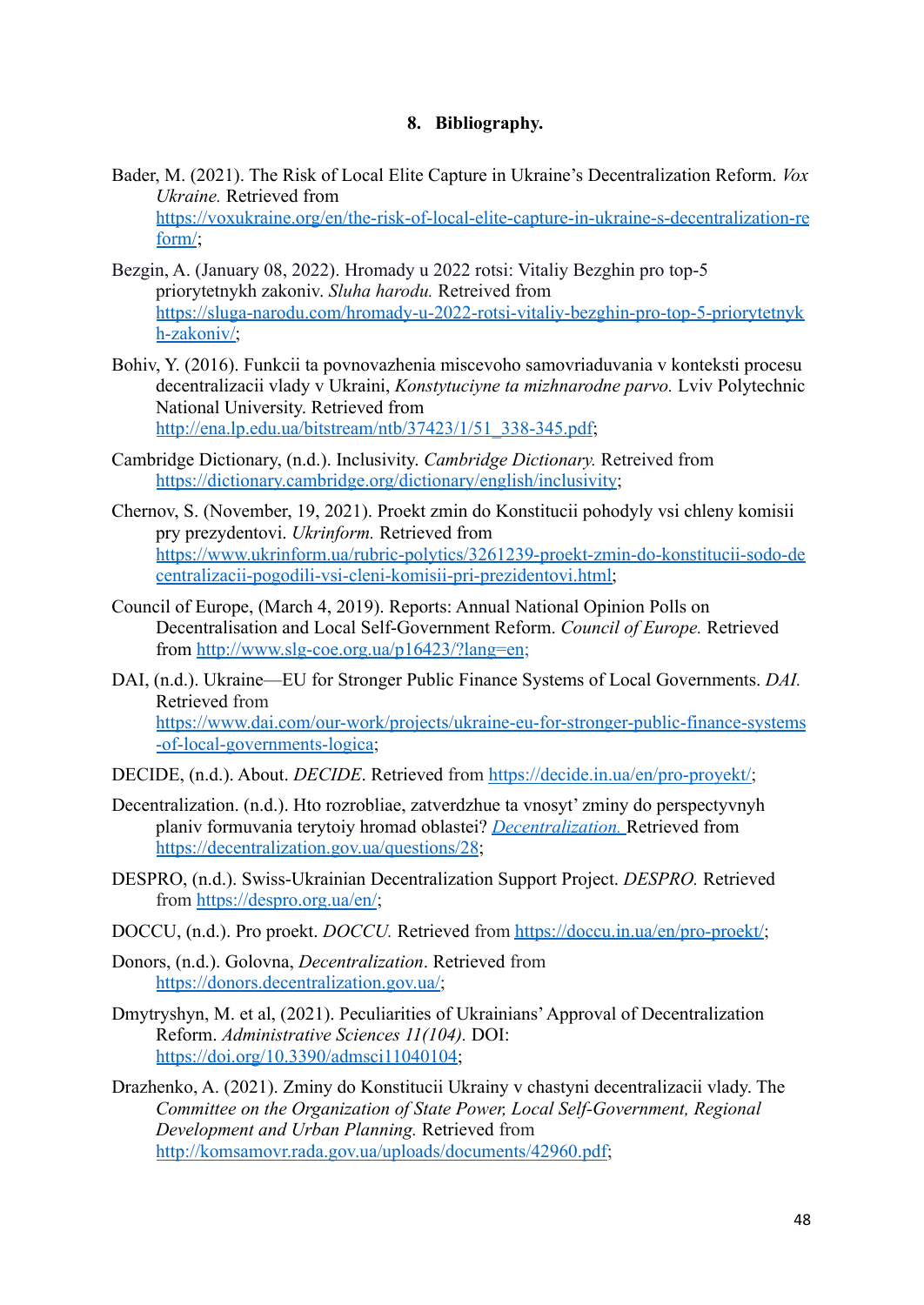- Dudley, W., (2019). Ukraine's Decentralization Reform. *Stiftung Wissenschaft und Politik German Institute for International and Security Affairs*. Retrieved from https://www.swp-berlin.org/publications/products/arbeitspapiere/Ukraine\_Decentralizat ion\_Dudley.pdf;
- EGA, (n.d.). U-LEAD support project EGOV4UKRAINE. *EGA.* Retrieved from [https://ega.ee/project/u\\_lead/](https://ega.ee/project/u_lead/);
- EGAP, (n.d.). E-Governance for Accountability and Participation. *EGAP*. Retrieved from <https://egap.in.ua/en/>;
- FBA, (2014). Local self-government and the rule of law in Ukraine. *Folke Bernadotte Academy.* Retrieved from [https://fba.se/contentassets/1c76679d653e47d9a5057d58578a1082/20141029-onepager](https://fba.se/contentassets/1c76679d653e47d9a5057d58578a1082/20141029-onepager-ukraine.pdf) [-ukraine.pdf](https://fba.se/contentassets/1c76679d653e47d9a5057d58578a1082/20141029-onepager-ukraine.pdf);
- GBR, (n.d.). The Gender Budgeting in Ukraine Project. *European Union.* Retrieved from [https://europa.eu/capacity4dev/file/63104/download?token=P32dIMQo;](https://europa.eu/capacity4dev/file/63104/download?token=P32dIMQo)
- GIZ, (n.d.). Reform of municipal services in Eastern Ukraine. *GiZ*. Retrieved from [https://www.giz.de/en/worldwide/30635.html;](https://www.giz.de/en/worldwide/30635.html)
- Government of Ukraine, (n.d.). Reforma decentralizacii. *The Governmental portal.* Retrieved from [https://www.kmu.gov.ua/diyalnist/reformi/efektivne-vryaduvannya/reforma-decentraliz](https://www.kmu.gov.ua/diyalnist/reformi/efektivne-vryaduvannya/reforma-decentralizaciyi)

[aciyi;](https://www.kmu.gov.ua/diyalnist/reformi/efektivne-vryaduvannya/reforma-decentralizaciyi)

- Hirchak, I. (2021), Decentralisation and local public administration reform in Ukraine, *NALAS & PLATFORMA.* Retrieved from [https://platforma-dev.eu/new-publications-decentralisation-and-local-public-administrat](https://platforma-dev.eu/new-publications-decentralisation-and-local-public-administration-reform-in-georgia-moldova-and-ukraine/) [ion-reform-in-georgia-moldova-and-ukraine/](https://platforma-dev.eu/new-publications-decentralisation-and-local-public-administration-reform-in-georgia-moldova-and-ukraine/);
- Interfax-Ukraine, (September 28, 2021). USAID launches the Hoverla project to support Ukraine's decentralization reform. *Kyiv Post.* Retrieved from [https://www.kyivpost.com/ukraine-politics/usaid-launches-the-hoverla-project-to-suppo](https://www.kyivpost.com/ukraine-politics/usaid-launches-the-hoverla-project-to-support-ukraines-decentralization-reform.html) [rt-ukraines-decentralization-reform.html;](https://www.kyivpost.com/ukraine-politics/usaid-launches-the-hoverla-project-to-support-ukraines-decentralization-reform.html)
- IREX, (n.d.). Policy for Ukraine Local Self-Governance. *IREX*. Retrieved from [https://www.irex.org/project/policy-ukraine-local-self-governance-pulse;](https://www.irex.org/project/policy-ukraine-local-self-governance-pulse)
- Kadry ta organizacia roboty, (December 04, 2020). Zakonoproyekt pro miscevi derzhavni administraciyi no 4298 ne vidpovidaye yevropeyskiy. *Asociacia mist Ukrainy.* Retrieved from [https://www.auc.org.ua/novyna/zakonoproyekt-pro-miscevi-derzhavni-administraciyi-n](https://www.auc.org.ua/novyna/zakonoproyekt-pro-miscevi-derzhavni-administraciyi-no-4298-ne-vidpovidaye-yevropeyskiy) [o-4298-ne-vidpovidaye-yevropeyskiy;](https://www.auc.org.ua/novyna/zakonoproyekt-pro-miscevi-derzhavni-administraciyi-no-4298-ne-vidpovidaye-yevropeyskiy)
- Konstytucia Ukrainy. (June, 28, 1996). *Verkhovna Rada Ukrainy.* Retrieved from <https://zakon.rada.gov.ua/laws/show/254%D0%BA/96-%D0%B2%D1%80#Text>;
- Korenyuk, P., Klisinsky, I., & Korenyuk, L. (2019), Formuvania dohodiv regionalnogo budget v umovah decentralizacii. *Review of transport economics and management*, 18(2). DOI[:https://doi.org/10.15802/rtem.v18i2.189629;](https://doi.org/10.15802/rtem.v18i2.189629)
- Kruglashov, A. & Bureha, V. (2021). Achievements and difficulties in the implementation of decentralization of power in Ukraine. *Aspecty publichnkoho upravlinnia* 9(2). 68-72, DOI:10.15421/152120;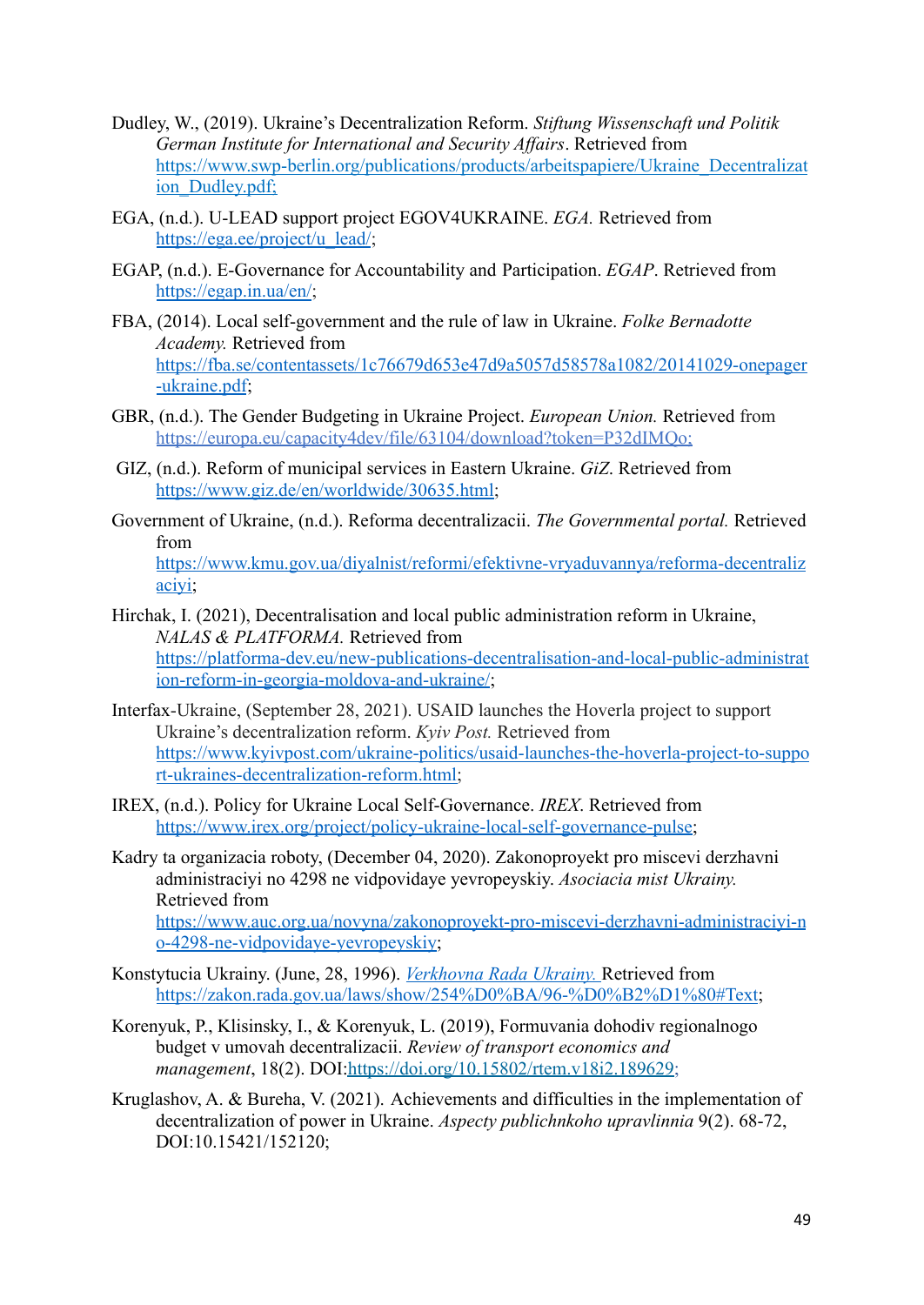- Kuhta, I. (February 25, 2021). Iak genderna kvota spratsiuvala pid chas mistsevikh viboriv u Kiievi. *Opora*. Retreived from [https://www.oporaua.org/blog/vybory/vyborchi-ombudsmeni/22839-iak-genderna-kvot](https://www.oporaua.org/blog/vybory/vyborchi-ombudsmeni/22839-iak-genderna-kvota-spratsiuvala-pid-chas-mistsevikh-viboriv-u-kiievi) [a-spratsiuvala-pid-chas-mistsevikh-viboriv-u-kiievi;](https://www.oporaua.org/blog/vybory/vyborchi-ombudsmeni/22839-iak-genderna-kvota-spratsiuvala-pid-chas-mistsevikh-viboriv-u-kiievi)
- Kvein, K. (September, 28, 2021). Kvein zaklykae zakripyty decentralizaciu v Konstitucii Ukrainy. *Ukrinform.* Retrieved from [https://www.ukrinform.ua/rubric-polytics/3323166-kvin-zaklikae-ukrainu-zakripiti-dec](https://www.ukrinform.ua/rubric-polytics/3323166-kvin-zaklikae-ukrainu-zakripiti-decentralizaciu-v-konstitucii.html) [entralizaciu-v-konstitucii.html](https://www.ukrinform.ua/rubric-polytics/3323166-kvin-zaklikae-ukrainu-zakripiti-decentralizaciu-v-konstitucii.html);
- Lubarec, A. (July 14, 2021). Hto efektyvnishi dlia hromady:deputat-volonter chy deputat-profesional? *Chesno.* Retreived from https://www.chesno.org/post/4818/? cf chl f tk=49GdSpZtjfOjBoHbSoa4M.youTh [M7Yzs1s99RlUErOk-1642192147-0-gaNycGzNCCU](https://www.chesno.org/post/4818/?__cf_chl_f_tk=49GdSpZtjfOjBoHbSoa4M.youThM7Yzs1s99RlUErOk-1642192147-0-gaNycGzNCCU);
- Lukianova, H. & Yurkiv, B. (2019). Osoblyvosti zakriplenyh povnovazhen' holiv rayonnyh, oblasnyh, rayonnych v misti rad v konteksti reformy decentralizacii vlady. *Dynamics of the development of world science. 163-169.* Retrieved from [https://sci-conf.com.ua/wp-content/uploads/2020/08/DYNAMICS-OF-THE-DEVELO](https://sci-conf.com.ua/wp-content/uploads/2020/08/DYNAMICS-OF-THE-DEVELOPMENT-OF-WORLD-SCIENCE_5-7.08.20.pdf) [PMENT-OF-WORLD-SCIENCE\\_5-7.08.20.pdf](https://sci-conf.com.ua/wp-content/uploads/2020/08/DYNAMICS-OF-THE-DEVELOPMENT-OF-WORLD-SCIENCE_5-7.08.20.pdf);
- Marceniuk, T. (2015). Chy spraciuvala gederna kvota na miscevyh vyborah 2015 roku? *Mizhnarodny centr perspectyvnyh doslidzhen.* Retreived from [http://icps.com.ua/assets/uploads/images/images/eu/s\\_genders.pdf](http://icps.com.ua/assets/uploads/images/images/eu/s_genders.pdf);
- Miscevi vybory, (2015). Obrani deputaty miscevyh rad. *The Central Election Commission of Ukraine.* Retreived from [https://www.cvk.gov.ua/pls/vm2015/pvm002pt001f01=100pt00\\_t001f01=100.html](https://www.cvk.gov.ua/pls/vm2015/pvm002pt001f01=100pt00_t001f01=100.html);
- Nehoda, V. (April 29, 2016). Pidtrimka mizhnarodnih partneriv v chastini detsentralizatsiyi dopomagaye ukrayini integruvatisya v yevropeyskiy prostir. *Ministry for Communities and Territories Development of Ukraine* Retrieved from [https://www.minregion.gov.ua/press/news/pidtrimka-mizhnarodnih-partneriv-v-chastini](https://www.minregion.gov.ua/press/news/pidtrimka-mizhnarodnih-partneriv-v-chastini-detsentralizatsiyi-dopomagaye-ukrayini-integruvatisya-v-yevropeyskiy-prostir-v-yacheslav-negoda/) [-detsentralizatsiyi-dopomagaye-ukrayini-integruvatisya-v-yevropeyskiy-prostir-v-yache](https://www.minregion.gov.ua/press/news/pidtrimka-mizhnarodnih-partneriv-v-chastini-detsentralizatsiyi-dopomagaye-ukrayini-integruvatisya-v-yevropeyskiy-prostir-v-yacheslav-negoda/) [slav-negoda/;](https://www.minregion.gov.ua/press/news/pidtrimka-mizhnarodnih-partneriv-v-chastini-detsentralizatsiyi-dopomagaye-ukrayini-integruvatisya-v-yevropeyskiy-prostir-v-yacheslav-negoda/)
- Nehoda, V. (November, 03, 2021). Odnakovi povnovazhenia I mozhlyvosti dla vsih hromad: Uriad shvalyv zakonoproekty z paketu decentralizacii. *Decentralizacia.* Retrieved from <https://decentralization.gov.ua/news/14180>;
- Obrani deputaty miscevyh rad, (2020). Obrani deputaty miscevyh rad. *The Central Election Commission of Ukraine.* Retreived from [https://www.cvk.gov.ua/pls/vm2020/pvm002pt001f01=695pt00\\_t001f01=695.html](https://www.cvk.gov.ua/pls/vm2020/pvm002pt001f01=695pt00_t001f01=695.html);
- Oleinikova, O. (2020). Decentralization Reform: An Effective Vehicle for Modernization and Democratization in Ukraine? *Decentralization, Regional Diversity, and Conflict. Federalism and Internal Conflicts.* Palgrave Macmillan, Cham. 311-338. [https://doi.org/10.1007/978-3-030-41765-9\\_11](https://doi.org/10.1007/978-3-030-41765-9_11);
- Order of the Cabinet of ministers of Ukraine #333-p. (April 01, 2014). Pro skhvalenia Concepcii reformuvania miscevoho samovriaduvania ta terytorialnoi organizacii vlady v Ukraini. *The Government of Ukraine.* Retrieved from [https://zakon.rada.gov.ua/laws/show/333-2014-%D1%80#Text;](https://zakon.rada.gov.ua/laws/show/333-2014-%D1%80#Text)
- Organization for Economic Co-operation and Development, (June 15, 2018). Maintaining the Momentum of Decentralisation in Ukraine. *OECD Multi-level Governance Studies.*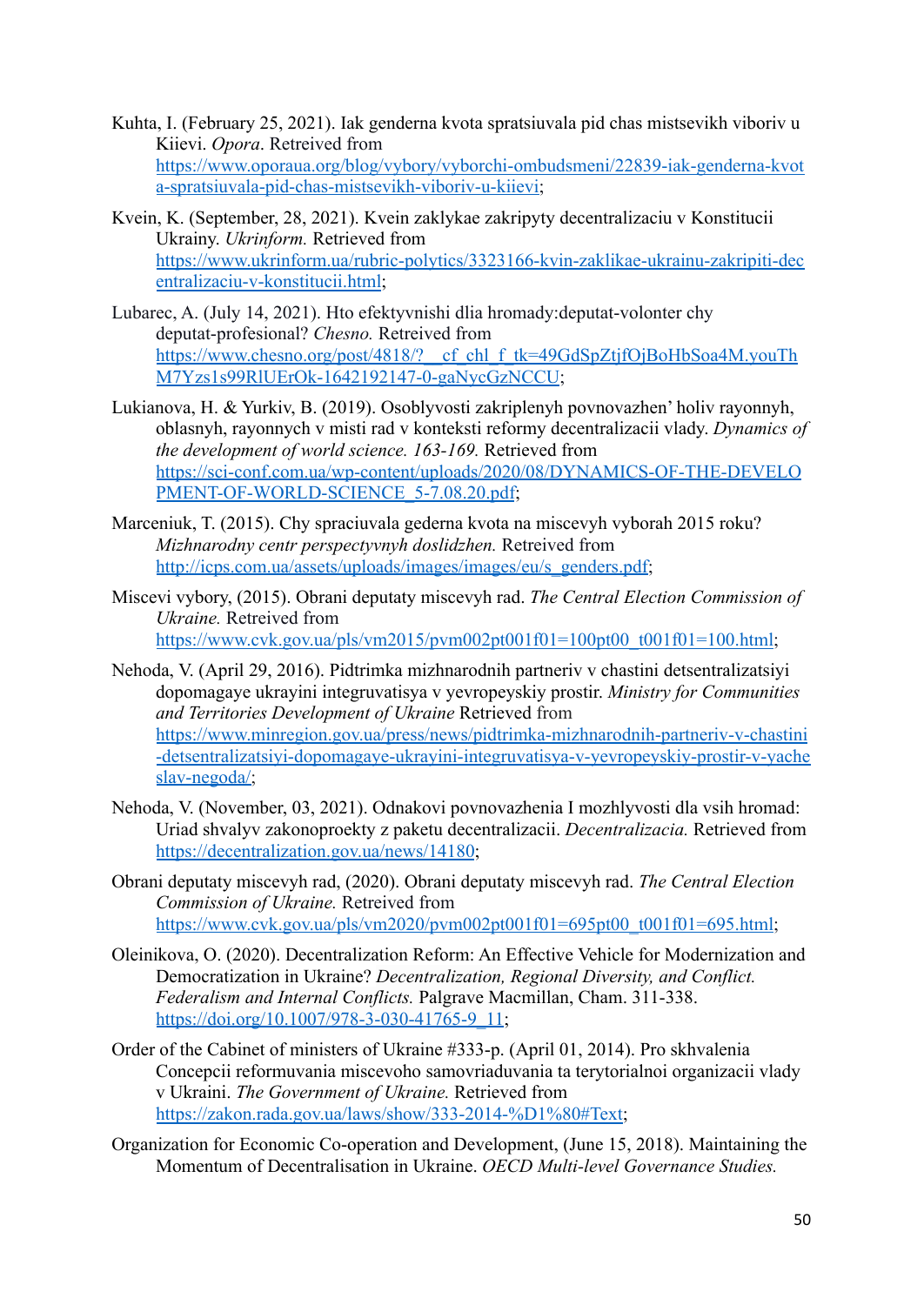Retrieved from

[https://www.oecd-ilibrary.org/urban-rural-and-regional-development/maintaining-the-m](https://www.oecd-ilibrary.org/urban-rural-and-regional-development/maintaining-the-momentum-of-decentralisation-in-ukraine_9789264301436-en;jsessionid=ftiAv6hzYcQg-DhHdy_Xn2RC.ip-10-240-5-115) [omentum-of-decentralisation-in-ukraine\\_9789264301436-en;jsessionid=ftiAv6hzYcQg](https://www.oecd-ilibrary.org/urban-rural-and-regional-development/maintaining-the-momentum-of-decentralisation-in-ukraine_9789264301436-en;jsessionid=ftiAv6hzYcQg-DhHdy_Xn2RC.ip-10-240-5-115) [-DhHdy\\_Xn2RC.ip-10-240-5-115](https://www.oecd-ilibrary.org/urban-rural-and-regional-development/maintaining-the-momentum-of-decentralisation-in-ukraine_9789264301436-en;jsessionid=ftiAv6hzYcQg-DhHdy_Xn2RC.ip-10-240-5-115);

- Osnovni zavdania, (n.d.). Osnovni zavdania ta funkcii oblasnoi rady. *Khmeknitska oblasna rada.* Retreived from [https://km-oblrada.gov.ua/potochna-diyalnist-radi/osnovni-zavdannya-ta-funkcii-oblasn](https://km-oblrada.gov.ua/potochna-diyalnist-radi/osnovni-zavdannya-ta-funkcii-oblasnoi-radi/) [oi-radi/;](https://km-oblrada.gov.ua/potochna-diyalnist-radi/osnovni-zavdannya-ta-funkcii-oblasnoi-radi/)
- OTG, (December, 27, 2020). Kym pratsyuyut novoobrani deputaty chernigivskoyi miskoyirady. *OTG.cn.ua.* Retrieved from [https://otg.cn.ua/2020/12/27/news-gromady/chernihivska/kym-pratsyuyut-novoobrani-d](https://otg.cn.ua/2020/12/27/news-gromady/chernihivska/kym-pratsyuyut-novoobrani-deputaty-chernigivskoyi-miskoyi-rady/) [eputaty-chernigivskoyi-miskoyi-rady/](https://otg.cn.ua/2020/12/27/news-gromady/chernihivska/kym-pratsyuyut-novoobrani-deputaty-chernigivskoyi-miskoyi-rady/);
- Pavluk, A. Oliinyk, D. Batalov, O. Dacko, O. Valushko, and I. Barvicki, S. (2016). Terytorialna hroamada jak basova lanka administratyvno-terytorialnoho ustrojiu Ukrainy: Problemy ta pespectyvy reformuvania. *National Institute for Strategic Studies.* Retreived from [https://niss.gov.ua/sites/default/files/2016-02/AD-Teritor\\_alna-gromada-103fe.pdf](https://niss.gov.ua/sites/default/files/2016-02/AD-Teritor_alna-gromada-103fe.pdf);
- Pressluzhba Zakarpatskoi oblrady, (February 15, 2022). U 2022 roci 21 gromadska organizacia pretendue na finansuvannia z oblasnoho biudzhetu. *Zakarpatska oblasna rada.* Retreived from [https://zakarpat-rada.gov.ua/u-2022-rotsi-21-hromadska-orhanizatsiia-pretenduie-na-fin](https://zakarpat-rada.gov.ua/u-2022-rotsi-21-hromadska-orhanizatsiia-pretenduie-na-finansuvannia-z-oblasnoho-biudzhetu/) [ansuvannia-z-oblasnoho-biudzhetu/;](https://zakarpat-rada.gov.ua/u-2022-rotsi-21-hromadska-orhanizatsiia-pretenduie-na-finansuvannia-z-oblasnoho-biudzhetu/)
- Pro hromadsku radu, (n.d.). Pro hromadsku radu. *Hromadska rada pry Poltavskii oblasnii radi.* Retreived from <http://grom-obl-rada.blogspot.com/p/blog-page.html>;
- PROSTO, (n.d.). Areas of Activities. *PROSTO.* Retrieved from [https://www.prosto.in.ua/en/about-project/areas-of-activity;](https://www.prosto.in.ua/en/about-project/areas-of-activity)
- Projects, (n.d.). Karta donoriv decentralizacii, *Decentralization*. Retrieved from [https://donors.decentralization.gov.ua/projects;](https://donors.decentralization.gov.ua/projects)
- Projects & programs, (n.d.). Strengthening democracy and building trust at local level in Ukraine. *Council of Europe.* Retrieved from [https://www.coe.int/en/web/kyiv/strengthening-democracy-and-building-trust-at-local-l](https://www.coe.int/en/web/kyiv/strengthening-democracy-and-building-trust-at-local-level-in-ukraine#%7B%2272538714%22:[0]%7D) evel-in-ukraine# $\frac{8}{2272538714\%22:0}$ [0];
- Romanova, V. & Umland, A. (2019) Decentralising Ukraine: Geopolitical Implications. *Survival*, 61(5), 99-112, DOI:[10.1080/00396338.2019.1662108](https://doi.org/10.1080/00396338.2019.1662108);

Rusyniuk, M. (2018). Problemy ta nedoliky decentralizacii publichnoho upravlinia ta administruvannia, *Vcheni zapysky Tavriiskoho nacionalnoho universytetu imeni V.I.Vernadskoho,* 29(68), 135-138. Retrieved from [http://www.irbis-nbuv.gov.ua/cgi-bin/irbis\\_nbuv/cgiirbis\\_64.exe?I21DBN=LINK&P21](http://www.irbis-nbuv.gov.ua/cgi-bin/irbis_nbuv/cgiirbis_64.exe?I21DBN=LINK&P21DBN=UJRN&Z21ID=&S21REF=10&S21CNR=20&S21STN=1&S21FMT=ASP_meta&C21COM=S&2_S21P03=FILA=&2_S21STR=sntvupa_2018_29_1_27)  $\overline{DBN}$ =UJRN&Z21ID=&S21REF=10&S21CNR=20&S21STN=1&S21FMT=ASP\_met [a&C21COM=S&2\\_S21P03=FILA=&2\\_S21STR=sntvupa\\_2018\\_29\\_1\\_27;](http://www.irbis-nbuv.gov.ua/cgi-bin/irbis_nbuv/cgiirbis_64.exe?I21DBN=LINK&P21DBN=UJRN&Z21ID=&S21REF=10&S21CNR=20&S21STN=1&S21FMT=ASP_meta&C21COM=S&2_S21P03=FILA=&2_S21STR=sntvupa_2018_29_1_27)

Serdalova E. and Petruk, N. (December 31, 2020). Sho nyzhchi riven, to bilshe deputatok. Skilki zhinok potrapyly do miscevoi vlady na vydorah-2020. *Radio Liberty.* Retreived from

<https://www.radiosvoboda.org/a/zhinky-na-miscevyh-vyborah-2020/31027881.html>;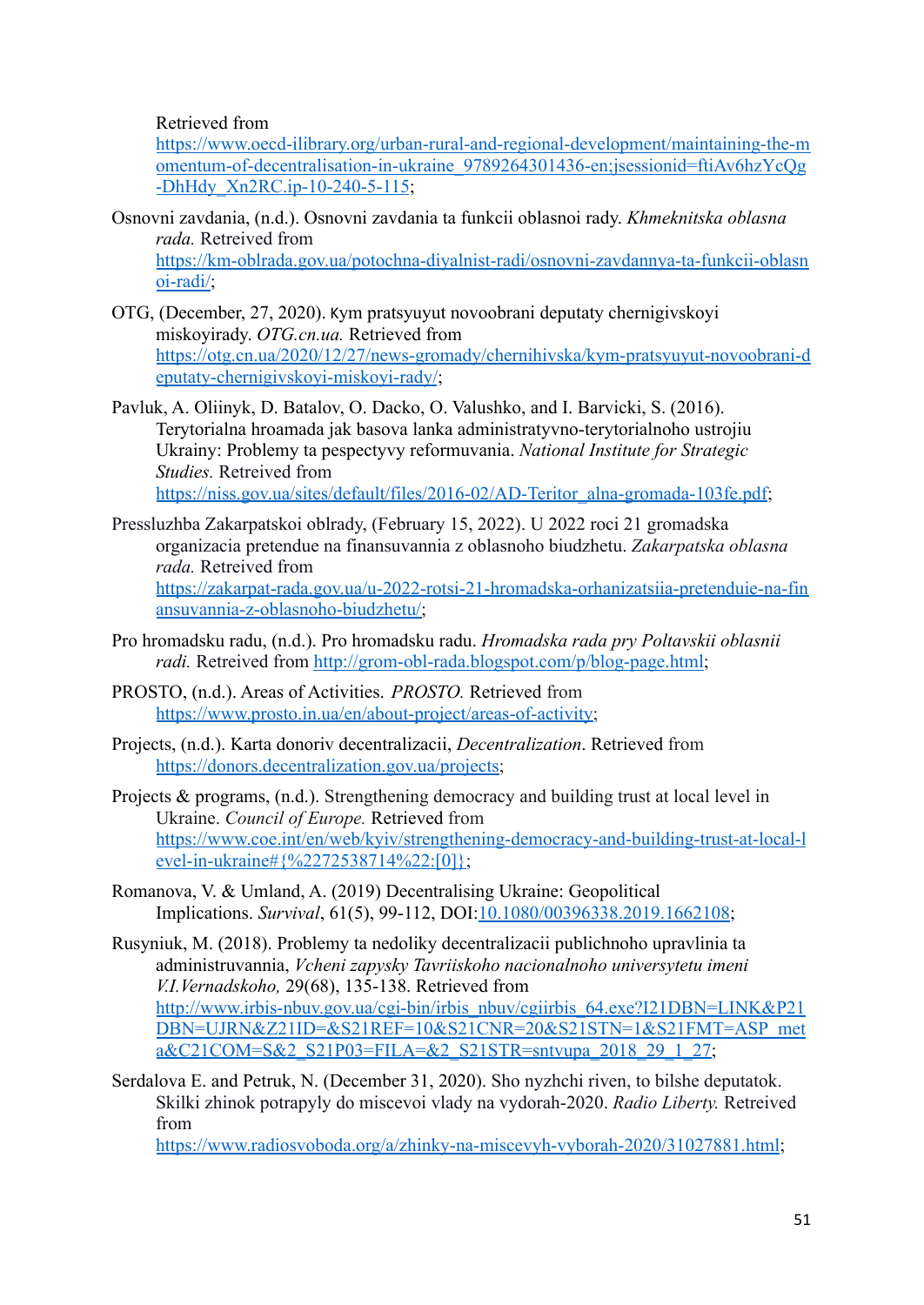- Shamaida, T. (October 29, 2020). Peremoha miscevyh elit uspih partiyi poroshenka i holodnyj dush dlya sluh narodu. *Texty.org.ua.* Retreived from [https://texty.org.ua/articles/102182/pidsumky-vyboriv-peremoha-miscevyh-elit-uspih-p](https://texty.org.ua/articles/102182/pidsumky-vyboriv-peremoha-miscevyh-elit-uspih-partiyi-poroshenka-i-holodnyj-dush-dlya-sluh-narodu/) [artiyi-poroshenka-i-holodnyj-dush-dlya-sluh-narodu/](https://texty.org.ua/articles/102182/pidsumky-vyboriv-peremoha-miscevyh-elit-uspih-partiyi-poroshenka-i-holodnyj-dush-dlya-sluh-narodu/);
- Shkurina, L. (2020). Analitychny Zvit za rezultatamy ocinuvania efektyvnosti zastosuvania okremyh zakonodavchyh aktiv decentralizacii vlady v Ukraini. *Komitet Verkhovnoi Rady Ukrainy z pytan' organizacii derzhavnoi vlady, miscevoho samovriaduvania, regionlnoho rozvytku ta mistobuduvania.* Retrieved from [http://komsamovr.rada.gov.ua/uploads/documents/42258.pdf;](http://komsamovr.rada.gov.ua/uploads/documents/42258.pdf)
- The Law of Ukraine On the status of the local councils' members, (July 11, 2002). Zakon Ukrainy Pro status deputativ miscevyh rad, # 93-IV. *Verkhovna Rada Ukrainy.* Retreived from [https://zakon.rada.gov.ua/laws/show/93-15?find=1&text=%D0%B7%D0%B0%D1%80](https://zakon.rada.gov.ua/laws/show/93-15?find=1&text=%D0%B7%D0%B0%D1%80%D1%89%D0%B1%D1%96%D1%82%D0%BD%D1%8F+%D0%BF%D0%BB%D0%B0%D1%82%D0%B0#w2_1) [%D1%89%D0%B1%D1%96%D1%82%D0%BD%D1%8F+%D0%BF%D0%BB%D0](https://zakon.rada.gov.ua/laws/show/93-15?find=1&text=%D0%B7%D0%B0%D1%80%D1%89%D0%B1%D1%96%D1%82%D0%BD%D1%8F+%D0%BF%D0%BB%D0%B0%D1%82%D0%B0#w2_1) [%B0%D1%82%D0%B0#w2\\_1](https://zakon.rada.gov.ua/laws/show/93-15?find=1&text=%D0%B7%D0%B0%D1%80%D1%89%D0%B1%D1%96%D1%82%D0%BD%D1%8F+%D0%BF%D0%BB%D0%B0%D1%82%D0%B0#w2_1);
- UAReforms (2021). Gender equality. *UAReforms.* Retrieved from [https://uareforms.org/en/reforms/new-reform-405;](https://uareforms.org/en/reforms/new-reform-405)
- UCMC, (n.d.). About DOBRE. Ukraine *Crisis media center.* Retrieved from [https://uacrisis.org/en/decentralization/pro-dobre.](https://uacrisis.org/en/decentralization/pro-dobre)
- U-LEAD, (n.d.). Support to improved administrative service delivery. *U-LEAD.* Retrieved from [https://tsnap.ulead.org.ua/en/;](https://tsnap.ulead.org.ua/en/)
- UNDP, (December 07,2021). Recovery and Peacebuilding Programme opens 4 community project offices in east Ukraine. *UNDP*. Retrieved from [https://www.ua.undp.org/content/ukraine/en/home/presscenter/pressreleases/2021/four](https://www.ua.undp.org/content/ukraine/en/home/presscenter/pressreleases/2021/four-project-offices-opened-in-eastern-ukraine.html)[project-offices-opened-in-eastern-ukraine.html](https://www.ua.undp.org/content/ukraine/en/home/presscenter/pressreleases/2021/four-project-offices-opened-in-eastern-ukraine.html).
- USAID. (2019). Ukraine local governance project whole-of-project evaluation. *USAID.* Retrieved from [https://pdf.usaid.gov/pdf\\_docs/PA00TW5X.pdf](https://pdf.usaid.gov/pdf_docs/PA00TW5X.pdf);
- 7 zakonoproektiv, (November, 15, 2021). 7 zakonoproektiv, vazhlyvyh dlia decentralizacii ta rozvytku hromad. *Decentralization.* Retrieved from <https://decentralization.gov.ua/news/14241>;
- Vyborchii kodeks Ukrainy, (December 19, 2019). # 396-IX. *Verkhovna Rada Ukrainy.* Retreived from <https://zakon.rada.gov.ua/laws/show/396-20#Text>;
- Zelinska, N. (November 23, 2020). Genderni kvoty na vyborah: charivna pigulka vid seksyzmu chi zhinochi kryla hromad. *Zmina*. Retreived from [https://zmina.info/articles/ne-kilkistyu-a-yakistyu-genderni-pidsumky-misczevyh-vybor](https://zmina.info/articles/ne-kilkistyu-a-yakistyu-genderni-pidsumky-misczevyh-vyboriv/) [iv/](https://zmina.info/articles/ne-kilkistyu-a-yakistyu-genderni-pidsumky-misczevyh-vyboriv/).
- # 280/97-BP, (1997). Zakon Ukrainy Pro misceve samovriaduvannia v Ukraine. *Verkhovna Rada Ukrainy.* Retrieved from [https://zakon.rada.gov.ua/laws/show/280/97-%D0%B2%D1%80?find=1&text=%D1%8](https://zakon.rada.gov.ua/laws/show/280/97-%D0%B2%D1%80?find=1&text=%D1%80%D0%B5%D1%84%D0%BE%D1%80%D0%BC#Text) [0%D0%B5%D1%84%D0%BE%D1%80%D0%BC#Text](https://zakon.rada.gov.ua/laws/show/280/97-%D0%B2%D1%80?find=1&text=%D1%80%D0%B5%D1%84%D0%BE%D1%80%D0%BC#Text);
- #156-VIII, (February, 05, 2015). Zakon Ukrainy Pro zasady derzhavnoi regionalnoi politiki. *Verkhovna Rada Ukrainy.* Retrieved from [https://zakon.rada.gov.ua/laws/show/156-19?find=1&text=%D0%B3%D0%B5%D0%](https://zakon.rada.gov.ua/laws/show/156-19?find=1&text=%D0%B3%D0%B5%D0%BD%D0%B4%D0%B5%D1%80#Text) [BD%D0%B4%D0%B5%D1%80#Text](https://zakon.rada.gov.ua/laws/show/156-19?find=1&text=%D0%B3%D0%B5%D0%BD%D0%B4%D0%B5%D1%80#Text);